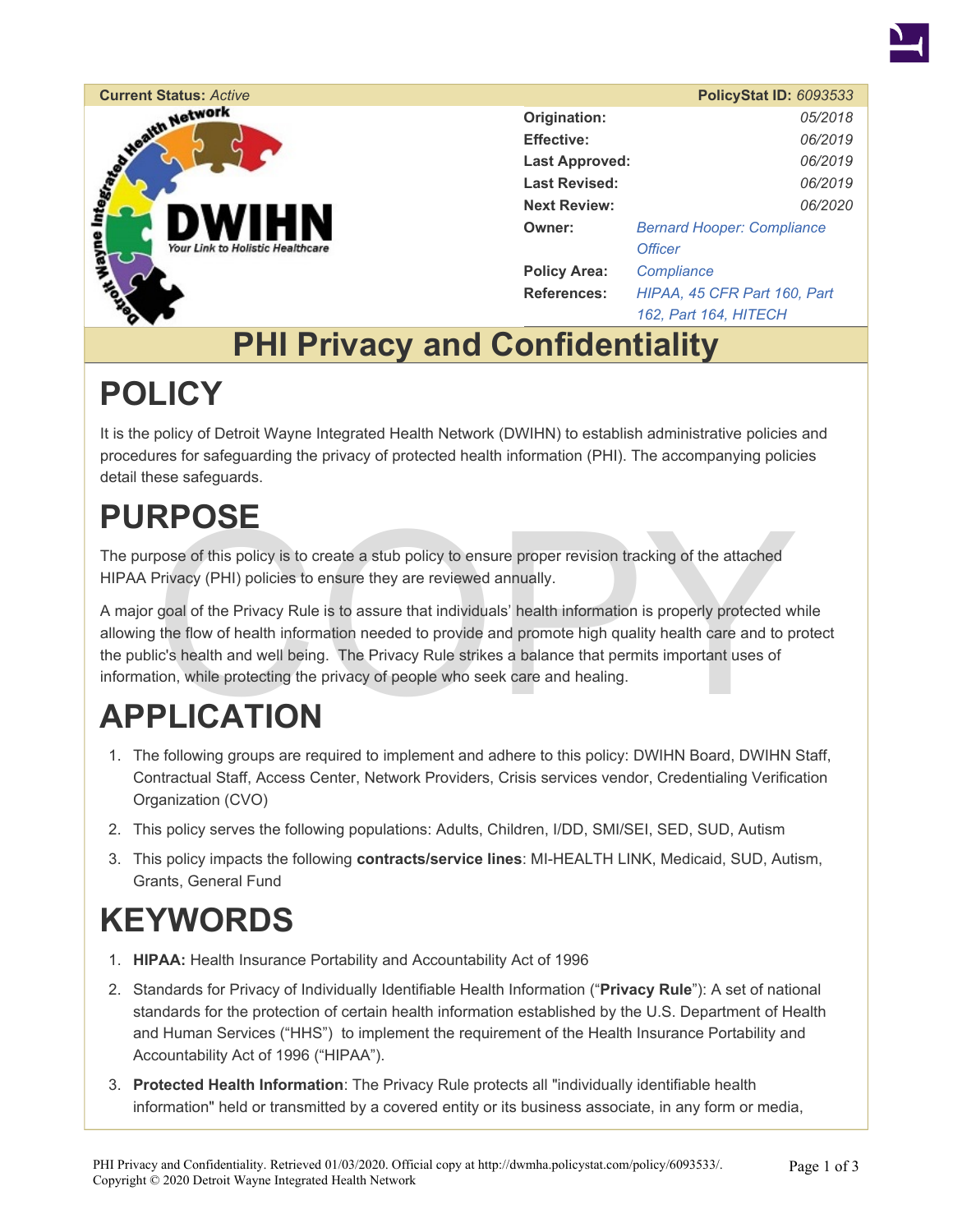whether electronic, paper, or oral.

- 4. **Individually identifiable health information**: Information, including demographic data, that relates to:
	- a. the individual's past, present or future physical or mental health or condition,
	- b. the provision of health care to the individual, or
	- c. the past, present, or future payment for the provision of health care to the individual,
	- d. and that identifies the individual or for which there is a reasonable basis to believe it can be used to identify the individual.<sup>13</sup> Individually identifiable health information includes many common identifiers (e.g., name, address, birth date, Social Security Number).

## **STANDARDS**

- 1. This Stub Policy is the place holder for the attached HIPAA Privacy and Confidentiality Policies.
- 2. Any changes or revisions to the PHI Policy Manual must be made using this Stub Policy.

## **QUALITY ASSURANCE/IMPROVEMENT**

DWIHN shall review and monitor contractor adherence to this policy as one element in its network management program, and as one element of the QAPIP Goals and Objectives.

The quality improvement programs of direct contractors and their subcontractors must include measures for both the monitoring of and the continuous improvement of the programs or processes described in this policy.

## **COMPLIANCE WITH ALL APPLICABLE LAWS**

nity improvement programs of direct contractors and their subcontractors must include measure<br>
e monitoring of and the continuous improvement of the programs or processes described in this<br>
MPLIANCE WITH ALL APPLICABLE LAW DWIHN staff, contractors, and subcontractors are bound by all applicable local, state and federal laws, rules, regulations and policies, all federal waiver requirements, state and county contractual requirements, policies, and administrative directives, as amended.

## **LEGAL AUTHORITY**

45 CFR Part 160 and Subparts A and C of Part 164.

## **RELATED POLICIES**

- 1. HIPAA Security Manual and Policies
- 2. Notice of Privacy Practices

## **RELATED DEPARTMENTS**

- 1. Compliance
- 2. Information Technology

## **CLINICAL POLICY**

NO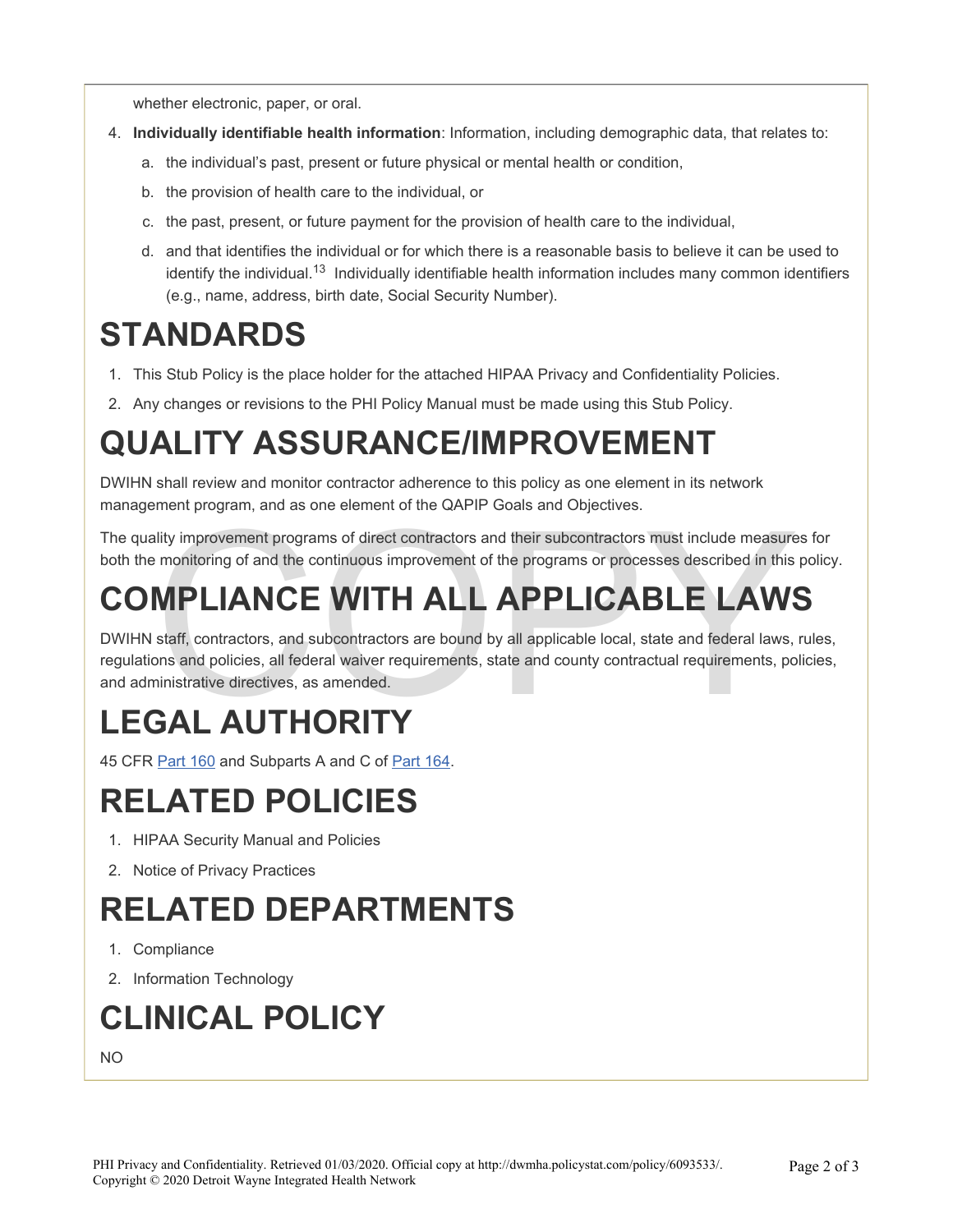## **INTERNAL/EXTERNAL POLICY**

EXTERNAL

Attachments: **Attachments: PHI\_Privacy\_and\_Confidentiality\_FY\_2018.pdf** 

### **Approval Signatures**

| <b>Approver</b> | Date    |
|-----------------|---------|
| Ursula Henry    | 06/2019 |

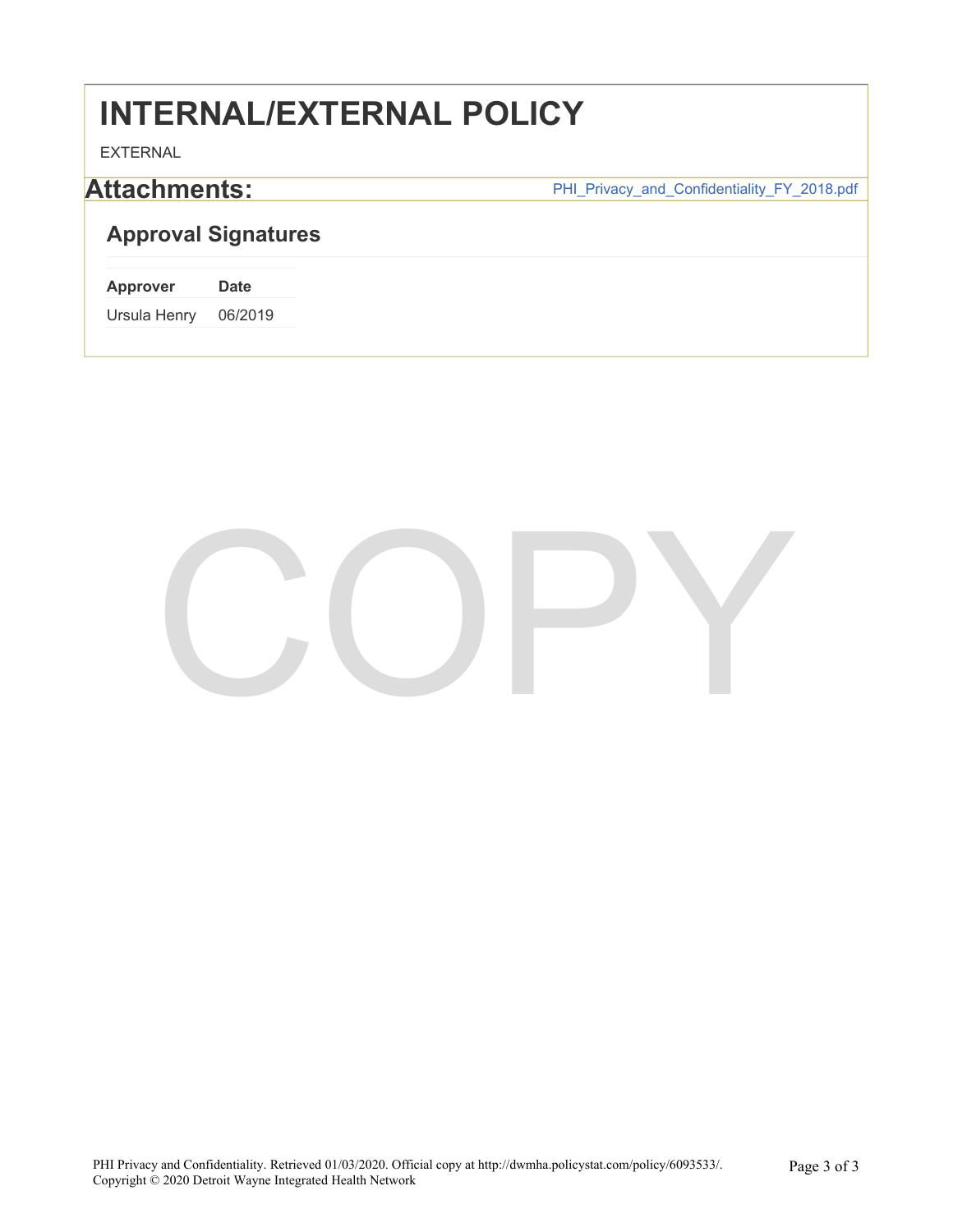### **Detroit Wayne Mental Health Authority (DWMHA) HIPAA Privacy Policies and Procedures CONTENTS**

| $\mathfrak{S}$<br>$\overline{\mathbf{4}}$<br>$\overline{\mathcal{A}}$<br>$4 - 5$<br>$\sqrt{5}$<br>$6\phantom{a}$<br>6<br>P1210 Content of Privacy Training Program for Workforce<br>$6 - 7$<br>$\overline{7}$<br>8<br>8<br>$8-9$<br>P1312 Investigation of Potential Privacy Violations by Workforce Members<br>9<br>P1313 Sanctions and Penalties for Technical Violations Not Involving<br>10<br>Use of Disclosure<br>Use and Disclosure<br>10<br>P1315 Sanction and Penalties for Intentional Violation Involving Use<br>and Disclosure<br>11<br>11<br>P1320 Documentation of Sanctions Brought Against Employees<br>11<br>12<br>Privacy/Security Officer Job Description<br>$13 - 15$<br>$16 - 17$<br>Surrogates<br>18<br>Information<br>19<br>P2040 Minimum Necessary Requirements for Uses and Disclosures of<br>Protected Health Information<br>$20 - 21$<br>P2050 De-Identification of Protected Health Information<br>$22 - 24$<br>P2100 Verification Requirements for Disclosures of Protected Health<br>Information<br>$25 - 26$<br>a Serious Threat to Health or Safety<br>$27 - 28$<br>29-30 | General Administrative Policies and Procedures                           |  |
|-----------------------------------------------------------------------------------------------------------------------------------------------------------------------------------------------------------------------------------------------------------------------------------------------------------------------------------------------------------------------------------------------------------------------------------------------------------------------------------------------------------------------------------------------------------------------------------------------------------------------------------------------------------------------------------------------------------------------------------------------------------------------------------------------------------------------------------------------------------------------------------------------------------------------------------------------------------------------------------------------------------------------------------------------------------------------------------------------------------|--------------------------------------------------------------------------|--|
|                                                                                                                                                                                                                                                                                                                                                                                                                                                                                                                                                                                                                                                                                                                                                                                                                                                                                                                                                                                                                                                                                                           | P1000 General Administrative Policies and Procedures                     |  |
|                                                                                                                                                                                                                                                                                                                                                                                                                                                                                                                                                                                                                                                                                                                                                                                                                                                                                                                                                                                                                                                                                                           | P1100 Workforce Responsibilities                                         |  |
|                                                                                                                                                                                                                                                                                                                                                                                                                                                                                                                                                                                                                                                                                                                                                                                                                                                                                                                                                                                                                                                                                                           | P1110 Designation of Privacy Officer                                     |  |
|                                                                                                                                                                                                                                                                                                                                                                                                                                                                                                                                                                                                                                                                                                                                                                                                                                                                                                                                                                                                                                                                                                           | P1120 General Workforce Responsibilities                                 |  |
|                                                                                                                                                                                                                                                                                                                                                                                                                                                                                                                                                                                                                                                                                                                                                                                                                                                                                                                                                                                                                                                                                                           | P1130 Authority and Responsibility of Individual Workforce Members       |  |
|                                                                                                                                                                                                                                                                                                                                                                                                                                                                                                                                                                                                                                                                                                                                                                                                                                                                                                                                                                                                                                                                                                           | P1200 Workforce Training                                                 |  |
|                                                                                                                                                                                                                                                                                                                                                                                                                                                                                                                                                                                                                                                                                                                                                                                                                                                                                                                                                                                                                                                                                                           |                                                                          |  |
|                                                                                                                                                                                                                                                                                                                                                                                                                                                                                                                                                                                                                                                                                                                                                                                                                                                                                                                                                                                                                                                                                                           | P1220 Initial Privacy Orientation and Training                           |  |
|                                                                                                                                                                                                                                                                                                                                                                                                                                                                                                                                                                                                                                                                                                                                                                                                                                                                                                                                                                                                                                                                                                           | P1230 Revised Policies and Procedures Training                           |  |
|                                                                                                                                                                                                                                                                                                                                                                                                                                                                                                                                                                                                                                                                                                                                                                                                                                                                                                                                                                                                                                                                                                           | P1300 Workforce Compliance and Sanctions                                 |  |
|                                                                                                                                                                                                                                                                                                                                                                                                                                                                                                                                                                                                                                                                                                                                                                                                                                                                                                                                                                                                                                                                                                           | P1310 Reporting of Suspected Violations of Privacy Policies & Procedures |  |
|                                                                                                                                                                                                                                                                                                                                                                                                                                                                                                                                                                                                                                                                                                                                                                                                                                                                                                                                                                                                                                                                                                           | P1311 Sanctions and Penalties                                            |  |
|                                                                                                                                                                                                                                                                                                                                                                                                                                                                                                                                                                                                                                                                                                                                                                                                                                                                                                                                                                                                                                                                                                           |                                                                          |  |
|                                                                                                                                                                                                                                                                                                                                                                                                                                                                                                                                                                                                                                                                                                                                                                                                                                                                                                                                                                                                                                                                                                           |                                                                          |  |
|                                                                                                                                                                                                                                                                                                                                                                                                                                                                                                                                                                                                                                                                                                                                                                                                                                                                                                                                                                                                                                                                                                           |                                                                          |  |
|                                                                                                                                                                                                                                                                                                                                                                                                                                                                                                                                                                                                                                                                                                                                                                                                                                                                                                                                                                                                                                                                                                           | P1314 Sanctions and Penalties for Unintentional Violations Involving     |  |
|                                                                                                                                                                                                                                                                                                                                                                                                                                                                                                                                                                                                                                                                                                                                                                                                                                                                                                                                                                                                                                                                                                           |                                                                          |  |
|                                                                                                                                                                                                                                                                                                                                                                                                                                                                                                                                                                                                                                                                                                                                                                                                                                                                                                                                                                                                                                                                                                           |                                                                          |  |
|                                                                                                                                                                                                                                                                                                                                                                                                                                                                                                                                                                                                                                                                                                                                                                                                                                                                                                                                                                                                                                                                                                           |                                                                          |  |
|                                                                                                                                                                                                                                                                                                                                                                                                                                                                                                                                                                                                                                                                                                                                                                                                                                                                                                                                                                                                                                                                                                           | P1316 Protection of Whistleblowers                                       |  |
|                                                                                                                                                                                                                                                                                                                                                                                                                                                                                                                                                                                                                                                                                                                                                                                                                                                                                                                                                                                                                                                                                                           |                                                                          |  |
|                                                                                                                                                                                                                                                                                                                                                                                                                                                                                                                                                                                                                                                                                                                                                                                                                                                                                                                                                                                                                                                                                                           |                                                                          |  |
|                                                                                                                                                                                                                                                                                                                                                                                                                                                                                                                                                                                                                                                                                                                                                                                                                                                                                                                                                                                                                                                                                                           | Use and Disclosure of Protected Health Information                       |  |
|                                                                                                                                                                                                                                                                                                                                                                                                                                                                                                                                                                                                                                                                                                                                                                                                                                                                                                                                                                                                                                                                                                           | P2000 Use and Disclosure of Protected Health Information                 |  |
|                                                                                                                                                                                                                                                                                                                                                                                                                                                                                                                                                                                                                                                                                                                                                                                                                                                                                                                                                                                                                                                                                                           | P2010 Use and Disclosure of Protected Health Information to Patient      |  |
|                                                                                                                                                                                                                                                                                                                                                                                                                                                                                                                                                                                                                                                                                                                                                                                                                                                                                                                                                                                                                                                                                                           |                                                                          |  |
|                                                                                                                                                                                                                                                                                                                                                                                                                                                                                                                                                                                                                                                                                                                                                                                                                                                                                                                                                                                                                                                                                                           | P2020 Incidental Uses and Disclosures of Protected Health Information    |  |
|                                                                                                                                                                                                                                                                                                                                                                                                                                                                                                                                                                                                                                                                                                                                                                                                                                                                                                                                                                                                                                                                                                           | P2030 Reasonable Safeguards to Protect the Privacy of Protected Health   |  |
|                                                                                                                                                                                                                                                                                                                                                                                                                                                                                                                                                                                                                                                                                                                                                                                                                                                                                                                                                                                                                                                                                                           |                                                                          |  |
|                                                                                                                                                                                                                                                                                                                                                                                                                                                                                                                                                                                                                                                                                                                                                                                                                                                                                                                                                                                                                                                                                                           |                                                                          |  |
|                                                                                                                                                                                                                                                                                                                                                                                                                                                                                                                                                                                                                                                                                                                                                                                                                                                                                                                                                                                                                                                                                                           |                                                                          |  |
|                                                                                                                                                                                                                                                                                                                                                                                                                                                                                                                                                                                                                                                                                                                                                                                                                                                                                                                                                                                                                                                                                                           |                                                                          |  |
|                                                                                                                                                                                                                                                                                                                                                                                                                                                                                                                                                                                                                                                                                                                                                                                                                                                                                                                                                                                                                                                                                                           |                                                                          |  |
|                                                                                                                                                                                                                                                                                                                                                                                                                                                                                                                                                                                                                                                                                                                                                                                                                                                                                                                                                                                                                                                                                                           |                                                                          |  |
|                                                                                                                                                                                                                                                                                                                                                                                                                                                                                                                                                                                                                                                                                                                                                                                                                                                                                                                                                                                                                                                                                                           | P2200 Uses and Disclosures of Protected Health Information to Avert      |  |
|                                                                                                                                                                                                                                                                                                                                                                                                                                                                                                                                                                                                                                                                                                                                                                                                                                                                                                                                                                                                                                                                                                           |                                                                          |  |
|                                                                                                                                                                                                                                                                                                                                                                                                                                                                                                                                                                                                                                                                                                                                                                                                                                                                                                                                                                                                                                                                                                           | P2300 Marketing and Fund Raising                                         |  |
|                                                                                                                                                                                                                                                                                                                                                                                                                                                                                                                                                                                                                                                                                                                                                                                                                                                                                                                                                                                                                                                                                                           | P2400 Uses and Disclosures Related to Victims of Abuse, Neglect or       |  |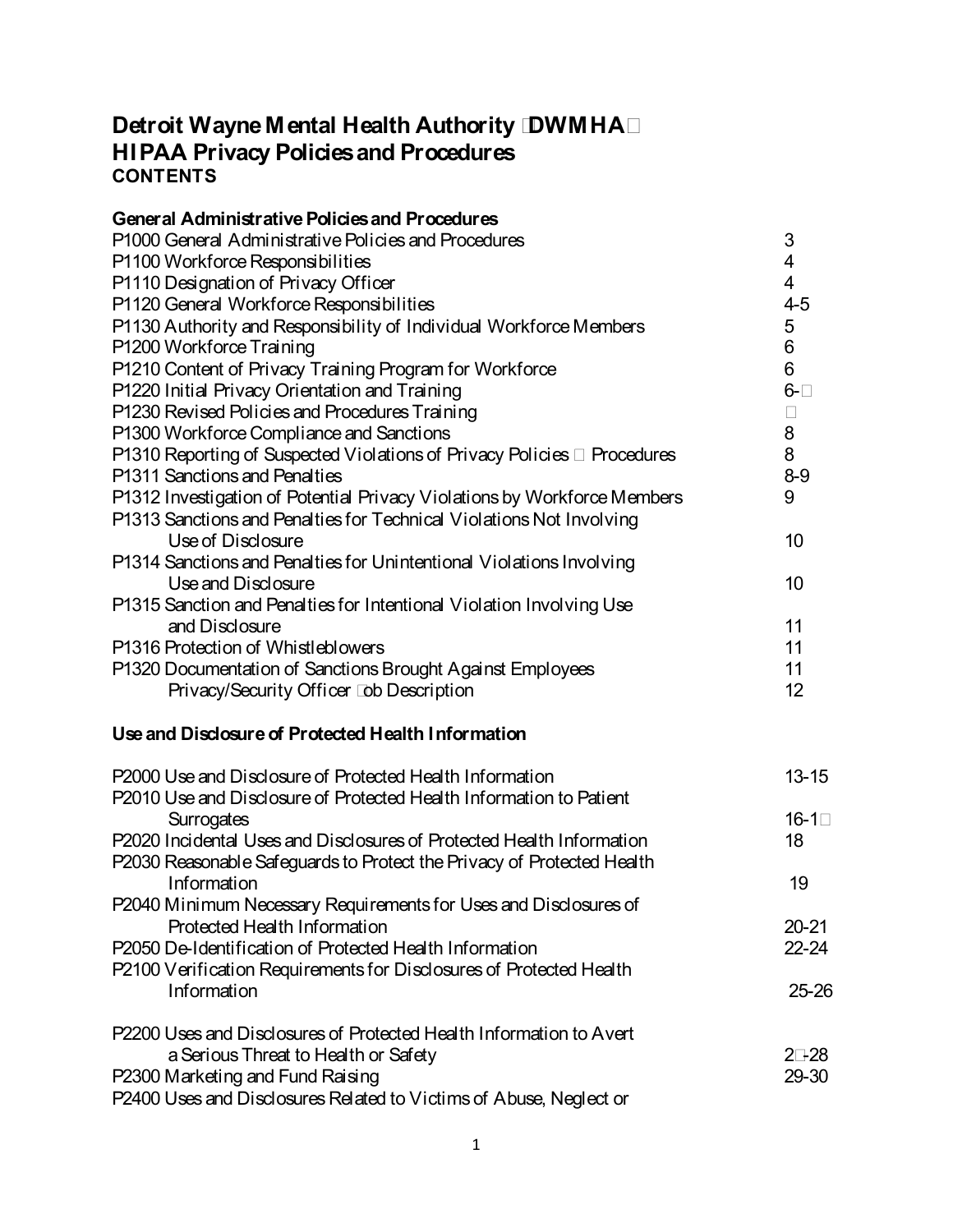| Domestic Violence                                                           | $31 - 32$ |
|-----------------------------------------------------------------------------|-----------|
| P2500 Uses and Disclosures for Public Health Activities                     | $33 - 34$ |
| P2510 Uses and Disclosures of Protected Health Information Required         |           |
| By Law                                                                      | 35-36     |
| P2600 Uses and Disclosures for Involvement in an Individual's Care;         |           |
| Notification Purposes                                                       | 37-38     |
| P2700 Disclosures for Health Oversight Activities                           | $39 - 40$ |
| P2710 Disclosures for Law Enforcement Purposes                              | $41 - 42$ |
| P2800 Disclosures of Protected Health Information for Workers' Compensation | 43        |
| P2810 Disclosures for Judicial and Administrative Proceedings               | 44-45     |
| P2900 Disclosure of Protected Health Information by Whistleblowers and      |           |
| Workforce Member Crime Victims                                              | 46-47     |
|                                                                             |           |
| Notice of Privacy Practices                                                 |           |
|                                                                             |           |
| P3000 Notice of Privacy Practices                                           | 48-49     |
|                                                                             |           |
| <b>Business Associates and Patient Access</b>                               |           |
|                                                                             |           |
| P4000 Business Associate Relationships                                      | $50 - 52$ |
| P4100 HIPAA Requirements for Group Health Plans                             | 53-55     |
| P4200 Limited Data Set; Uses and Disclosures                                | 56-57     |
| P4300 Confidential Communications                                           | 58        |
| P4400 Patient Access to Protected Health Information                        | 59-62     |
| P4500 Amendments of Protected Health Information                            | 63-65     |
| P4600 Accounting of Disclosures                                             | 66-68     |
| <b>Complaints, Investigations and Compliance With Laws</b>                  |           |
|                                                                             |           |
| P5000 Investigation of Complaints by Secretary                              | 69-70     |
| P5100 Compliance Reviews; Reports; Remedial Action                          | 71        |
| P5200 Complaint Process                                                     | 72        |
| P5300 Mitigation of Any Harmful Effects                                     | 73        |
| P5400 Refraining from Retaliatory or Intimidating Acts                      | 74        |
| P5500 Implementing and Changing Policies and Procedures                     | 75-76     |
| P5600 Documentation and Retention of Records                                | 77        |
| P5700 Waiver of Rights                                                      | 78        |
| P5800 Preemption of State Law by Federal Law; Exceptions                    | 79-80     |
|                                                                             |           |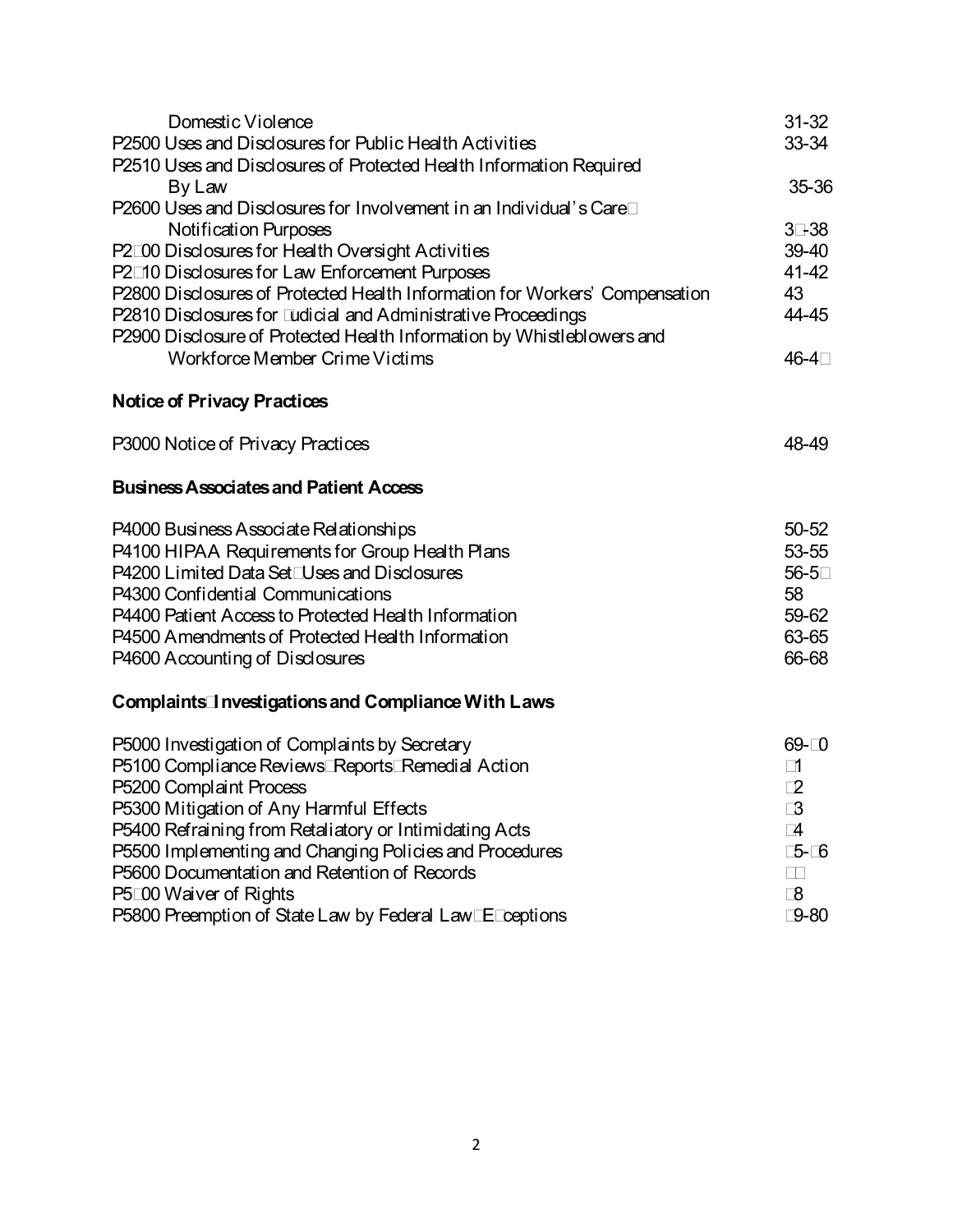### **Privacy Policies – DWMHA P-1000 General Administrative Policies and Procedures**

The policies in this section (P-1000) of the DWMHA HIPAA Privacy policy and procedure manual establishes the DWMHA's administrative policies and procedures for safeguarding the privacy of protected health information (PHI).

**Regulations** 45 CFR 164.530 Establishes requirements for administrative measurements to implement the policy standards.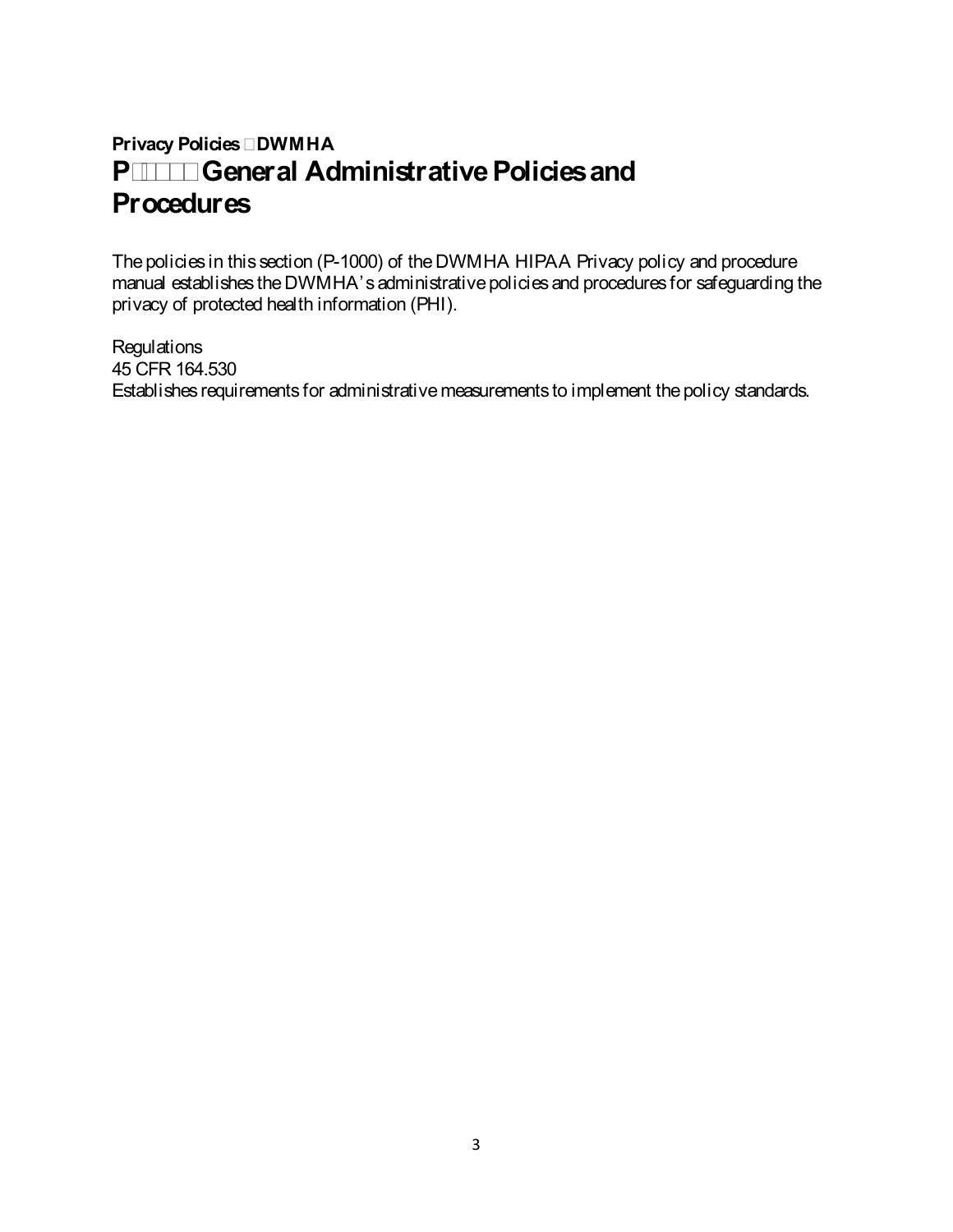### **Privacy Policies – DWMHA P-1100 Workforce Responsibilities**

The policies in the section establish the organizational responsibilities for compliance with the privacy standards and for overseeing the efforts of DWMHA to safeguard the privacy of patient information.

### Regulation(s)

45 CFR 164.530(a)

Requires designation of Privacy Officer and contact person responsible for policy development and handling of privacy inquiries and complaints.

45 CFR 164.514(d)(2)

Requires identification of the categories of protected health information that each class or category of Workforcemember may use or disclose.

### **P-1110 Designation of Privacy Officer**

The Privacy Officer is responsible for the development and implementation of policies and procedures to safeguard the privacy of patients' health information consistent with federal and state laws and regulations.

The specific responsibilities of the Privacy Officer include:

- developing policies and procedures as provided in policy P-1500
- developing and conducting training programs on privacy policies and procedures
- responding to questions from Workforce and patients concerning privacy policies and procedures

• receiving complaints concerning the privacy practice described in the Notice of Privacy Practices (see policy P-3100)

- auditing compliance with privacy policies and procedures
- investigating and correcting violations of privacy policies and procedures

The Privacy Officer may assign any of these responsibilities to other Workforcemembers or contractors but continues to be responsible for making sure these responsibilities are carried out.

### Regulation

45 CFR 164.530(a)(1)

Requires designation of Privacy Officer responsible for development and implementation of privacy policies and procedures, and a contact to whom requests for additional information and complaints can be directed.

### **P-1120 General WorkforceResponsibilities**

All Workforce members are responsible for safeguarding the privacy of patient/consumer health information. Specific Workforce responsibilities under these privacy policies and procedures will be listed in the Workforce member's job description.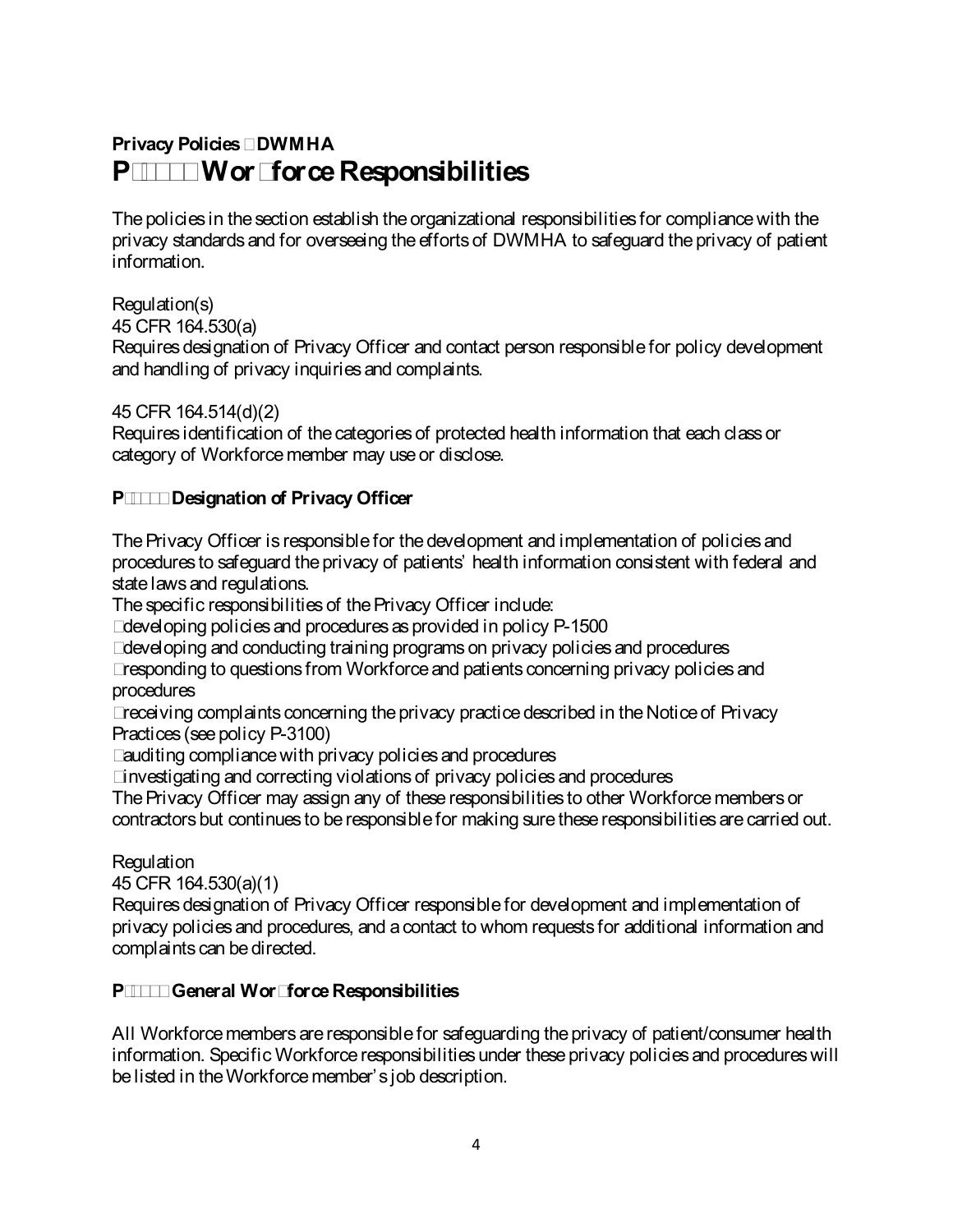All Workforce members must:

• use and disclose protected health information only as authorized in their job description or as authorized by a supervisor

• conduct oral discussions of personal health information with other Workforce or with patients and family members in a manner that limits the possibility of inadvertent disclosure

• complete privacy training (see policy P-1200)

• report suspected violations of a business associate's contractual obligations to safeguard protected health information (see policy P-1400)

• report suspected violations of the policies and procedures established in this manual by Workforce members as detailed in policy P-1500.

Regulations

45 CFR 164.514(d)(2)(ii)

Require reasonable efforts to limit access by medical practice Workforce members to the classes of information necessary to carry out their duties.

### 45 CFR 154.530(c)(2)(ii)

Requires reasonable efforts to limit incidental uses or disclosures of protected health information.

### **P-1130 Authority and Responsibility of Individual Workforce Members**

The job descriptions of all Workforce members who require routine access to protected health information to perform their job-related duties must identify:

- the job functions that require the use of disclosure of protected health information
- the classes of protected health information the position will use or disclose
- any restrictions on the protected health information the position can use or disclose

• the procedures that must be followed to use or disclose protected health information not routinely available to the position.

These requirements may be satisfied by referring the standard job classes that the Privacy Officer may establish under policy P-2000 or define the positions authorized to routinely use or disclose standard categories of protected health information.

### Regulation

45 CFR 164.514(d)(2)(ii) Requires reasonable efforts to limit access by medical practice Workforce members to the classes of information necessary to carry out their duties.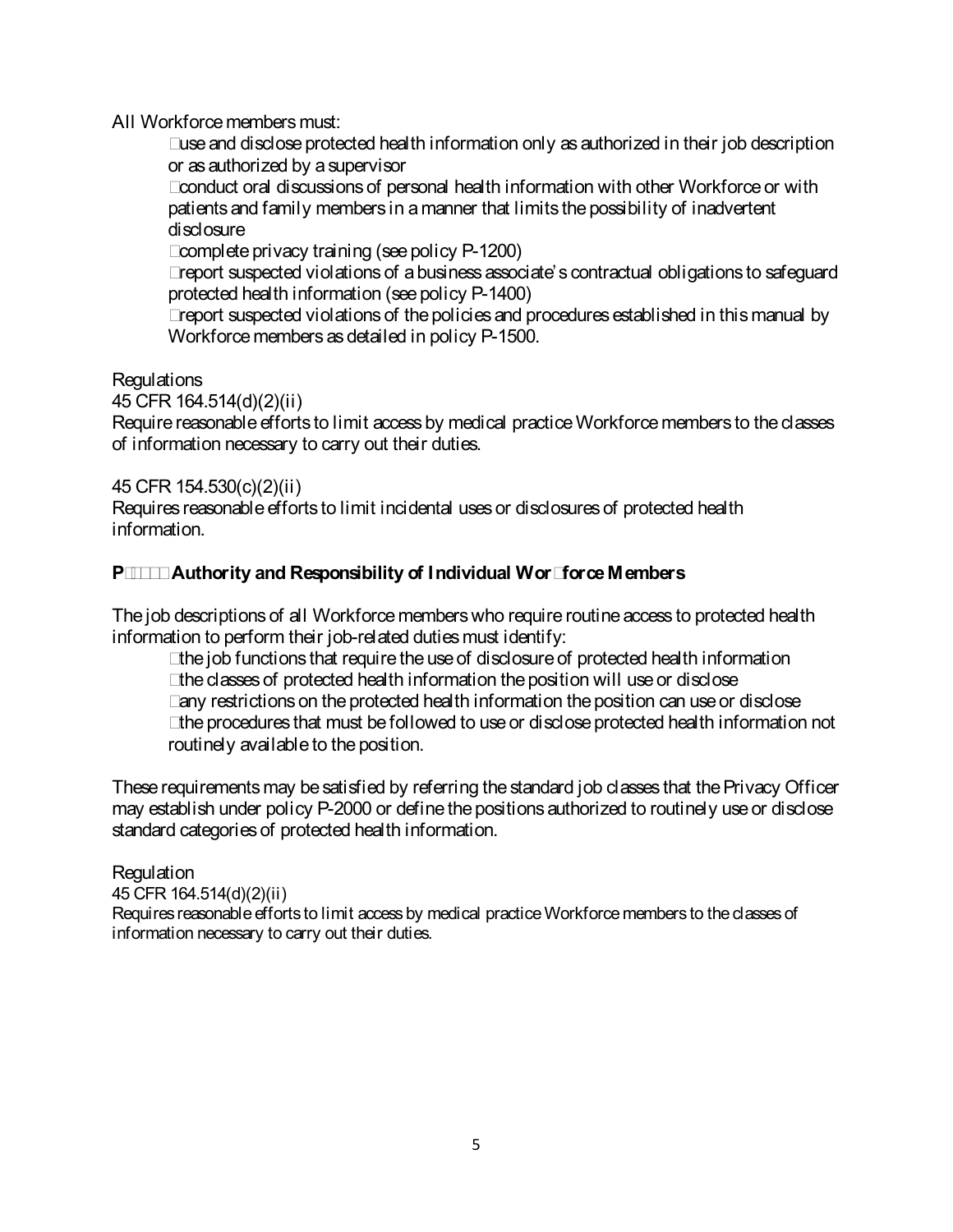### **P-1200 WorkforceTraining**

This section establishes the responsibility for development and updating of Workforcetraining programs and materials on privacy policies and procedures. It also establishes the responsibility of all Workforce members to complete privacy training.

### **P-1210 Content of Privacy Training Program for Workforce**

The Privacy Officer or a Workforce member designated by the Privacy Officer will develop a privacy policy orientation and training program.

The purpose of this program is to make sure that all Workforcemembers are familiar with the privacy policies and procedures adopted by DWMHA.

The training and orientation programs will cover:

- the definition and identification of protected health information
- providing the Notice of Privacy Practice to all patients and obtaining a written acknowledgment of receipt
- using and disclosing protected health information for treatment payment and healthcare operations
- obtaining authorization when required for use and disclosure of protected information
- procedures for handling suspected violations of privacy policies and procedures
- penalties for violations of privacy policies and procedures
- documentation required by the policies and procedures manual

Workforce members will:

- receive a summary of the medical practice's privacy policies and procedures
- have an opportunity to review the policies and procedures manual
- have an opportunity to ask questions about the privacy policies and procedures of DWMHA

Regulation 45 CFR 164.530(b)(1) Requires training of all Workforce members on privacy policies and procedures.

### **P-1220 Initial Privacy Orientation and Training**

All Workforce members must complete the privacy policy orientation and training program during their orientation period.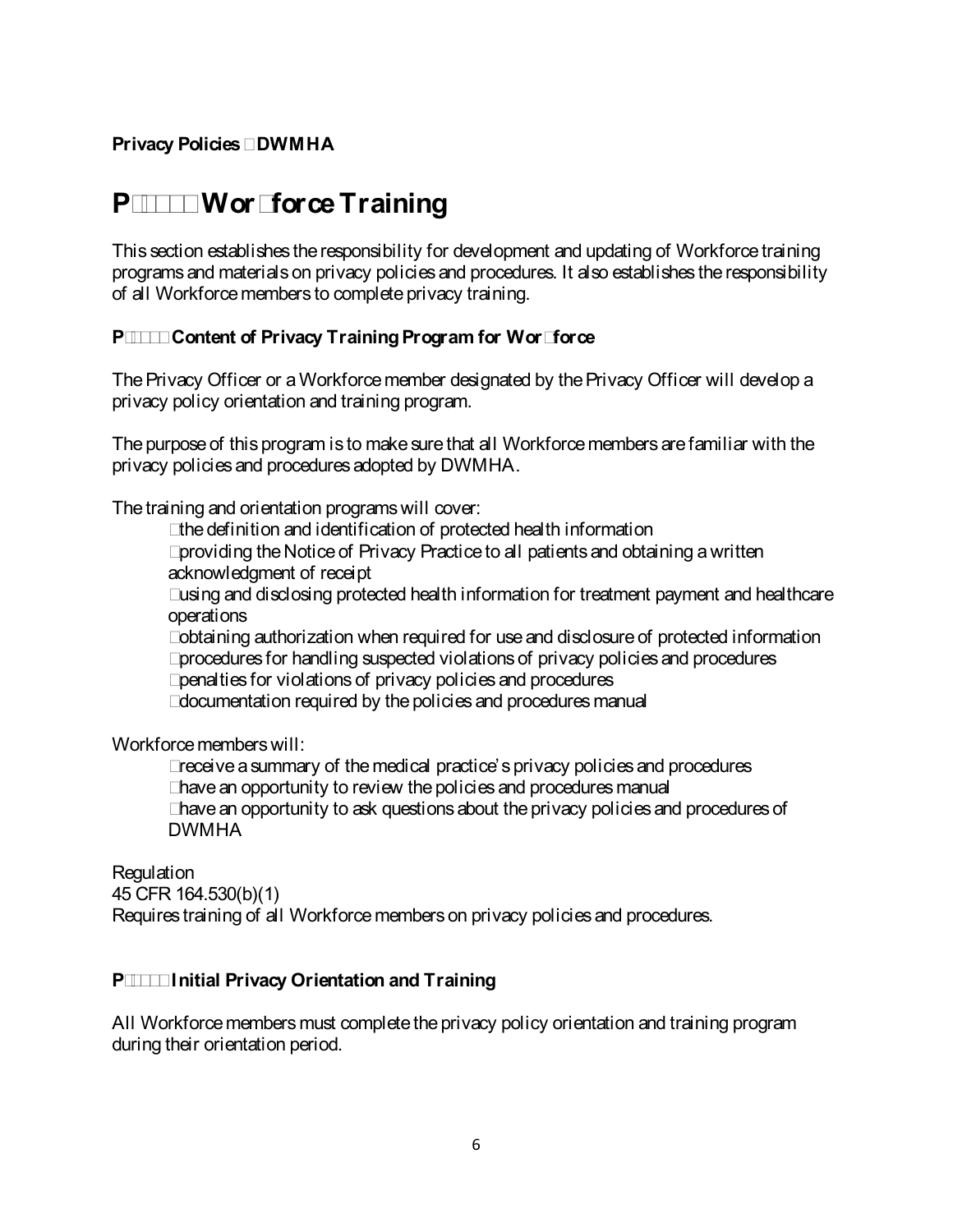1. Completion of the privacy policy orientation and training program will be documented in the employee's personnel file by the Privacy Officer or the Workforcemember who conducts the training.

2. Until Workforce members complete the privacy policy orientation and training program, their supervisors will closely monitor their use and disclosure of protected health information.

3. Prior to the orientation of a Workforcemember, his or her supervisor should confirm that he or she has completed privacy training.

4. The employees who do not complete the privacy policy and training programs will not be eligible for benefits that would have become available after their first 90 days of employment.

**Regulation** 45 CFR 164.530(b) Establish HIPAA requirements for Workforce training.

### **P-1230 Revised Policies and Procedures Training**

The Privacy Officer or a Workforce member designated by the Privacy Officer will develop training materials on new or revised privacy policies and procedures.

**Procedures** 

1. Workforcewhose job responsibilities are affected by a change in privacy policies and procedures must complete training on the revised policies and procedures within thirty (30) days of their effective date.

2. Completion of training on revised policies and procedures will be documented in the employee's personnel file.

Regulation 45 CFR 164.530(b)(2)(ii) Requires documentation of training.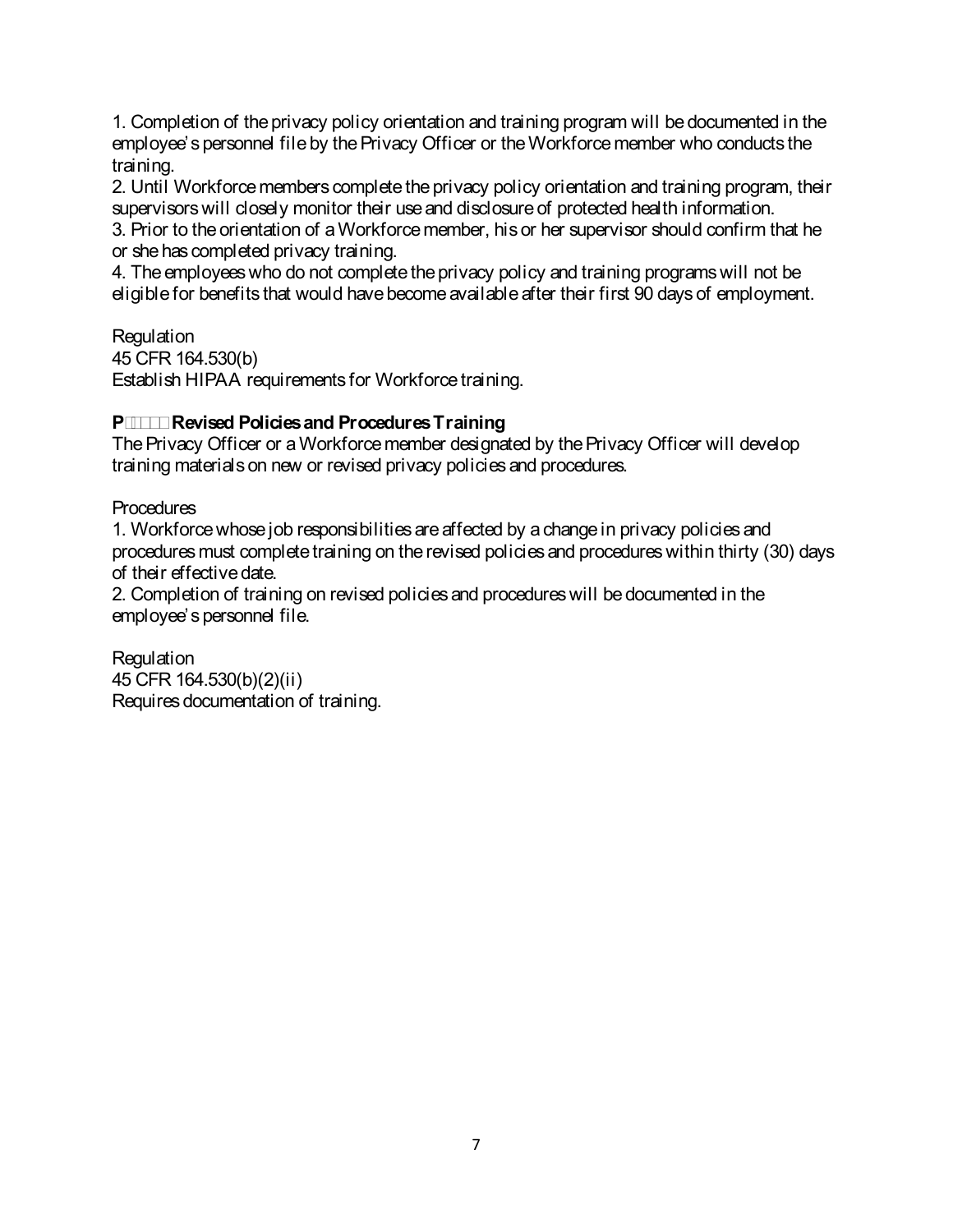### **P-1300 WorkforceCompliance and Sanctions**

The policies in this section of the privacy manual establish disciplinary procedures for employees whose actions are out of compliance with DWMHA's policies and procedures.

### **Regulation**

45 CFR 164.530(e)

Requires covered entities to apply appropriate sanctions against Workforce members who violate its privacy policies and procedures.

### **P-1310 Reporting of Suspected Violations of Privacy Policies and Procedures**

All Workforce members should report possible violations of privacy policies and procedures to their supervisor/team leader. If the supervisor determines that a violation occurred, or that the situation warrants further investigation, the possible violation should be reported to the Privacy Officer.

Under the following circumstances, potential violations should not be reported by a Workforce member to his or her supervisor:

• when the violation involves the Workforce member's supervisor, it should be reported directly to the Privacy Officer

• when the violation involves the Privacy Officer, it should be reported to the Executive Director/Board of Trustees. When the violation involves a member of the Executive Director or Board of Trustees, it should be reported to the Secretary of Health and Human Services (HHS)

Reportable offenses include use and disclosure of protected health information that may violate:

- the practices described in the Notice of Privacy Practice form
- a patient's authorization

Discussion of protected health information in public areas should be reported only if the discussion involves the disclosure of a substantial amount of protected health information and it would have been practical to conduct the discussion in a private area.

The Workforce member reporting violation should briefly describe the possible violation in writing, or should arrange a meeting with the Privacy Officer to discuss the possible violation.

### **P-1311 Sanctions and Penalties**

There are two types of violations of privacy policies and procedures:

- technical violations that do not result in the use or disclosure of protected health information
- violations that do involve the use or disclosure of protected health information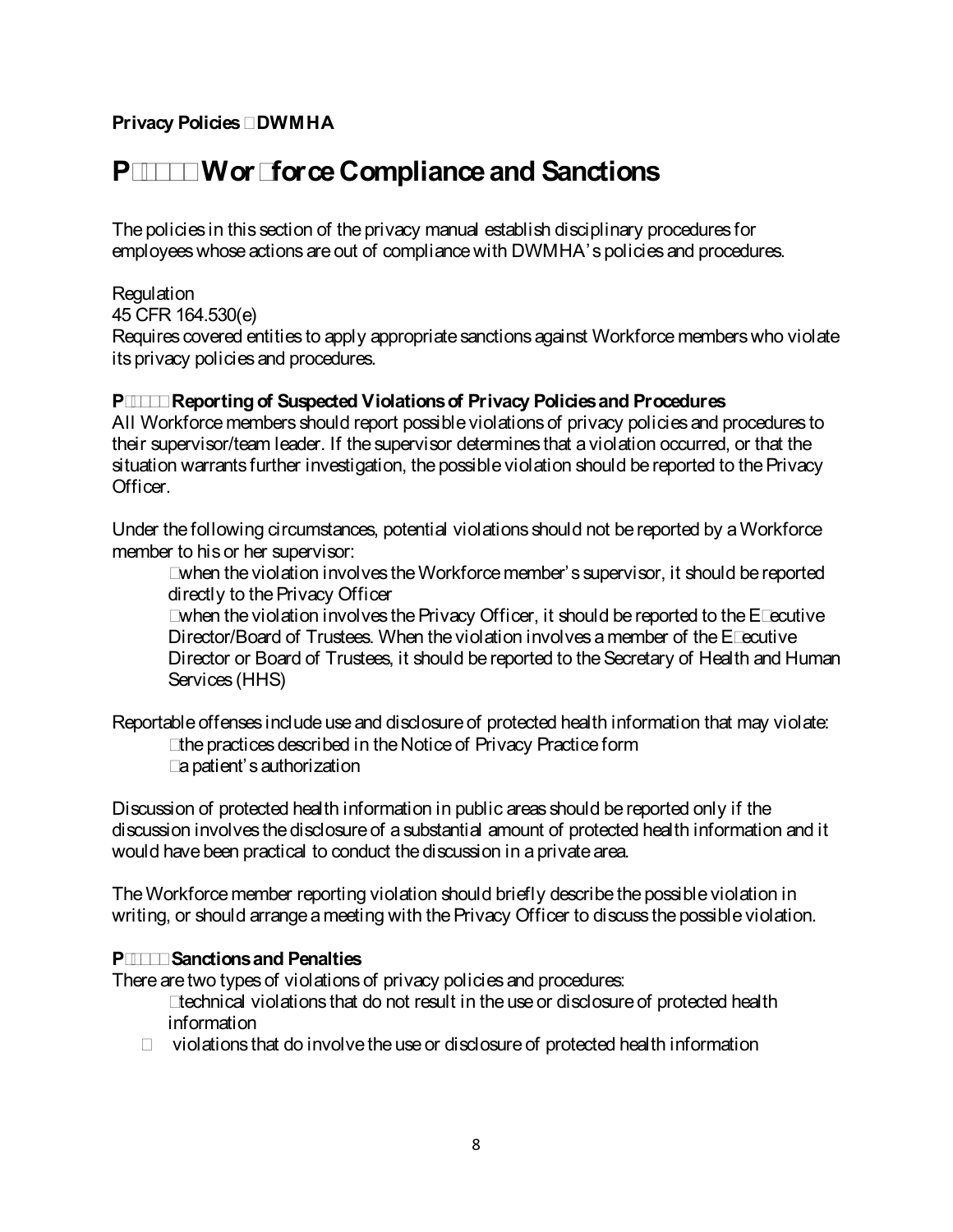There are two types of violations that involve the use or disclosure:

- unintentional or accidental uses or disclosures
- intentional and deliberate uses and disclosures

Incidental disclosures of information, such as disclosures that occur when a consumer asks a question in a public area, do not need to be reported, documented, or investigated. No sanction will be imposed for incidental disclosures of information. Workforce members should, nevertheless, make reasonable efforts to minimize incidental disclosures.

The severity of penalties varies with the type of violation. The most severe penalties apply to the intentional disclosure of protected health information in violation of policies and procedures. The least severe penalties apply to unintentional technical violations of policies that do not result in the disclosure of protected health information.

Examples of violations include:

- Technical violations. When obtaining an authorization, Workforce member fails to notice that the parties signed but did not date the authorization form.
- Accidental disclosure. Information on the wrong patient is accidentally sent to a third party payer.

• Intentional disclosure. A Workforce member provides a vendor representative a list of consumerswith an identified medical condition without obtaining the consumer's (or the consumer's legally appointed representative) authorization for this disclosure.

The procedure and penalties that apply to each of these types of violations are defined in Policy P-1312 through P-1315.

### **Regulation**

45 CFR 164.530(e)

Requires covered entities to apply appropriate sanctions against Workforce members who violate their privacy policies and procedures.

### **P-1312 Investigation of Potential Privacy Violations by Workforce Members**

Upon being notified of a potential violation of privacy policies and procedures by a Workforce member or consumer (under policy P-5200), the Privacy Officer will:

- review any documentation
- meet with the Workforce member or patient who reported the possible violation
- meet with the Workforce member(s) who may have violated the policies and procedures
- determine what, if any, protected health information was used or disclosed
- determine whether the use or disclosure violated policies and procedures
- determine whether the violation was accidental or intentional
- recommend to the Workforce member's supervisor that disciplinary action, if any, should be taken
- document the findings of the investigation and action taken

**Regulation** 45 CFR 164.530(e)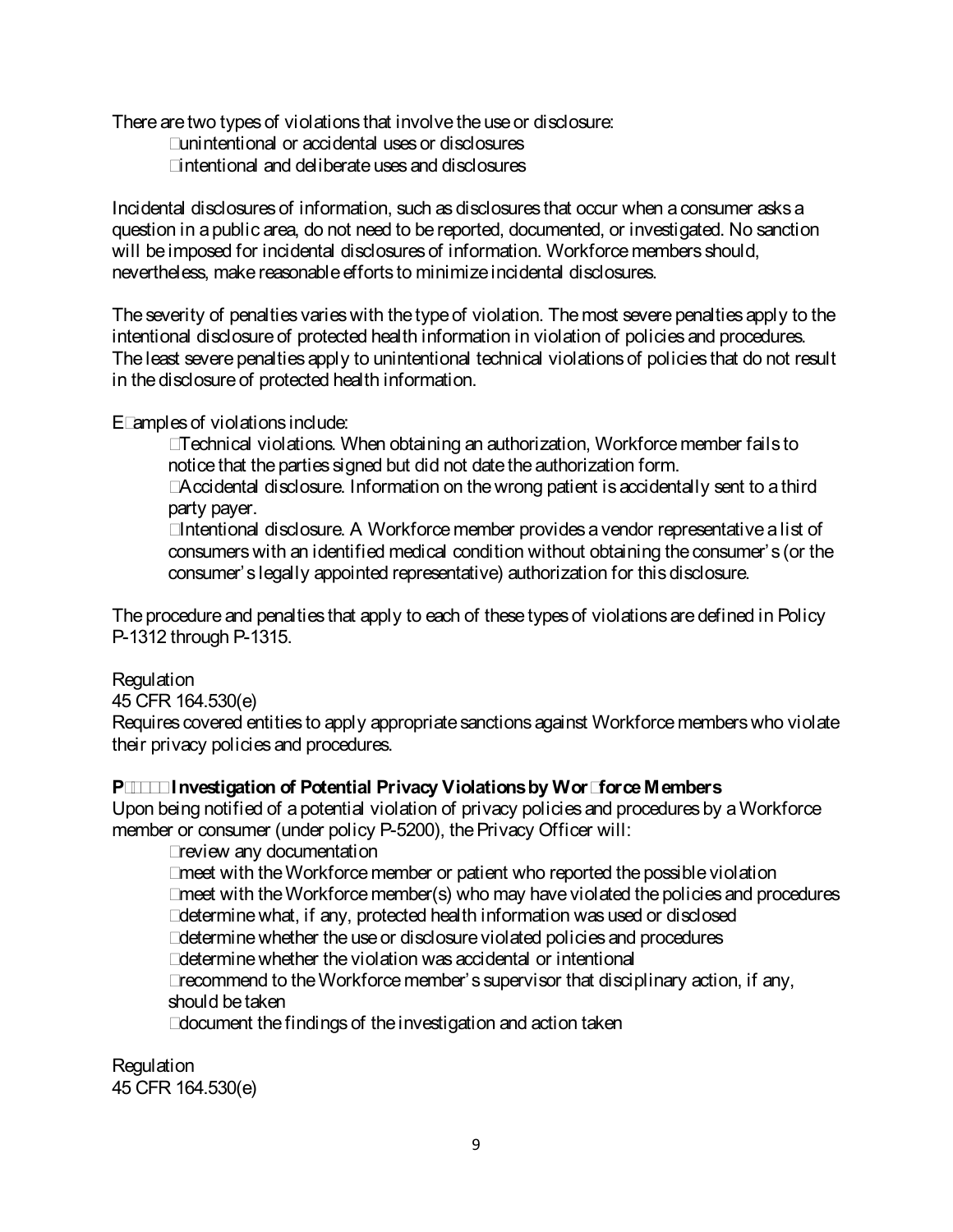Requires covered entities to apply appropriate sanctions against Workforce members who violate their privacy policies and procedures.

### **P-1313 Sanctions and Penalties for Technical Violations Not Involving Use of Disclosure**

A Workforce member who commits a technical violation of privacy policies and procedures that does not result in any use or disclosure of protected health information will:

- meet with his or her supervisor to review the policies and procedures that were violated
- demonstrate to the satisfaction of the supervisor, that he or she understands the policies and procedures that should be followed in similar circumstances

The violation will be documented in the Workforce member's personnel file.

A pattern of reported technical violations, even if none result in the inappropriate use or disclosure of protected health information, may result in transfer to another position, suspension, or termination of the Workforcemember.

### Regulation

45 CFR 164.530(e)

Requires appropriate sanctions against medical practice Workforce members who violate privacy policies and procedures.

### **P-1314 Sanctions and Penalties for Unintentional Violations Involving Use and Disclosure**

A Workforcemember who unintentionally uses or discloses protected health information in violation of the privacy policies and procedures will:

• meet with his or her supervisor to review the use or disclosure of protected health information that violated the medical practice's policies and procedures or the Workforce member's authority to use or disclose information

• demonstrate to the satisfaction of the supervisor that he or she understands the uses and disclosures that he or she is authorized to make under DWMHA's policies and procedures

The violation will be documented in the Workforce member's personnel file.

A pattern of repeated unauthorized use or disclosure of protected health information will result in transfer to another position, suspension or termination of the Workforcemember.

### Regulation

45 CFR 164.530(e)

Requires appropriate sanctions against medical practice Workforcemembers who violate privacy policies and procedures.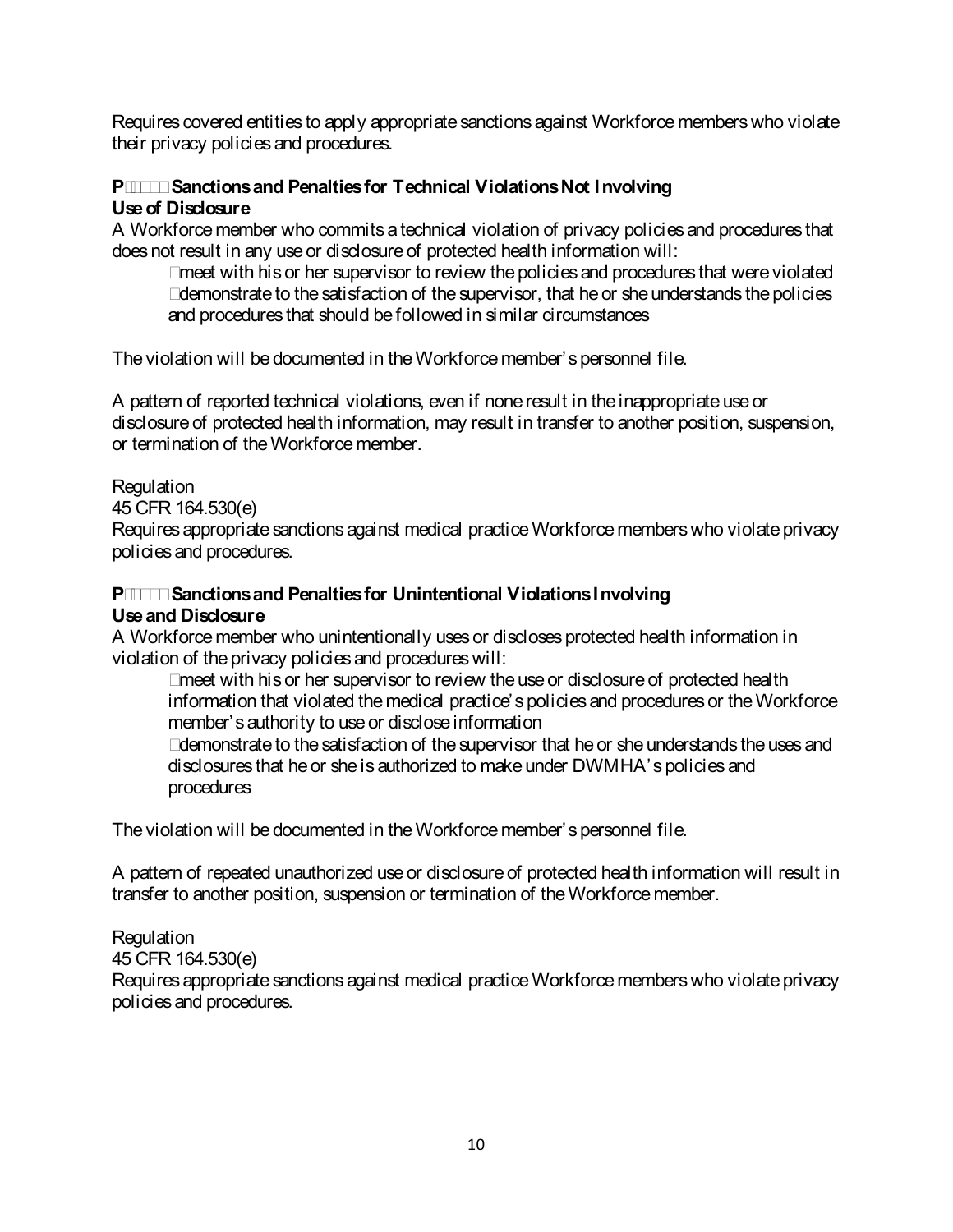### **P-1315 Sanction and Penalties for Intentional Violation Involving Useand Disclosure**

The intentional violation of privacy policies and procedures may result in immediate suspension pending further investigation and termination.

Documentation of the investigation of the violation must show clear evidence that the disclosure of information was intentional and deliberate. That is, the Workforcemember must have disclosed theinformation knowing that the disclosure violated the policies and procedures of DWMHA.

If the Workforce member has previously disclosed the same or similar type of information under the same or similar circumstances, it will be presented that the disclosure was intentional and deliberate.

Regulation

45 CFR 164.530(e)

Requires appropriate sanctions against medical practice Workforcemembers who violate privacy policies and procedures.

### **P-1316 Protection of Whistleblowers**

No action shall be taken against a Workforce member who reports a violation of privacy standards to the Secretary of HHS or to any state or local law enforcement or oversight agencies.

Regulation

45 CFR 164.530(g) Prohibits a covered entity from retaliation against individuals who report violations of the privacy standard.

### **P-1320 Documentation of Sanctions Brought Against Employees**

The Privacy Officer shall establish and maintain files that document all actions taken to impose sanctions under policy P-1311 through P-1314. This information shall include:

• a description of, and documenting evidence for, the violation

• a statement clarifying the nature of the violation, specifically indicating whether it was technical or involved the use or disclosure of protected health information, and whether the violation of policies was accidental or intentional

• a description of the sanction that was imposed

An unproven or unsubstantiated allegation of a violation of privacy policies and procedures does not have to be documented.

Regulation 45 CFR 164.530(e)(2) Requires covered entities to document sanctions that are applied.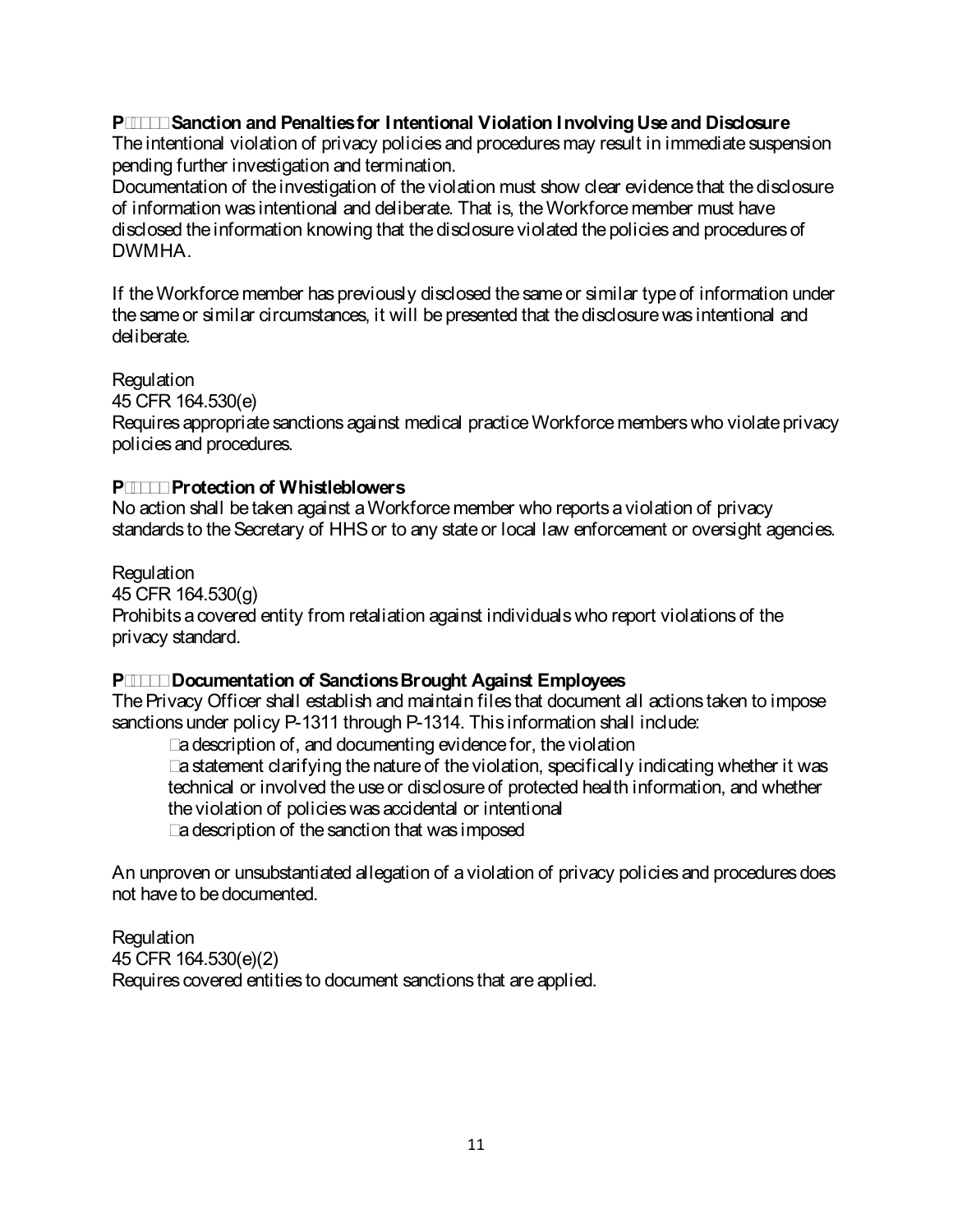### **DWMHA Privacy/Security Officer Job Description General Description:**

The Privacy Officer ("PO") is responsible for the development and implementation of the policies and procedures of DWMHA relating to privacy issues. This includes the compliance with both federal and state laws. At various times, the Privacy Officer will be involved in diverse and miscellaneous aspects of the activities, including, but not limited to, development, implementation, maintenance of and adherence to Practice's policies and procedures relating to privacy issues and protected health information ("PHI").

#### **Responsibilities of the Privacy Officer:**

The Privacy Officer is also the contact person (PO) or office who is responsible for receiving complaints under this section, and the PO shall be able to provide further information about matters covered by the notice required by 164.520, specifically relating to the handling of complaints regarding alleged violations of privacy rights.

Other responsibilities of the Privacy Officer shall include, but not be limited to, the following:

- Development of privacy protection procedure
- Works with corporate compliance officer
- Implement formal security policy
- Assessment of privacy risks
- Advises legal counsel and management as to procedures for maintenance of forms, notices
- Assist in coordinating data back-up plan
- Oversees Workforce privacy training
- Monitors business associates as necessary
- Supervise maintenance personnel
- Establish procedures for tracking, coordinating and managing PHI
- Oversees and coordinates inspections, amendments and access to PHI
- Assists in investigations of possible breaches of security, and takes appropriate action where necessary

• Works to assure compliance by Practice's office personnel with HR policies, security personnel, administration and legal counsel as applicable

- Assists in formulating disaster recovery plan
- Creates and implements privacy awareness procedures

• Acts as liaison with information systems concerning security plans throughout Practice in order to coordinate security procedures and privacy concerns

• Coordinates release of PHI in compliance with DWMHA's policies, procedures, and legal specifications

• Advances knowledge and awareness of privacy laws and standards

- Attends continuing education courses relating to HIPAA and other privacy technology issues
- Cooperates with OCR and other governmental agents in compliance reviews and investigations

#### **Qualifications:**

• Knowledge of and experience in privacy laws, access, use and disclosure of protected health information, and release control technologies

• Organization, facilitation, communication and presentation skills

#### **Privacy Policies – DWMHA**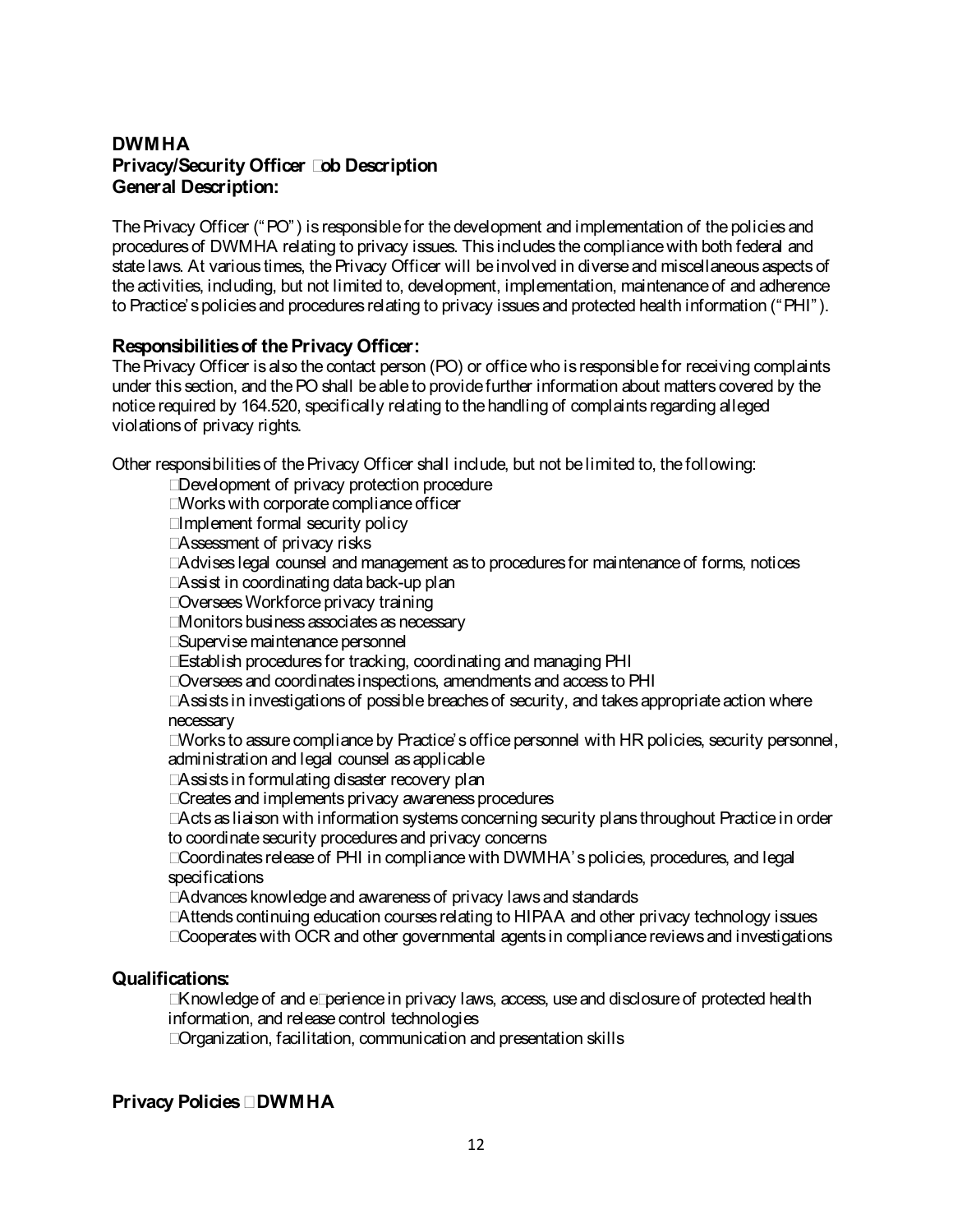### **P-2000 Use and Disclosure of Protected health Information**

### **Purpose:**

To comply with applicable law regarding the use and disclosure of protected health information.

### **Definitions:**

"Health Care Operations" means any of the following activities performed by DWMHA to the extent that the activities are related to covered functions:

(1) Conducting quality assessment and improvement activities, including outcomes evaluation and development of clinical guidelines, provided that the obtaining of generalized knowledge is not the primary purpose of any studies resulting from such activities; population-based activities relating to improving health or reducing health care costs, protocol development, case management and care coordination, contacting of health care providers and consumerswith information about treatment alternatives; and related functions that do not include Treatment:

(2) Reviewing the competence or qualifications of health care professionals, evaluating practitioner and provider performance, health plan performance, conducting training programs in which students, trainees, or practitioners in areas of health care learn under supervision to practice or improve their skills as health care providers, training of nonhealth care professionals, accreditation, certification, licensing, or credentialing activities; (3) Underwriting, premium rating, and other activities relating to the creation, renewal or replacement of a contract of health insurance or health benefits, and ceding, securing, or placing a contract for reinsurance of risk relating to claims for health care (including stop-loss insurance and excess of loss insurance);

(4) Conducting or arranging for medical review, legal services, and auditing functions, including fraud and abuse detection and compliance programs;

(5) Business planning and development, such as conducting cost management and planning related analyses related to managing and operating the entity, including formulary development and administration, and development or improvement of methods of Payment or coverage policies; and

(6) Business management and general administrative activities of the entity, including, but not limited to:

(i) Management activities relating to implementation of and compliance with privacy policies and procedures;

(ii) Customer service;

(iii) Resolution of internal grievances;

(7) Creating de-identified health information or a limited data set and fundraising for the benefit of DWMHA

"Payment" means:

(1) The activities undertaken by:

• A health plan to obtain premiums or to determine or fulfill its responsibility for coverage and provision of benefits under the health plan; or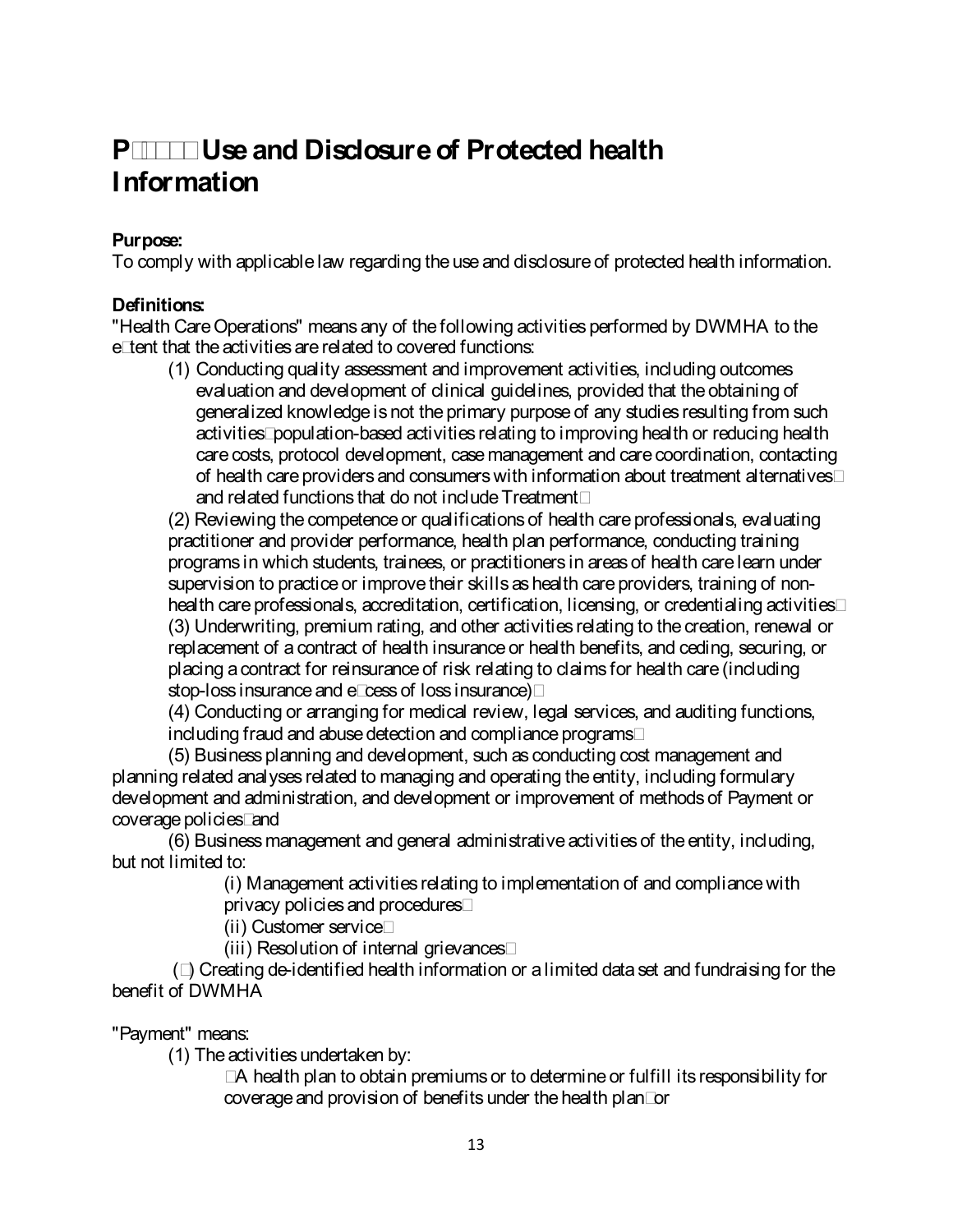• A covered health care provider or health plan to obtain or provide reimbursement for the provision of health care; and

(2) Activities such as those relating to:

• Determinations of eligibility or coverage and adjudication or subrogation of health benefit claims;

• Risk adjusting amounts due based on enrollee health status and demographic characteristics;

• Billing, claims management, collection activities, obtaining payment under a contract for reinsurance (including stop-loss insurance and excess of loss insurance), and related health care data processing;

• Review of health care services with respect to medical necessity, coverage under a health plan, appropriateness of care, or justification of charges;

• Utilization review activities, including precertification and preauthorization of services, concurrent and retrospective review of services; and

• Disclosure to consumer reporting agencies of any of the following Protected Health Information relating to collection of premiums or reimbursement:

(A) Name and address;

(B) Date of birth;

(C) Social security number;

- (D) Payment history;
- (E) Account number; and

(F) Name and address of the health care provider and/or health plan.

"Protected Health Information" means individually identifiable health information transmitted by electronic media; or transmitted or maintained in any other form or medium. Protected Health Information excludes individually identifiable health information in:

(i) Education records covered by the Family Educational Rights and Privacy Act, as amended;

(ii) Records described in subsection (a) of the Family Educational Rights and Privacy Act, as amended; and

(iii) Employment records held by DWMHA in its role as employer.

"Treatment" means the provision, coordination, or management of health care and related services by one or more health care providers, including the coordination or management of health care by a health care provider with a third party; consultation between health care providers relating to a patient; or the referral of a patient for health care from one health care provider to another.

### **Policy:**

It is the policy of DWMHA to use and disclose Protected Health Information only in compliance with state and federal laws and regulations. This policy should be read in conjunction with all other policies relating to the use or disclosure of patients' health information.

### **Procedure:**

PERMITTED USES AND DISCLOSURES. DWMHA may use or disclose Protected Health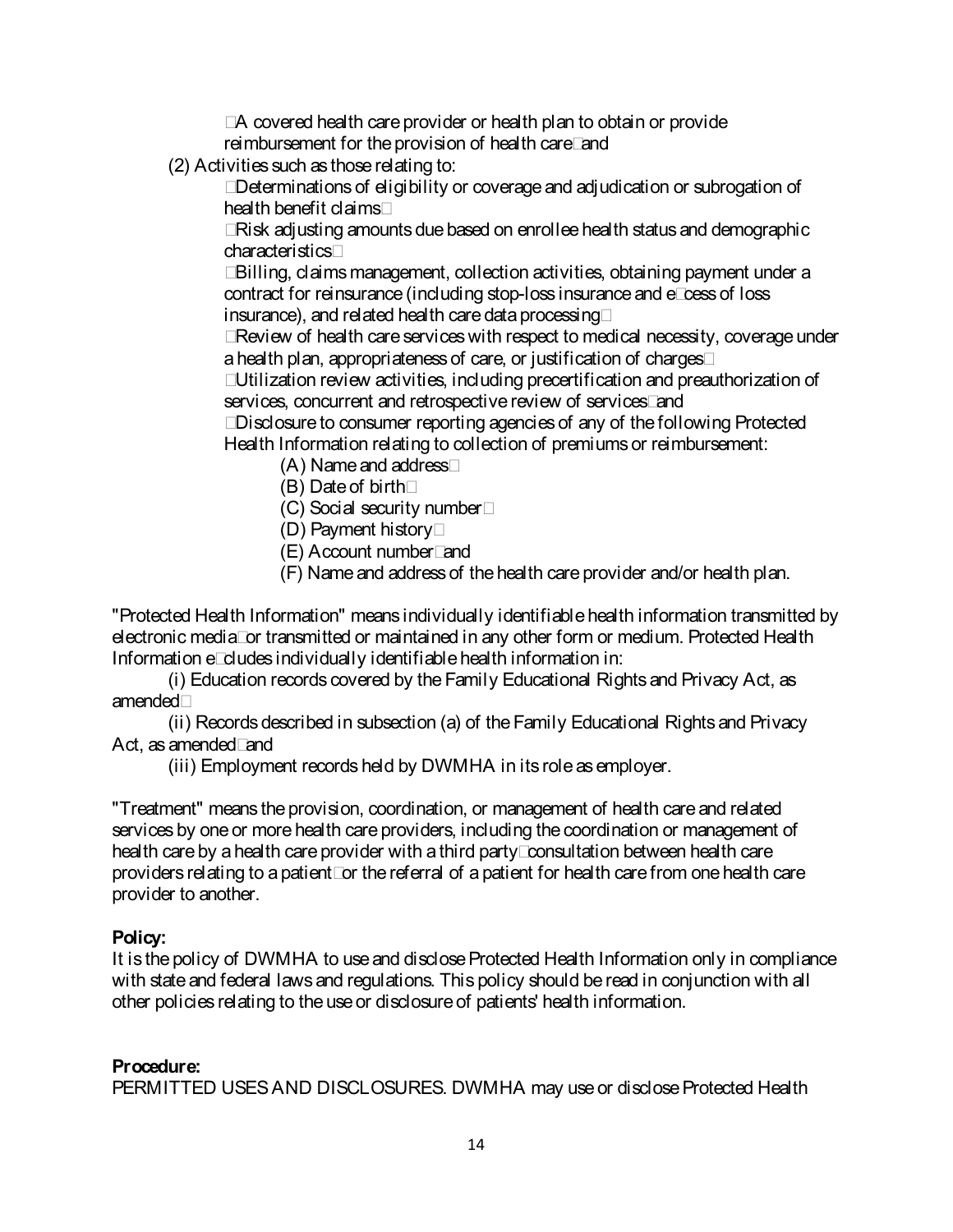Information as follows and in accordance with DWMHA's Notice of Privacy Practices:

• To the individual;

• For Treatment, Payment or Health Care Operations, as permitted by relevant DWMHA policies and the Privacy Regulations as outlined below;

• Incident to a use or disclosure otherwise permitted or required by this policy, other DWMHA policies, and/or the Privacy Regulations, provided that:

• DWMHA complies with its policies relating to the minimum necessary requirements; and

• DWMHA implements reasonable safeguards to limit incidental uses and disclosures and intentional or unintentional uses or disclosures that violate DWMHA policies and/or the Privacy Regulations.

• Pursuant to and in compliance with a valid authorization;

• Pursuant to an agreement by the individual; and

• As permitted by and in compliance with this policy and other privacy policies or for fundraising purposes.

REQUIRED DISCLOSURES. DWMHA shall disclose Protected Health Information:

• To an individual, when access to records or an accounting of disclosures is requested, unless in the written judgment of DWMHA, the disclosure would be detrimental to the individual or others (the decision to withhold access to therecord may be appealed by the consumer, parent or guardian); and

• When required by the Secretary of Health and Human Services to investigate or determine DWMHA's compliance with the Privacy Regulations.

USES AND DISCLOSURES FOR TREATMENT, PAYMENT AND HEALTH CARE OPERATIONS. DWMHA may disclose Protected Health Information:

• For its own Treatment, Payment, or Health Care Operations;

• For treatment activities of another health care provider;

• To another covered entity or a health care provider for the Payment activities of the entity that receives the information.

### **References:**

45 CFR §§ 164.502(a); 164.506(c)

**Privacy Policies – DWMHA**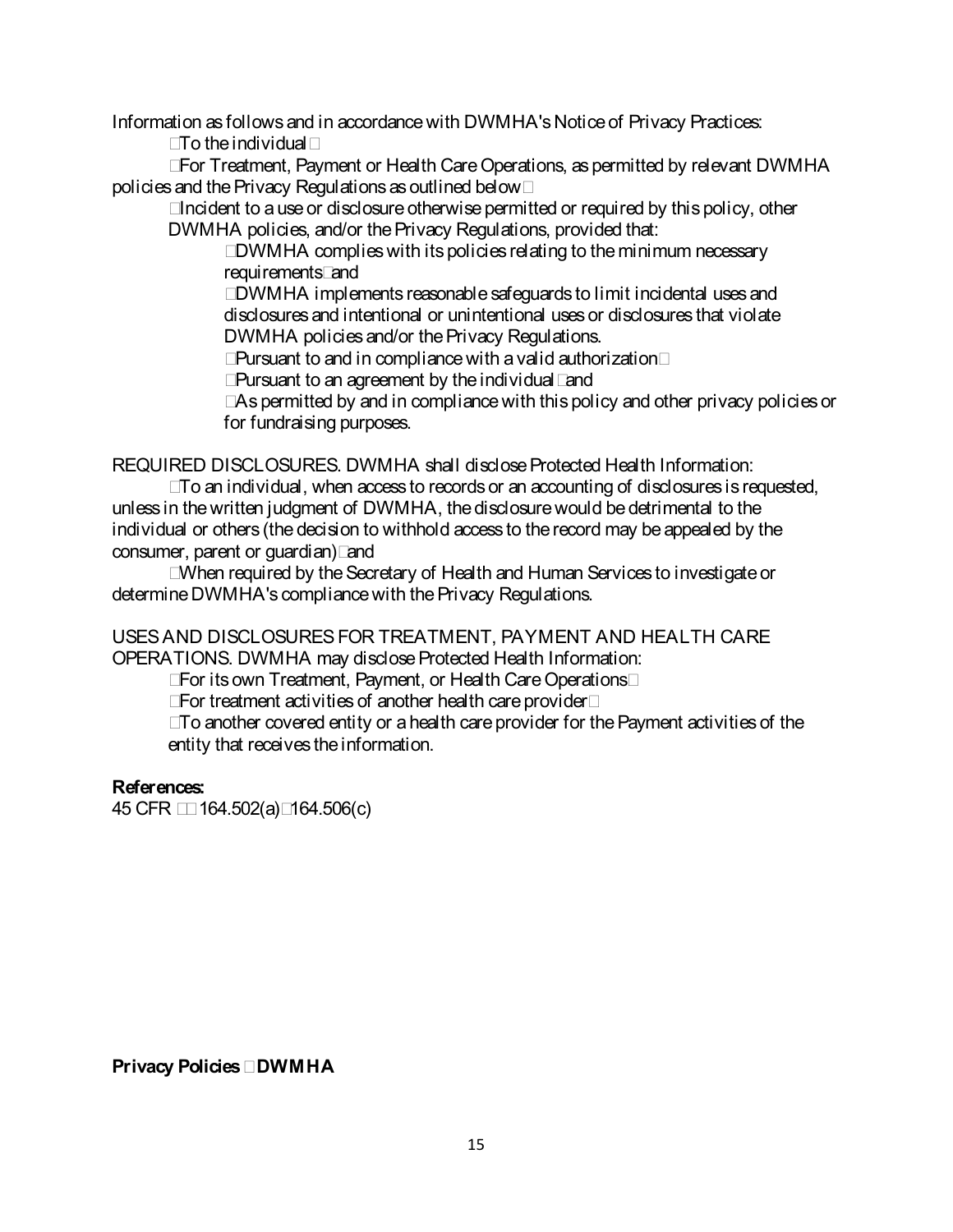### **P-2010 Use and Disclosure of Protected Health Information to Patient/Consumer Surrogates**

### **Purpose:**

To comply with applicable law regarding the treatment of persons acting as personal representatives of a patient.

### **Definitions:**

"Individual" means the person who is the subject of protected health information.

### **Policy:**

Except in certain circumstances, described below, Michigan law allows a person (such as a parent, guardian or other person) with legal authority to act on behalf of the Individual (known as in loco parentis) when the Individual is a minor or does not have the mental capacity to make his or her own decisions. In these situations it is the policy of DWMHA to treat a person, who has the legal authority to act on behalf of a patient, as the Individual.

### **Procedure:**

### ADULTS, EMANCIPATED MINORS, OR UNEMANCIPATED MINORS

If a person is the parent, guardian or acting in loco parentis acting on behalf of an Individual who is an adult, an emancipated minor, or an unemancipated minor, DWMHA shall treat such person (patient/consumer surrogate) as the Individual. This policy shall be implemented in conjunction with DWMHA's policy regarding release of records regarding minors and parents' access to minors' records.

Exception: DWMHA shall not treat the personal representative of an unemancipated minor as the Individual, and the minor has authority to act as an Individual with respect to protected health information pertaining to a health care service if:

• The minor consents to such health care service; no other consent to such health care service is required by law, regardless of whether the consent of another person has also been obtained; and the minor has not requested that such person be treated as the personal representative;

• The minor lawfully obtains such health care service without the consent of aparent, guardian, or other person acting in loco parentis; and the minor, a court, or other person authorized by law consents to such health care services; or

• A parent, guardian, or other person acting in loco parentis consents to an agreement of confidentiality between a covered health provider and the minor with respect to such health care services.

### DECEASED INDIVIDUAL OR ESTATE

EXECUTOR, ADMINISTRATOR OR PERSONAL REPRESENTATIVE: If an executor, administrator, personal representative, or other person has been appointed or otherwise has lawful authority under state law to act on behalf of a deceased Individual, or the Individual's estate, DWMHA shall treat such person as a patient surrogate with respect to protected health information relevant to such personal representation.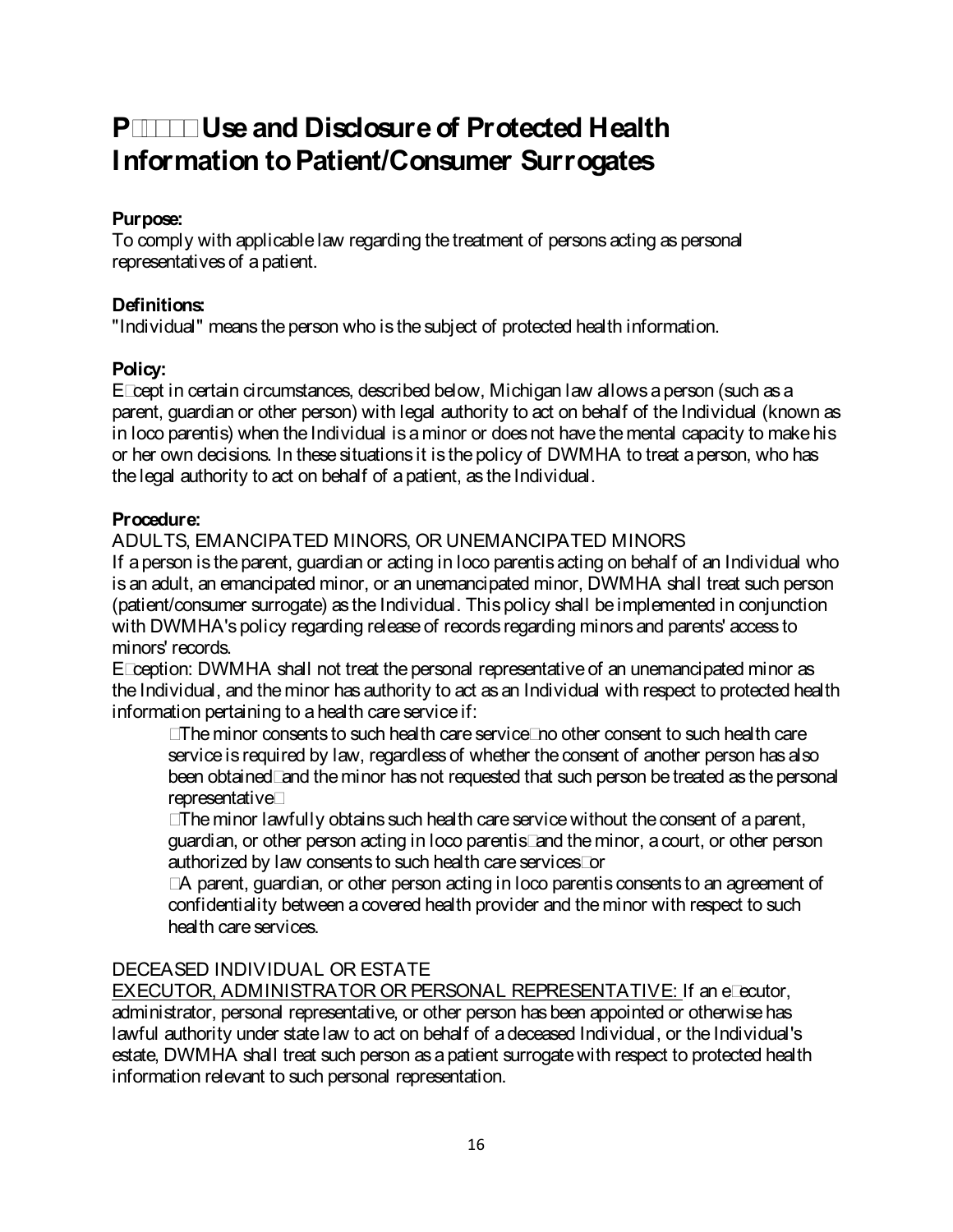CORONER OR MEDICAL EXAMINER: If a request is received from a coroner or medical examiner, DWMHA may disclose protected health information of a decedent for the purpose of identifying a deceased person, determining a cause of death, or other duties as authorized by law. If DWMHA also performs the duties of a coroner or medical examiner, it may likewise use protected health information for those purposes.

FUNERAL DIRECTORS: DWMHA may disclose protected health information of adecedent to funeral directors prior to, in reasonable anticipation of, and following the death of an individual consistent with applicable law and as may be necessary to carry out their duties with respect to the decedent.

### DOMESTIC VIOLENCE, ABUSE, NEGLECT

DWMHA shall not treat a person as a patient surrogate of an Individual if:

• There is reason to believe that the Individual has been or may be subject to domestic violence, abuse, or neglect by such person; or treating such person as thepersonal representative could endanger the Individual; and

• In the exercise of professional judgment, it is decided that it is not in the best interest of the Individual to treat the person as the Individual's personal representative.

### **References:**

45 CFR § 164.502(g) HIPAA Privacy Brief - Uses and Disclosures for Which Consent, and Authorization, or Opportunity to Agree or Object is not Required 45 CFR § 164.512(g)

**Privacy Policies – DWMHA**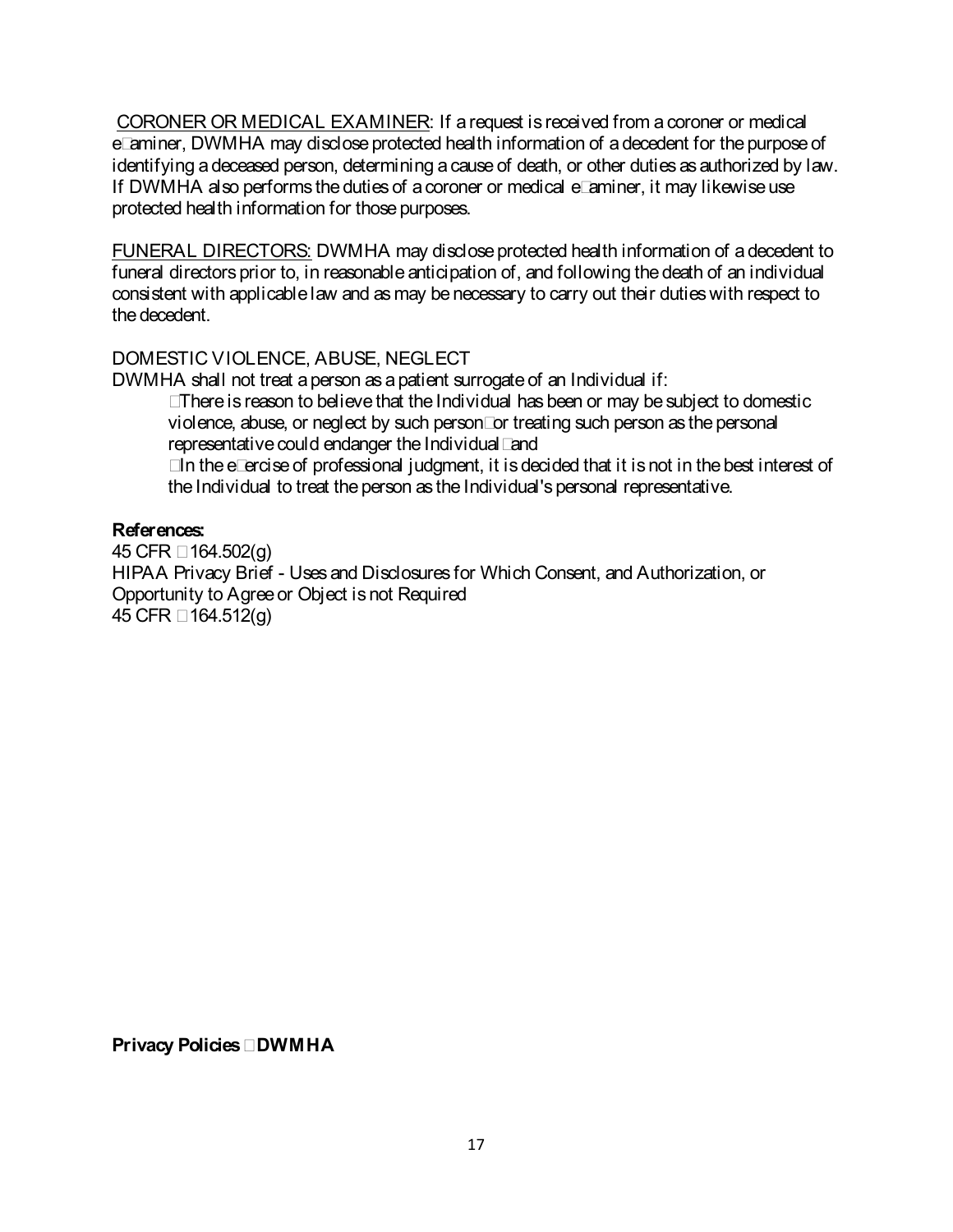### **P-2020 Incidental Uses and Disclosures of Protected Health Information**

### **Purpose:**

To ensure compliance with federal regulations related to the incidental uses and disclosures of Protected Health Information.

### **Definitions:**

"Incidental Use or Disclosure" is described as a secondary use or disclosure that cannot reasonably be prevented, is limited in nature, and that occurs as a by-product of an otherwise permitted use or disclosure under the Privacy Rule.

### **Policy:**

It is the policy of DWMHA to comply with federal regulations related to the incidental use or disclosure of Protected Health Information

### **Procedure:**

**INCIDENTAL USE OR DISCLOSURE OF PROTECTED HEALTH INFORMATION** Incidental uses or disclosures of Protected Health Information are permitted only if DWMHA has complied with the minimum necessary and safeguard standards of the HIPAA Regulations.

Incidental uses or disclosures are not required to be included in an accounting of disclosures provided to an individual.

### **References:**

HIPAA Privacy Brief Incidental Uses and Disclosures 45 CFR §§164.502(a), and 528(a)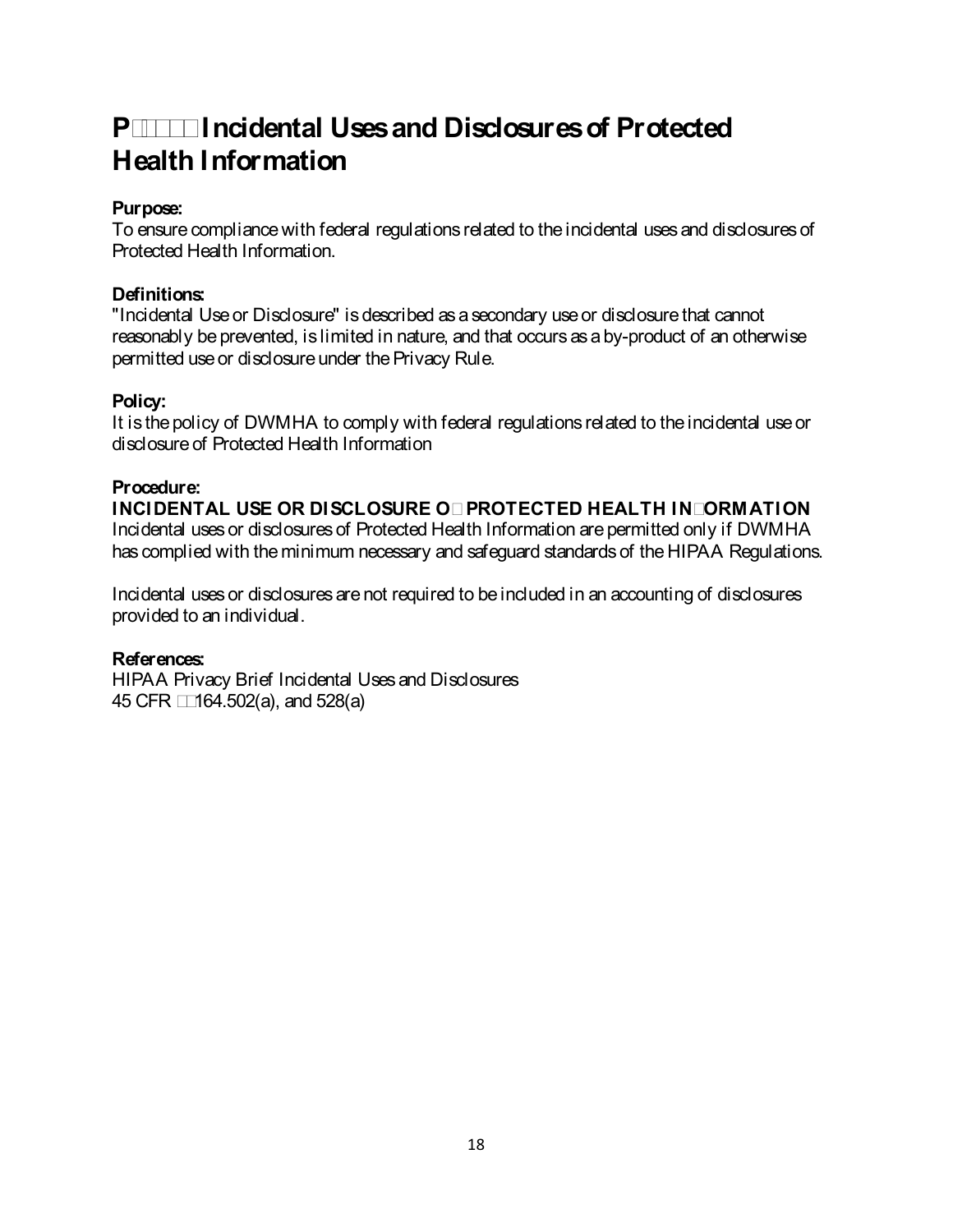### **P-2030 Reasonable Safeguards to Protect the Privacy of Protected Health Information**

### **Purpose**

To comply with applicable law regarding safeguards to protect the privacy of protected health information.

### **Policy**

It is the policy of DWMHA to reasonably safeguard protected health information from any intentional or unintentional use or disclosure that is in violation of HIPAA Privacy Regulations.

### **Procedure**

Safeguards: DWMHA shall put in place appropriate administrative, technical and physical safeguards to protect the privacy of protected health information. Documentation: DWMHA shall document the appropriate administrative, technical and physical safeguards that it puts in place to protect the privacy of protected health information.

### **References:**

HIPAA Privacy Brief—Administrative Requirements 45 CFR § 164.530(c)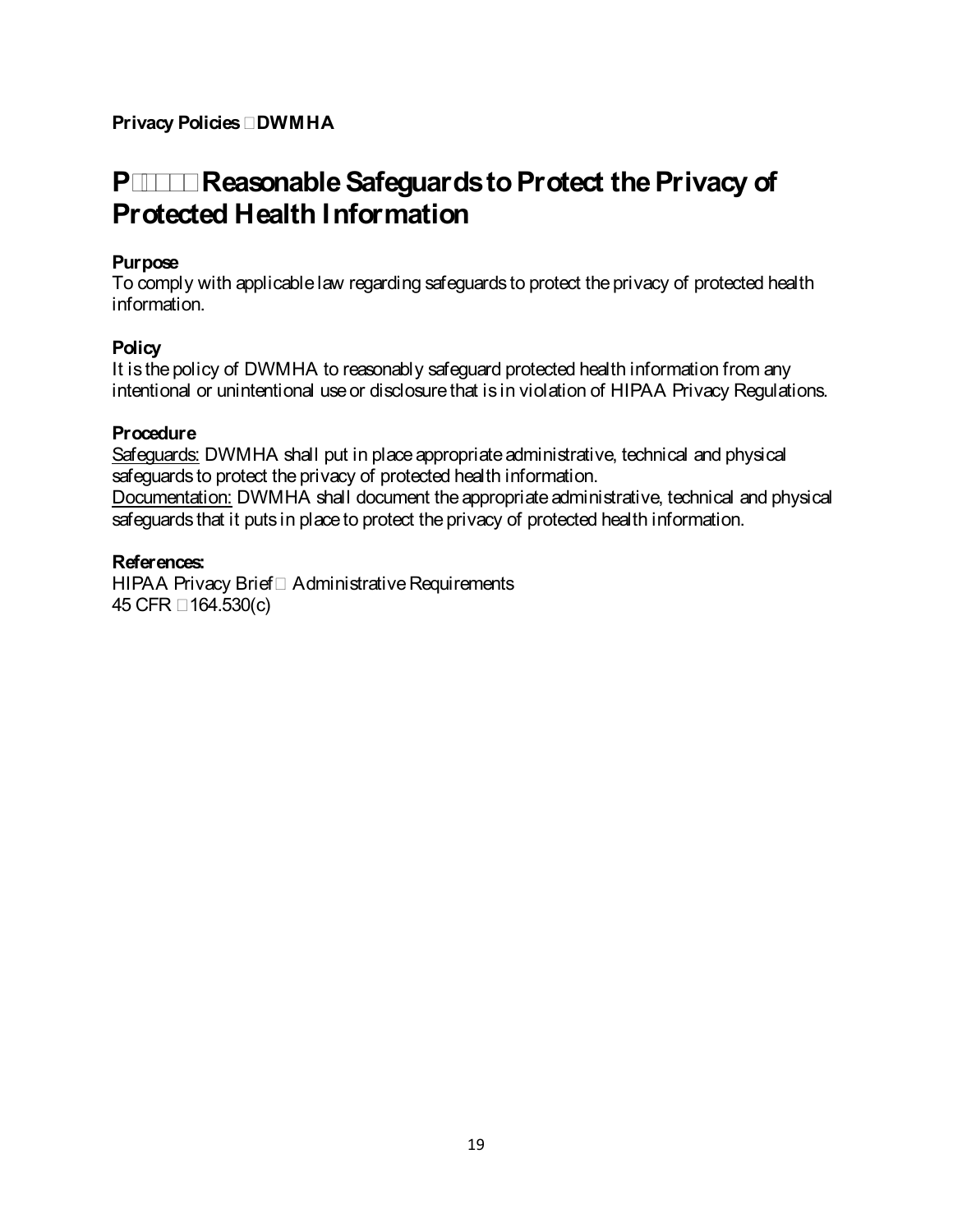### **P-2040 Minimum Necessary Requirements for Uses and Disclosures of Protected Health Information**

### **Purpose:**

To ensure compliance with federal regulations regarding the minimum necessary requirements for requests for or the uses or disclosures of protected health information.

### **Policy:**

It is the policy of DWMHA to impose limits on employees' access to protected health information, develop protocols for routine and recurring disclosures, and ensure that information used or disclosed is limited to the amount reasonably necessary to achieve the purpose for which the request was made, subject to federal regulations.

### **Procedure:**

### **MINIMUM NECESSARY APPLIES**

When using or disclosing protected health information or when requesting protected health information from another entity or facility, DWMHA shall make reasonable efforts to limit protected health information to the minimum necessary to accomplish the intended purpose of the use, disclosure or request.

### **MINIMUM NECESSARY DOES NOT APPLY**

This requirement does not apply to:

- Disclosures to or requests by a health care provider for treatment;
- Uses or disclosures made to the individual, or pursuant to an authorization;
- Disclosures made to the Secretary of Health and Human Services;
- Uses or disclosures required by law; or
- Uses or disclosures that are required for compliance with applicable privacy policies of DWMHA and/or the Privacy Regulations.

### **MINIMUM NECESSARY USES OF PROTECTED HEALTH INFORMATION**

**•** Identify Class of Persons Needing Access to Protected Health Information. DWMHA shall identify the following: those persons or classes of persons, as appropriate, in its workforce who need access to protected health information to carry out their duties; and for such person or class of persons, the category or categories of protected health information to which access is needed and any conditions appropriate to such access.

• Limitations on Access. DWMHA must make reasonable efforts to limit the access of such persons or classes identified herein to protected health information consistent with this policy.

### **MINIMUM NECESSARY DISCLOSURES OF PROTECTED HEALTH INFORMATION**

**•** Routine and Recurring Disclosures. For disclosures made on a routine and recurring basis, DWMHA shall implement policies and procedures (which may be standard protocols) that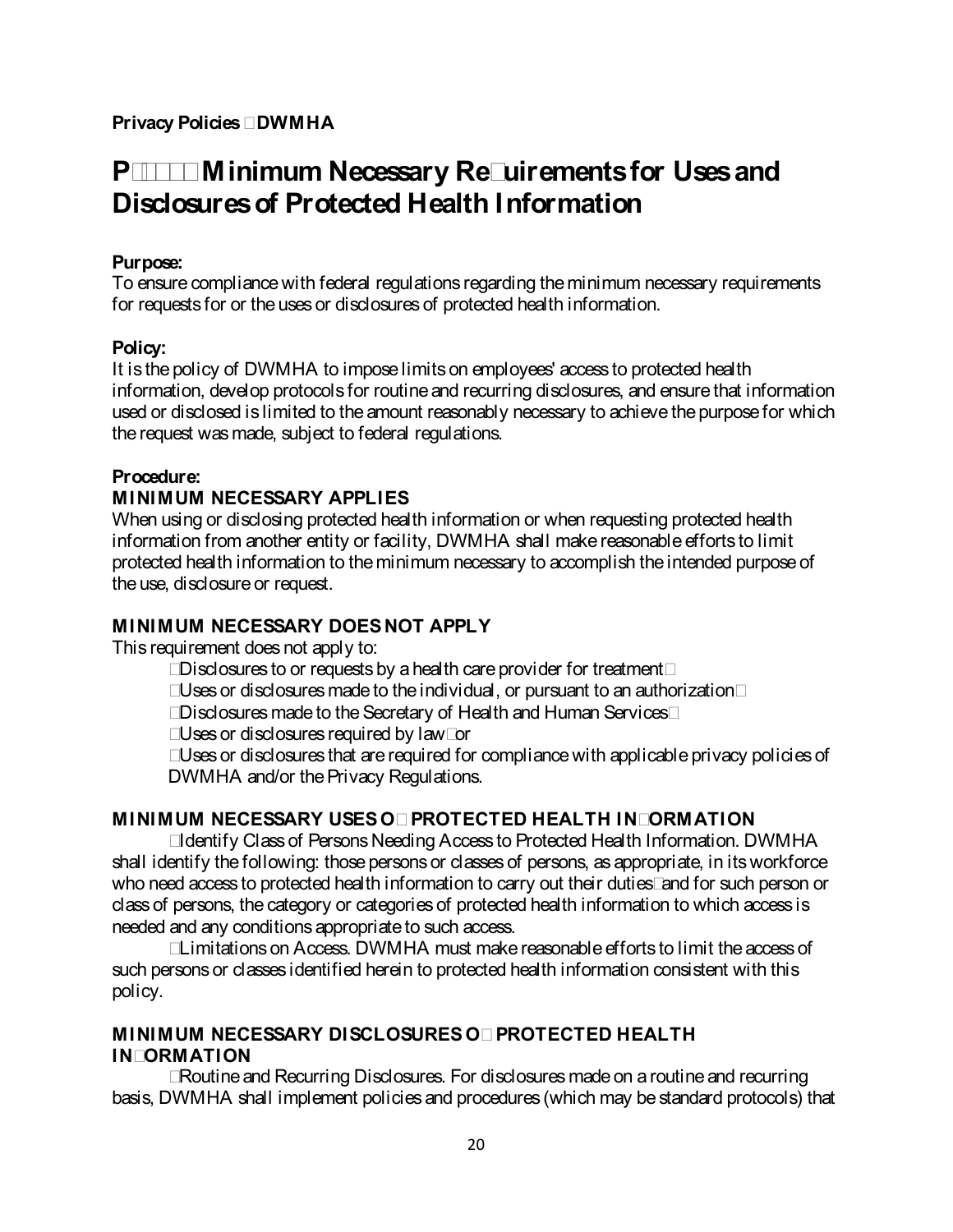limit the protected health information disclosed to the amount reasonably necessary to achieve the purpose of the disclosure.

• All Other Disclosures. For all other disclosures beyond those which are routine and recurring, DWMHA shall:

• Develop criteria designed to limit the protected health information disclosed to the information reasonably necessary to accomplish the purpose for which the disclosure is sought; and

• Review requests for disclosures on an individual basis in accordance with such criteria.

• Reliance on Disclosures as those which are Minimally Necessary: DWMHA may rely, if such reliance is reasonable under the circumstances, on arequested disclosure as the minimum necessary for the stated purposewhen:

• Making permissible disclosures to public officials, if the public official represents that the information requested is the minimum necessary for the stated purpose(s);

• The information is requested by another health care provider;

• The information is requested by a professional who is a member of its workforce or as a business associate of DWMHA for the purpose of providing professional services to DWMHA, if the professional represents that the information requested is theminimum necessary for the stated purpose(s); or

• Documentation or representations that comply with the research regulations have been provided by a person requesting the information for research purposes.

### **MINIMUM NECESSARY REQUESTS FOR PROTECTED HEALTH INFORMATION**

**•** DWMHA shall limit any request for protected health information to that which is reasonably necessary to accomplish the purpose for which the request is made, when requesting such information from other covered entities

• For requests made on a routine and recurring basis, DWMHA shall respond pursuant to policies and procedures (which may be standard protocols) that limit the protected health information requested to the amount reasonably necessary to accomplish the purpose for which the request is made.

• All other requests shall be reviewed on an individual basis to determine whether the protected health information sought is limited to the information reasonably necessary to accomplish the purpose for which the request is made.

Entire Medical Records limitation. For all uses, disclosures or requests to which the minimum necessary requirements apply, DWMHA shall not use, disclose or request an entire medical record, except when the entire medical record is specifically justified as the amount that is reasonably necessary to accomplish the purpose of the use, disclosure or request.

### **References:**

45 CFR §§ 164.502(b) and 164.514(d).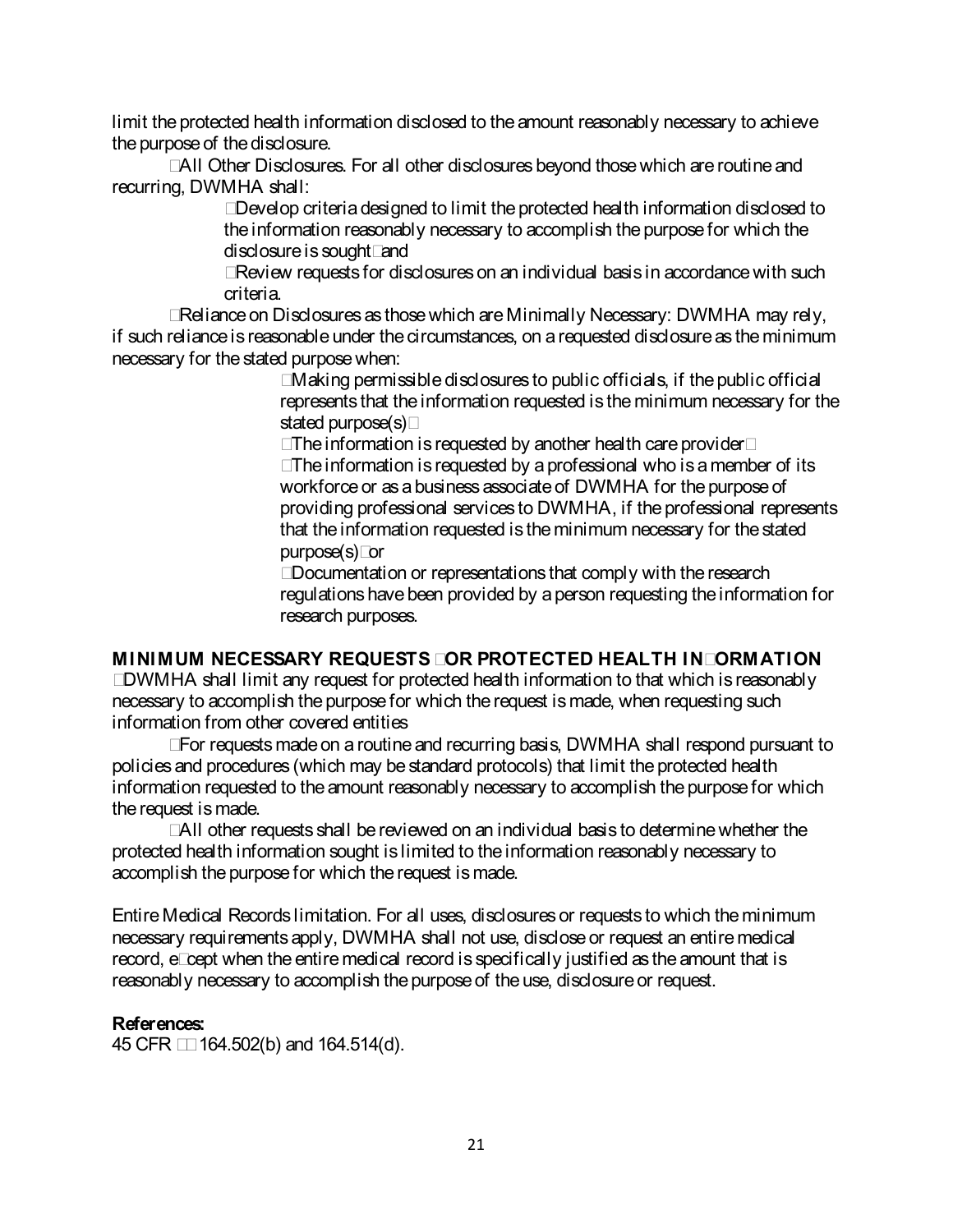### **P-2050 De-Identification of Protected Health Information**

### **Purpose:**

To ensure compliance with federal regulations regarding de-identification of protected health information.

### **Definitions:**

**•** "Individually Identifiable Health Information" is a subset of health information, including demographic information collected from an individual, and:

• Is created or received by health care provider, health plan, employer, or health care clearinghouse; and

• Relates to the past, present, or future physical or mental health or condition of an individual, the provision to health care to an individual, or the past, present, or future payment for the provision of health care to an individual; and: (i) that identifies the individual; (ii) with respect to which there is a reasonable basis to believe the information can be used to identify the individual.

### **Policy:**

It is the policy of DWMHA to de-identify protected health information when appropriate and practical; thus, rendering such information not subject to the Privacy Regulations.

### **Procedure:**

### **USES AND DISCLOSURES TO CREATE DE-IDENTIFIED INFORMATION**

DWMHA may use protected health information to create information that is not Individually Identifiable Health Information or disclose protected health information only to a business associate for such purpose, whether or not the de-identified information is to be used by DWMHA

### **USES AND DISCLOSURES OF DE-IDENTIFIED INFORMATION**

Health information that meets the requirements for de-identification hereunder is not considered to be Individually Identifiable Health Information (i.e., de-identified). The Privacy Regulations do not apply to information that has been de-identified, provided that:

• Disclosure of a code or other means of record identification designed to enable coded or otherwise de-identified information to be re-identified constitutes disclosure of protected health information, and

• If de-identified information is re-identified, DWMHA may use or disclose such reidentified information only as permitted or required herein.

### **REQUIREMENTS FOR DE-IDENTIFICATION OF PROTECTED HEALTH INFORMATION**

DWMHA may determine that health information is not Individually Identifiable only if: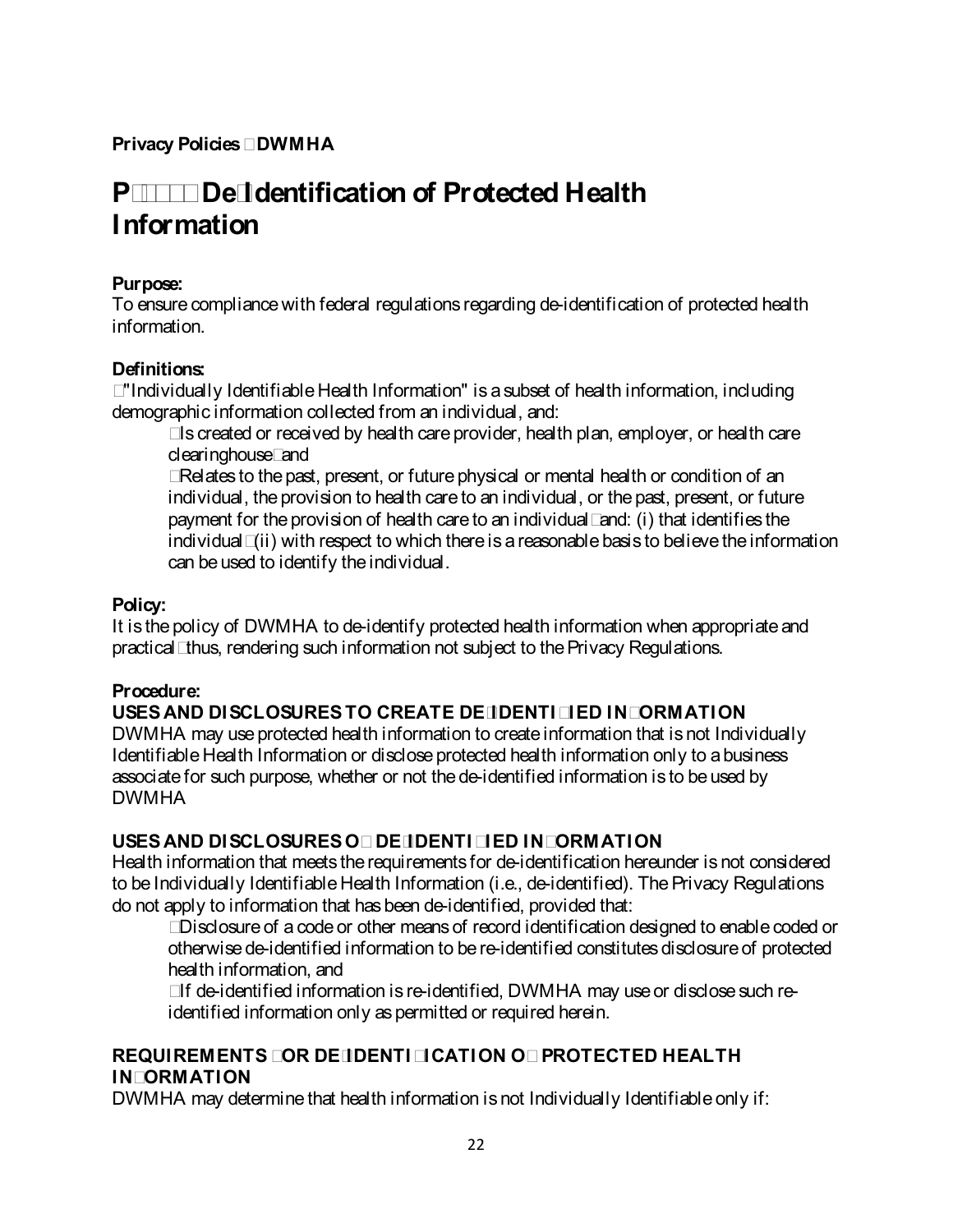• A person with appropriate knowledge of and experience with generally acceptable and statistical and scientific principles and methods for rendering information not individually identifiable determines that the risk is very small that the information could be used alone or in combination with other reasonably available information, by an anticipated recipient to identify an individual who is the subject of that information; and documents the methods and results of the analysis that justify such determination; or

• The following identifiers of the individual or of relatives, employers, or household members of the individual, are removed:

• Names;

• All geographic subdivisions smaller than a state, including street address, city, county, precinct, zip code, and their equivalent geocodes, except for the initial three digits of a zip code if, according to the current publicly available data from the Bureau of the Census: the geographic unit formed by combining all zip codes with the same three initial digits contains more than 20,000 people; and the initial three digits of a zip code for all such geographic units containing 20,000 or fewer people is changed to 000;

• All elements of dates (except year) for dates directly related to an individual, including birth date, admission date, discharge date, date of death; and ages over 89 and all elements of dates (including year) indicative of such age, except that such ages and elements may be aggregated into a single category of age 90 or older;

- Telephone numbers;
- Fax numbers;
- Electronic mail addresses;
- Social security numbers;
- Medical record numbers;
- Health plan beneficiaries numbers;
- Account numbers;
- Certificate/license numbers;
- Vehicle identifiers and serial numbers, including license plate numbers;
- Device identifiers and serial numbers;
- Web Universal Resource Locators (URL's);
- Internet Protocol (IP) address numbers;
- Biometric identifiers, including finger and voice prints;
- Full face photographic images and any comparable images; and
- Any other unique identifying number, characteristic, or code; EXCEPT information may be "re-identified" as provided below; AND

• DWMHA does not have actual knowledge that the information could be used alone or in combination with other information to identify an individual who is subject of the information.

### **RE-IDENTIFICATION**

DWMHA may assign a code or other means of record to allow information de identified to be reidentified by DWMHA, provided that: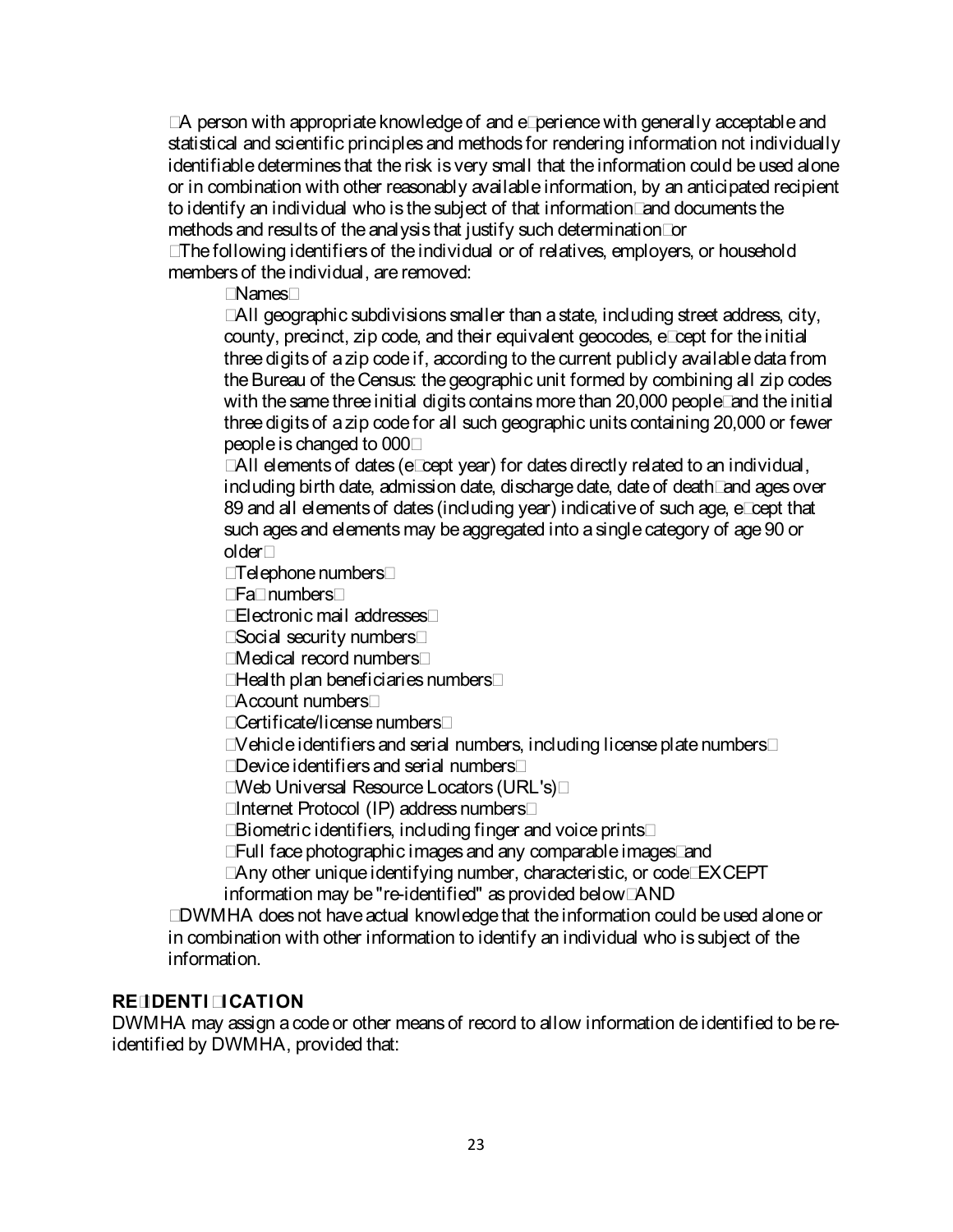• Derivation. The code or other means of record identification is not derived from or related to information about the individual and is not otherwise capable of being translated so as to identify the individual; and

• Security. DWMHA does not use or disclose the code or other means of record identification for any other purpose, and does not disclose the mechanism for re-identification.

### **References:**

45 CFR §§ 164.502(d) and 164.514(a)-(c)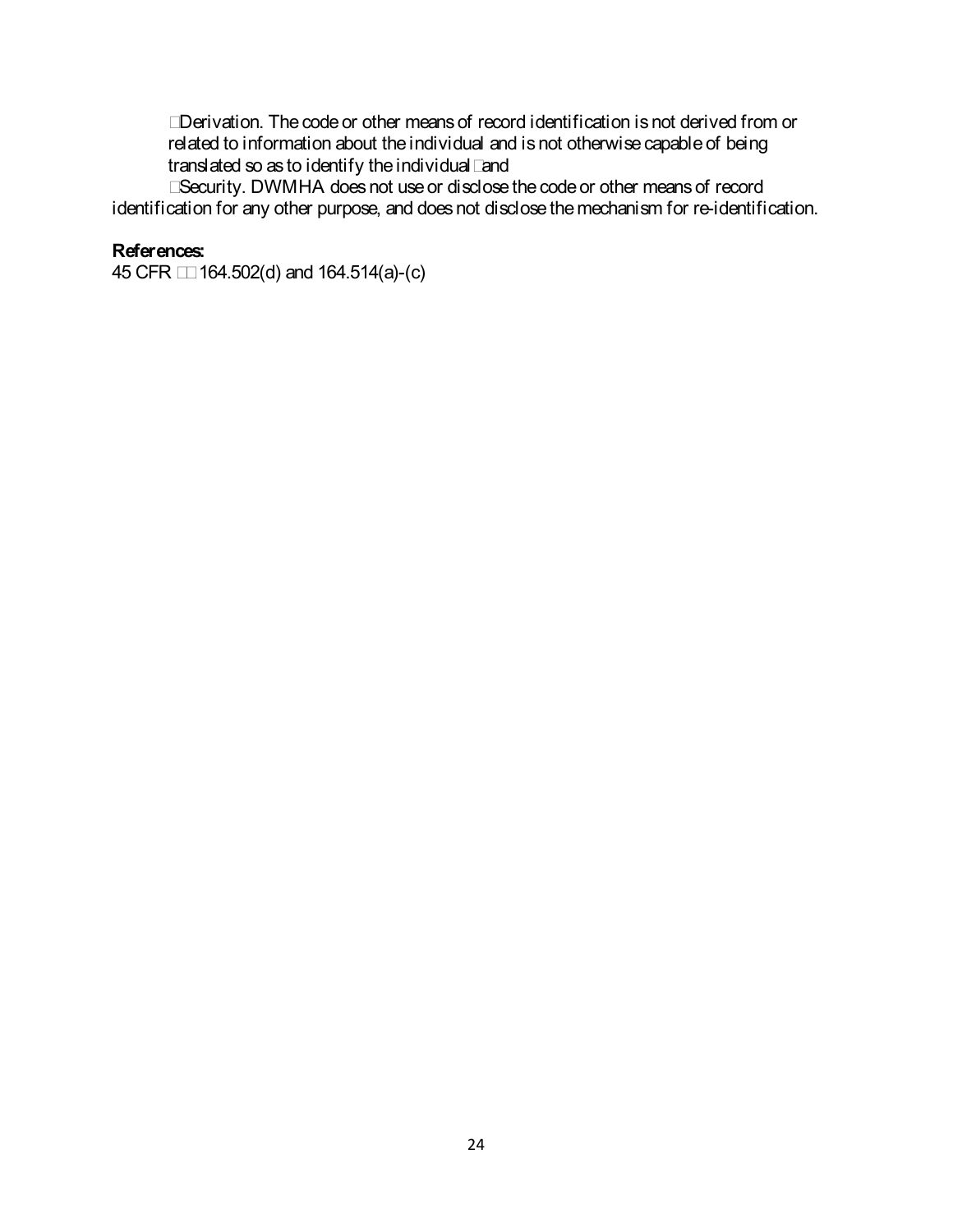### **P-2100 Verification Requirements for Disclosures of Protected Health Information**

### **Purpose:**

To ensure compliance with applicable laws regarding the identity of those who receive protected health information.

### **Policy:**

It is the policy of DWMHA to verify the identity and authority of a person requesting protected health information prior to any disclosure permitted by the HIPAA Privacy Regulations, if the identity or any such authority of such person is not known to DWMHA

### **Procedure:**

### **PRIOR TO ANY DISCLOSURE**

Prior to any disclosure of protected health information, DWMHA must:

• Except with respect to disclosures requiring an opportunity for the individual to agree or object, verify the identity of a person requesting protected health information and the authority of any such person to have access to protected health information if the identity or authority of such person is not known to DWMHA, and

• Obtain any documentation, statements, or representations, whether oral or written, from the person requesting the protected health information when such documentation, statement, or representation is a condition of the disclosure.

### **CONDITIONS ON DISCLOSURE**

If a disclosure is conditioned on particular documentation, statements, or representations from the person requesting the protected health information, DWMHA may rely, if such reliance is reasonable under the circumstances, on documentation, statements, or representations that on their face meet the applicable requirements.

### **ADMINISTRATIVE REQUESTS, SUBPOENA OR SUMMONS**

The conditions for an administrative request, subpoena or summons may be satisfied by the administrative subpoena or similar process or by a separate written statement that, on its face, demonstrates that the applicable requirements have been met.

### **WAIVER APPROVAL**

Documentation required for waiver approval by an institutional review board or privacy board for research projects may be satisfied by one or more written statements, provided that each is appropriately dated and signed.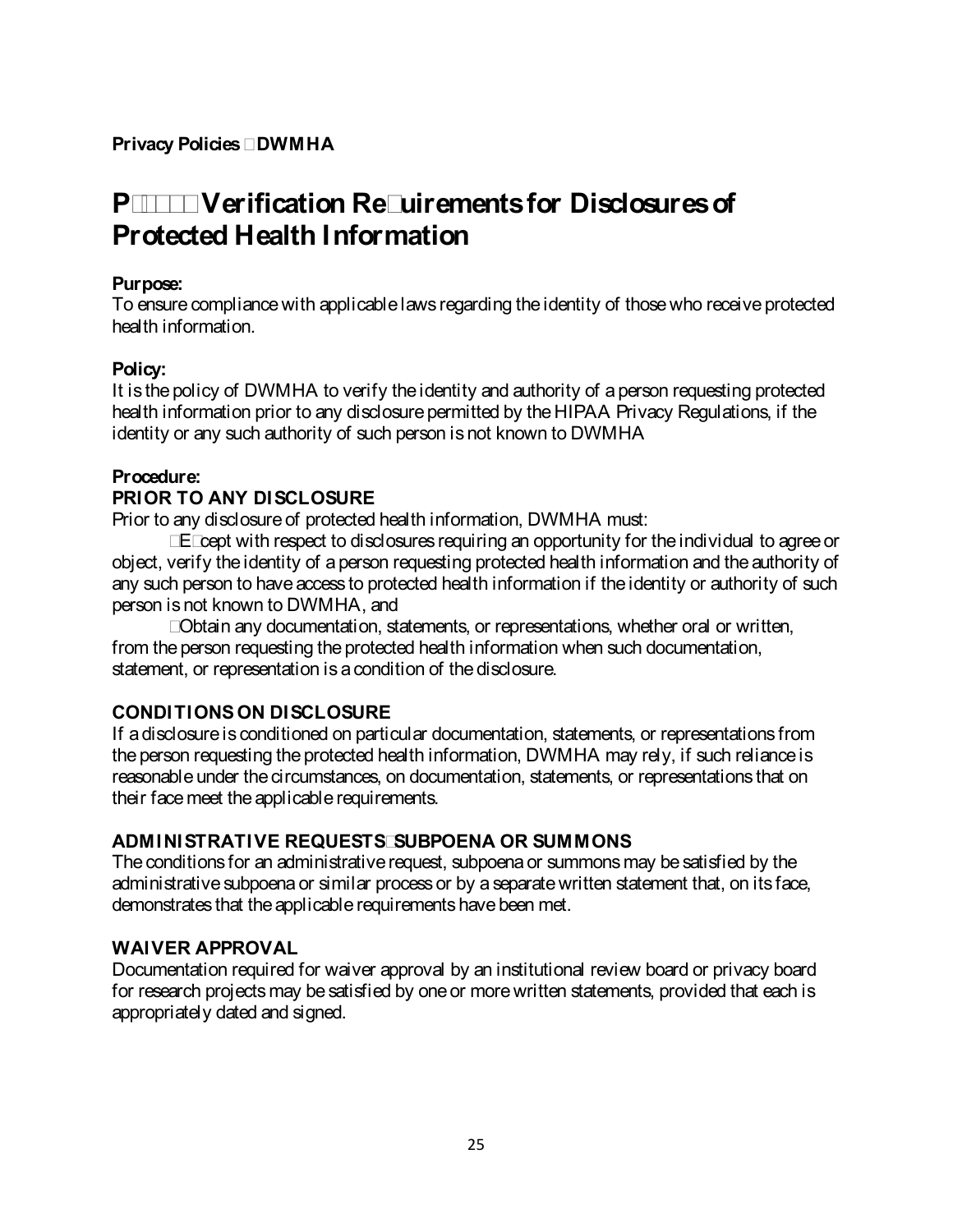### **VERIFICATION OF THE IDENTITY AND AUTHORITY OF A PUBLIC OFFICIAL**

DWMHA may rely, if such reliance is reasonable under the circumstances, on any of the following to verify identity or authority when the disclosure of protected health information is to a public official or person acting on behalf of the public official:

• If the request is made in person, presentation of an agency identification badge, other official credentials, or other proof of government status;

• If the request is in writing, the request is on the appropriate government letterhead; or

• If the disclosure is to a person acting on behalf of a public official, or written statement on appropriate government letterhead that the person is acting under the government's authority or other evidence or documentation of agency, such as acontract for services, memorandum of understanding, or purchase order, that establishes that the person is acting on behalf of the public official.

• A written statement of the legal authority under which the information is requested, or, if the written statement would be impracticable, an oral statement of such legal authority;

• A request made pursuant to a legal process, warrant, subpoena, order or other legal process issued by a grand jury or traditional administrative tribunal is presumed to constitute legal authority.

Verification requirements of this policy are met if DWMHA relies on the exercise of professional judgment in making a use or disclosure to give the patient an opportunity to agree or object, or acts on a good faith belief in making a disclosure and averting a threat to health or safety.

### **References:**

Privacy Standards Manual Section 8.6 HIPAA Privacy Brief - Verification Requirements 45 CFR §164.514(h)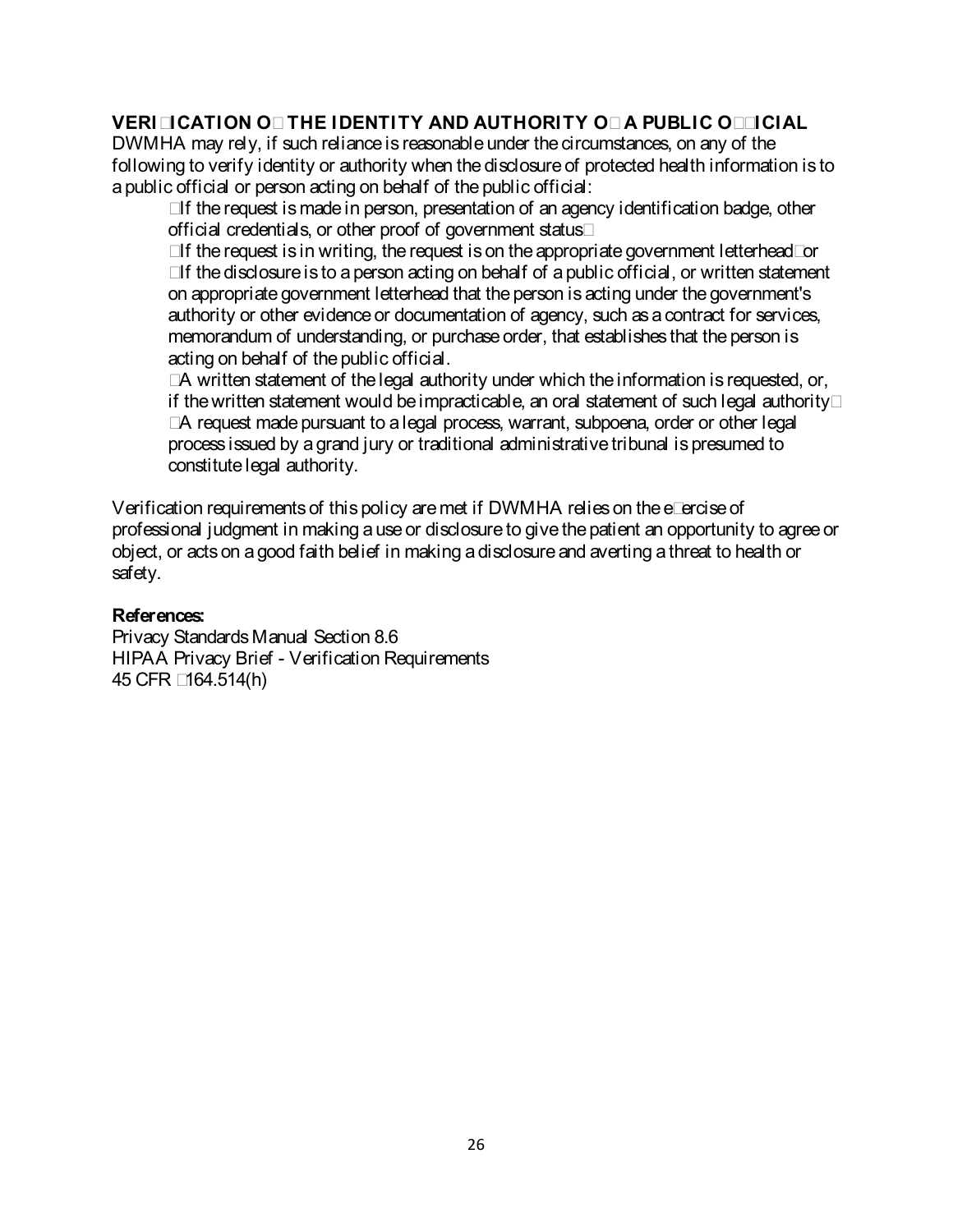### **P-2200 Uses and Disclosures or Protected Health Information to Avert a Serious Threat to Health or Safety**

### **Purpose:**

To ensure compliance with federal regulations regarding uses and disclosures of protected health information for purposes of averting a serious threat to health or safety.

### **Policy:**

It is the policy of DWMHA to permit the use or disclosure of protected health information without a HIPAA consent or authorization to avert a serious threat to the health or safety of a person or the public.

### **Procedure:**

### PERMITTED DISCLOSURES:

DWMHA may, consistent with applicable law and standards of ethical conduct, use or disclose protected health information if, in good faith, it believes that the use or disclosure is necessary to prevent or lessen a serious and imminent threat to the health or safety of a person or the public, and the use or disclosure is to a person(s) reasonably able to prevent or lessen the threat, including the target of the threat. Or, such disclosure can be made if DWMHA believes: (i) it is necessary for law enforcement authorities to identify or apprehend an individual because of a statement made by the individual admitting participation in a violent crime that may have caused serious physical harm; or (ii) where it appears from all circumstances that the individual has escaped from a correctional institution or from lawful custody.

### PROHIBITED USES AND DISCLOSURES:

Information Acquired During the Course of/Request for Treatment, Counseling or Therapy: A use or disclosure based on an individual's statement admitting participation in a violent crime that DWMHA reasonably believes may have caused serious physical harm to the victim may not be made if the information described by that individual:

- Has been learned by DWMHA in the course of treatment, counseling, or therapy to affect the propensity to commit the criminal conduct for the disclosure; or
- Is learned by DWMHA through a request by the individual to initiate or to be referred for treatment, counseling, or therapy.

### LIMIT ON INFORMATION THAT MAY BE DISCLOSED:

A disclosure made based on the individual's statement admitting participation in a violent crime that DWMHA reasonably believes may have caused serious physical harm to the victim shall only contain the statement described therein and the following protected health information:

- Name and address;
- Date and place of birth;
- Social Security number;
- ABO blood type and RH factor;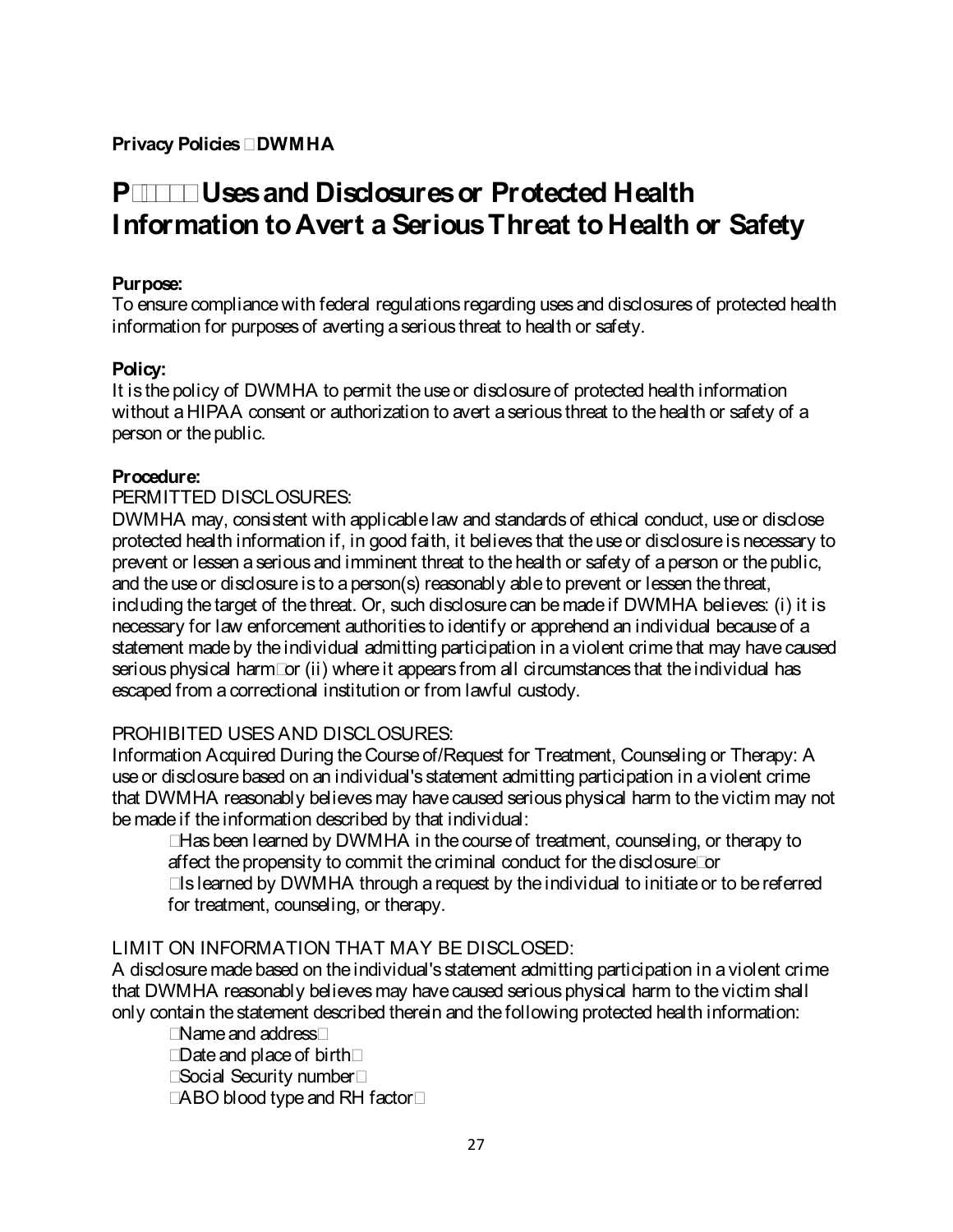- Type of injury;
- Date and time of treatment;
- Date and time of death, if applicable;

• A description of distinguishing physical characteristics, including height, weight, gender, race, hair and eye color, presence or absence of facial hair (beard or mustache), scars, and tattoos.

### PRESUMPTION OF GOOD FAITH BELIEF:

DWMHA is presumed to have acted in good faith with regard to the belief, based upon its actual knowledge or in reliance on a credible representation by the person with apparent knowledge or authority, that any use or disclosure herein is:

• Necessary to prevent or lessen a serious and imminent threat to the health or safety of a person or the public;

• To a person or persons reasonably able to prevent or lessen the threat, including the target of the threat;

• Necessary for law enforcement authorities to identify or apprehend an individual because of a statement by an individual admitting participation in a violent crimethat the entity reasonably believes may have caused serious physical harm to the victim, or;

• Appearing from all the circumstances that the individual has escaped from a correctional institution or from lawful custody.

### **References:**

Privacy Standards Manual Section 7.10 HIPAA Privacy Brief, Uses and Disclosures for Which Consent, and Authorization or Opportunity to Agree or Object is not Required 45 CFR § 164.512(j)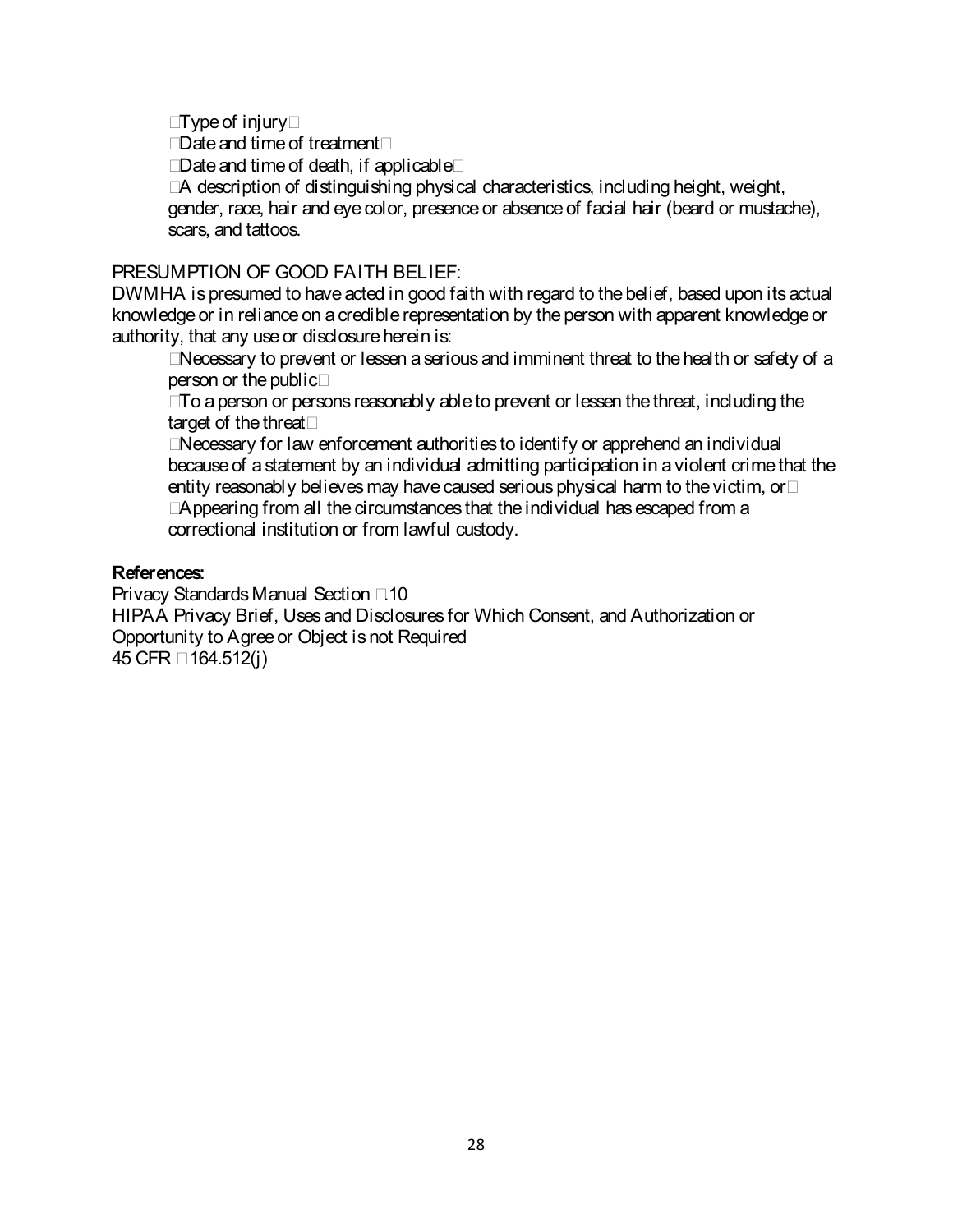### **P-2300 Marketing and Fund Raising**

#### **Purpose:**

To comply with federal regulations for the use or disclosure of protected health information for marketing and fund raising purposes.

#### **Definitions:**

"Marketing" means:

(1) To make a communication about a product or service that encourages recipients of the communication to purchase or use the product or service, unless the communication is made:

(i) To describe a health related product or service (or payment for such product or service) that is provided by, or included in a plan of benefits of, DWMHA making the communication, including communications about: the entities participating in a health care provider network; or health plan network; replacement of, or enhancements to, a health plan; and health-related products or services available only to a health plan enrollee that add value to, but are not part of, a plan of benefits.

(ii) For treatment of the Individual, or

(iii) For case management or care coordination for the individual, or to direct or recommend alternative treatments, therapies, health care providers, or settings of care to that individual.

(2) An arrangement between DWMHA and any other entity whereby DWMHA discloses protected health information to the other entity, in exchange for direct or indirect remuneration, for the other entity or its affiliate to make a communication about its own product or service that encourages recipients of the communication to purchase or use that product or service.

### **Policy:**

It is the policy of DWMHA to prohibit the use or disclosure of protected health information for Marketing activities without a HIPAA authorization, unless one of the exceptions set forth in the "Procedure" section of this policy are met.

It is also the policy of DWMHA that it may use or disclose to a Business Associate or an institutionally related foundation protected health information regarding demographics or dates of health care provided to an individual for the purpose or raising funds for its own benefit without an authorization. Such information may not be used or disclosed for fund raising purposes as otherwise permitted herein, unless a statement required by the Regulations is included in DWMHA's notice or privacy practices. It is further the policy of DWMHA that it must include in any fund raising materials sent to an individual pursuant to this policy, a description of how the individual may opt out of receiving further fund raising communications.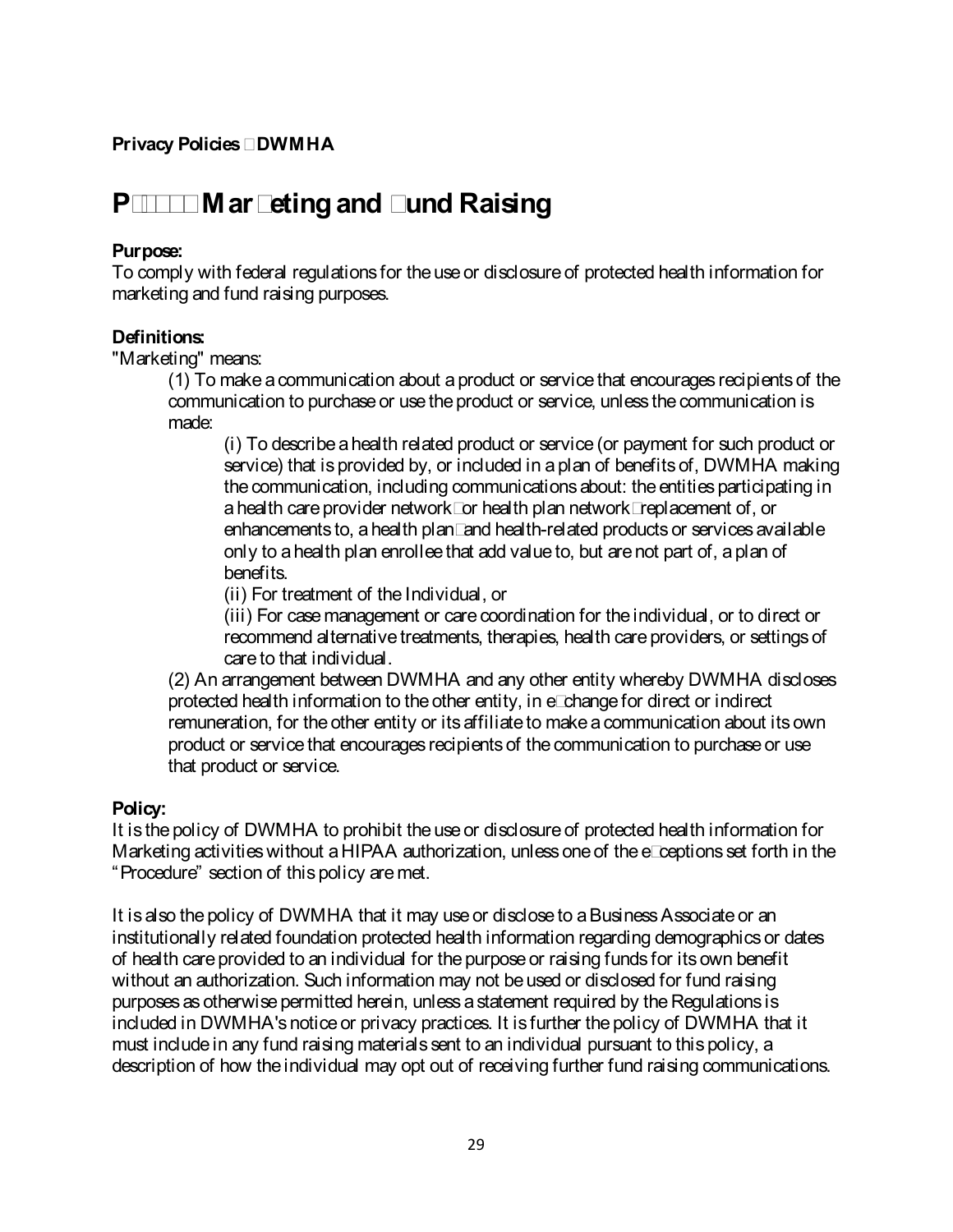Finally, DWMHA must make reasonable efforts to ensure that individuals who decide to opt out of receiving future fund raising communications are not sent such communications.

### **Procedure:**

### **GENERAL RULE FOR MARKETING**

DWMHA shall not use or disclose protected health information for Marketing without a HIPAA authorization, unless the Marketing meets the exceptions contained herein.

If the Marketing involves remuneration to DWMHA from a third party, the authorization obtained must state that remuneration is involved.

EXCEPTIONS RELATED TO MARKETING: A HIPAA authorization is not required for uses or disclosures of protected health information to make a Marketing communication to an individual that:

- Occurs in a face-to-face encounter with the individual; or
- Contains a promotional gift of nominal value.

AUTHORIZATIONS RELATING TO MARKETING: If neither exception above applies to a contemplated use or disclosure for Marketing purposes, an authorization must be obtained from the individual. This policy shall be implemented in conjunction with DWMHA's policy on authorizations.

### **GENERAL RULES FOR FUND RAISING**

USE OR DISCLOSURE TO A BUSINESS ASSOCIATION WITHOUT AN AUTHORIZATION: DWMHA may use or disclose to a Business Associate or to an institutionally related foundation, the following protected health information for the purpose of raising funds for its own benefit, without an authorization:

- Demographic information related to an individual; and
- Dates of health care provided to an individual.

LIMITATIONS ON USE OR DISCLOSURE: DWMHA may not use or disclose protected health information for fund raising purposes or as otherwise permitted herein unless a statement required by the Regulations is included in the DWMHA notice of privacy practices.

NOTICE TO INDIVIDUALS: DWMHA must include in any fund raising materials sent to an individual pursuant to this policy, a description of how the individual may opt out of receiving any further fund raising communications. DWMHA must make reasonable efforts to ensure that individuals who decide to opt out of receiving further fund raising communications are not sent such communications.

### **References:**

45 CFR § 164.508(a)(3) Privacy Standards Manual § 8.4 HIPAA Self-Assessment Tool Kit, HIPAA Privacy Brief - Fund Raising 45 CFR § 164.514(f)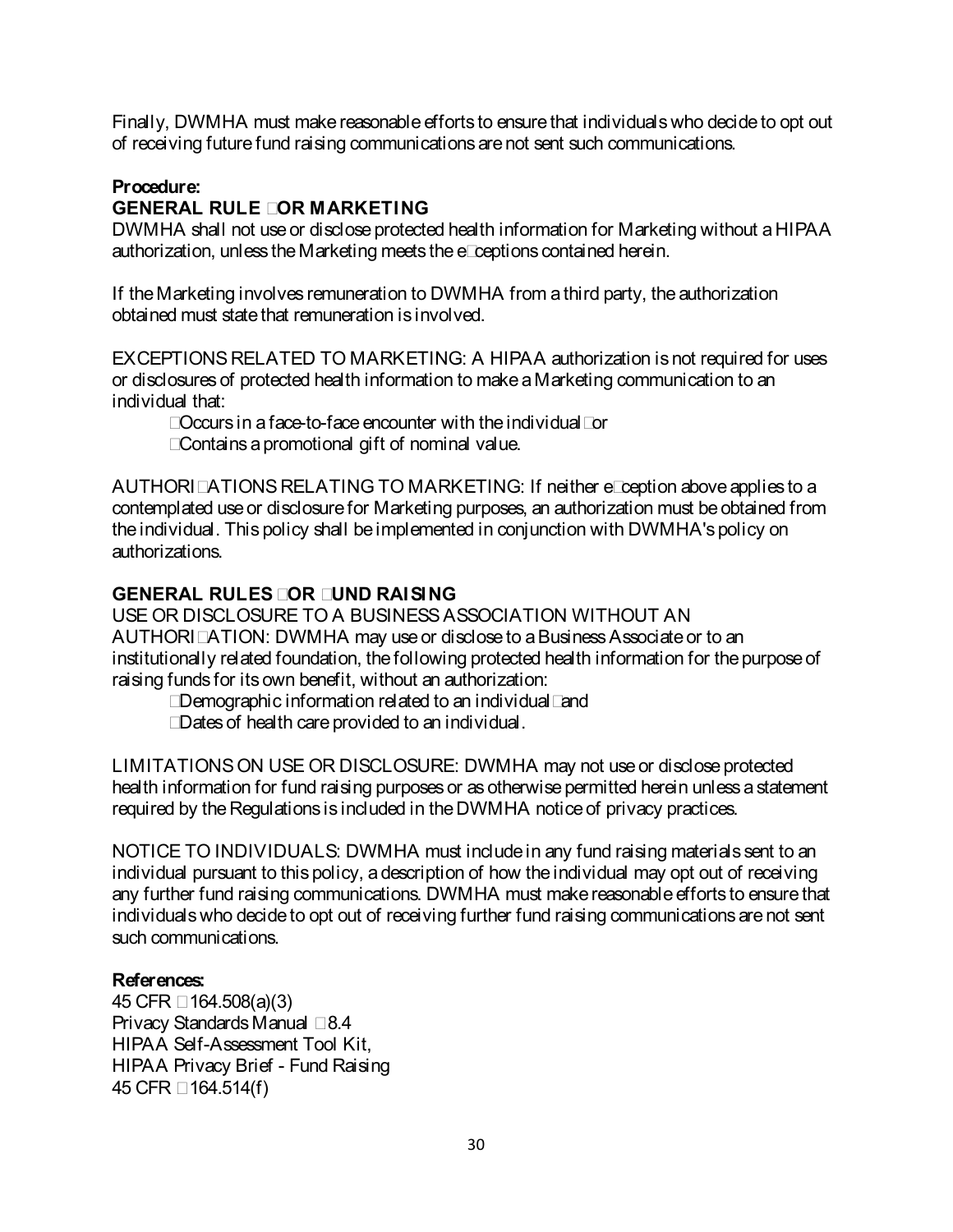### **P-2400 Uses and Disclosures Related to Victims of Abuse, Neglect or Domestic Violence**

### **Purpose:**

To comply with federal requirements regarding uses and disclosures of protected health information related to victims of abuse, neglect, or domestic violence.

### **Policy:**

It is the policy of DWMHA to permit the disclosure of protected health information about an individual whom it reasonably believes to be a victim of abuse, neglect, or domestic violence to a governmental authority, including a social services or protected services agency, authorized by law to receive reports of such abuse, neglect, or domestic violence. This policy is to be followed in conjunction with DWMHA's policies regarding the reporting requirements under statelaw of suspected abuse, neglect or domestic violence situations.

### **Procedure:**

**DISCLOSURES TO GOVERNMENTAL AUTHORITIES:** Except for reports of child abuse or neglect permitted under allowable disclosures to public health authorities (see, Policy on Public Health Activities), DWMHA may disclose protected health information about an individual whom DWMHA reasonably believes to be a victim of abuse and neglect or domestic violence to a governmental authority. Such authority includes a social services or protected services agency authorized by law to receive reports of such abuse, neglect, or domestic violence, provided that:

- The disclosure is required by law and complies with and is limited to the relevant requirements of such law;
- The individual agrees to a disclosure; or

• The disclosure is expressly authorized (not required) by statute or regulations and DWMHA believes that disclosure is necessary to prevent serious harm to theindividual or other potential victims; or the individual is unable to agree becauseof incapacity, a law enforcement or other public official authorized to receive thereport represents that the protected health information for which disclosure is sought is not intended to be used against the individual, and that an immediate enforcement activity that depends upon the disclosure will be materially and adversely affected by waiting until the individual is able to agree to the disclosure.

**INFORM THE INDIVIDUAL OF THE DISCLOSURE:** If DWMHA makes a permissible disclosure about victims of abuse, neglect, or domestic violence, it must promptly inform the individual that such a report has been made or will be made, unless:

**•** DWMHA, in the exercise of professional judgment, believes that informing the individual will place that individual at risk of serious harm; or

• DWMHA would be informing a personal representative, and DWMHA reasonably believes that the personal representative is responsible for the abuse, neglect, or other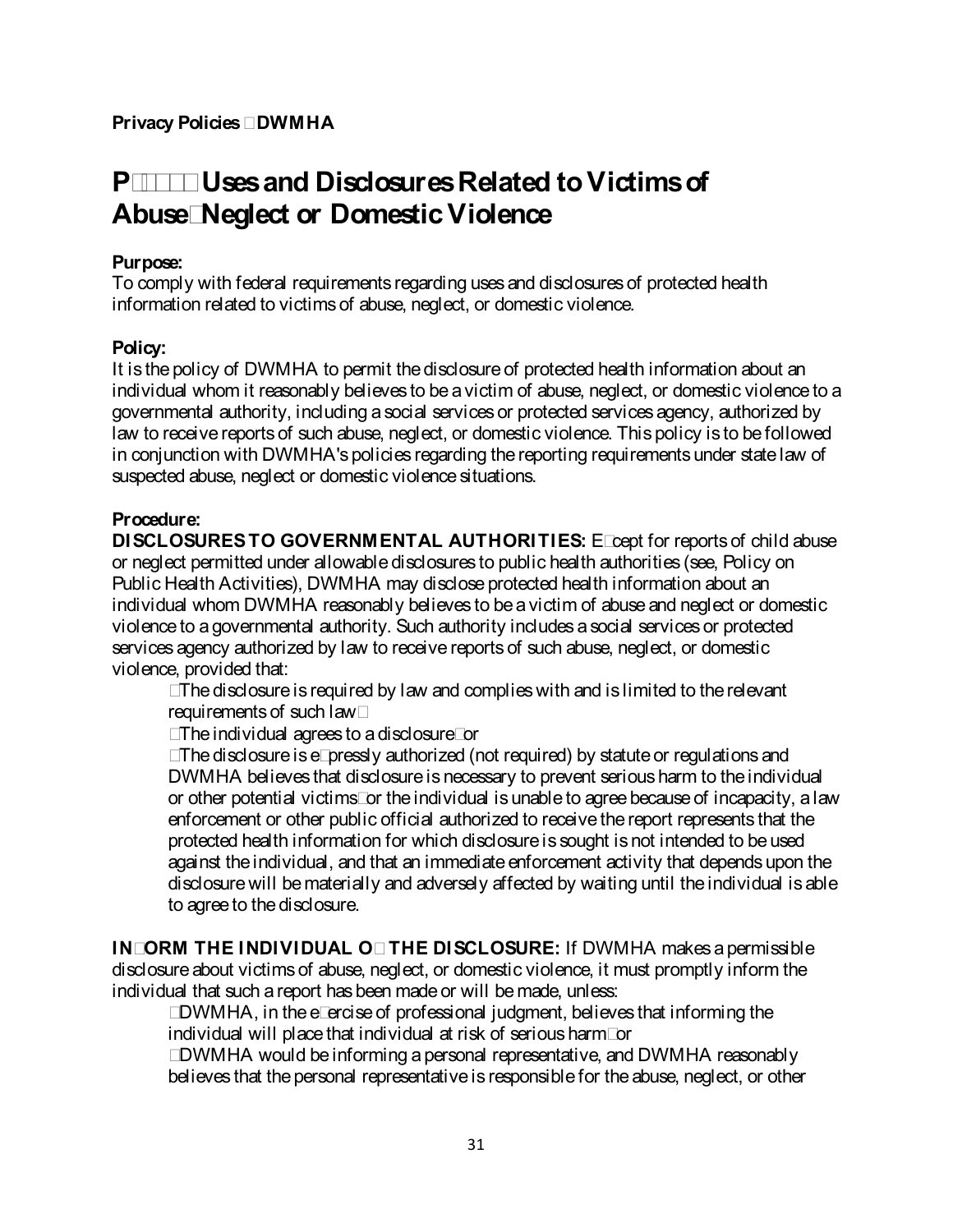injury, and informing such person would not be in the best interest of the individual as determined by DWMHA in the exercise of professional judgment.

#### **References:**

Privacy Standards Manual Section 7.3 HIPAA Privacy Brief - Uses and Disclosures for Which Consent, and Authorization, or Opportunity to Agree or Object is not required 45 CFR § 164.512(c)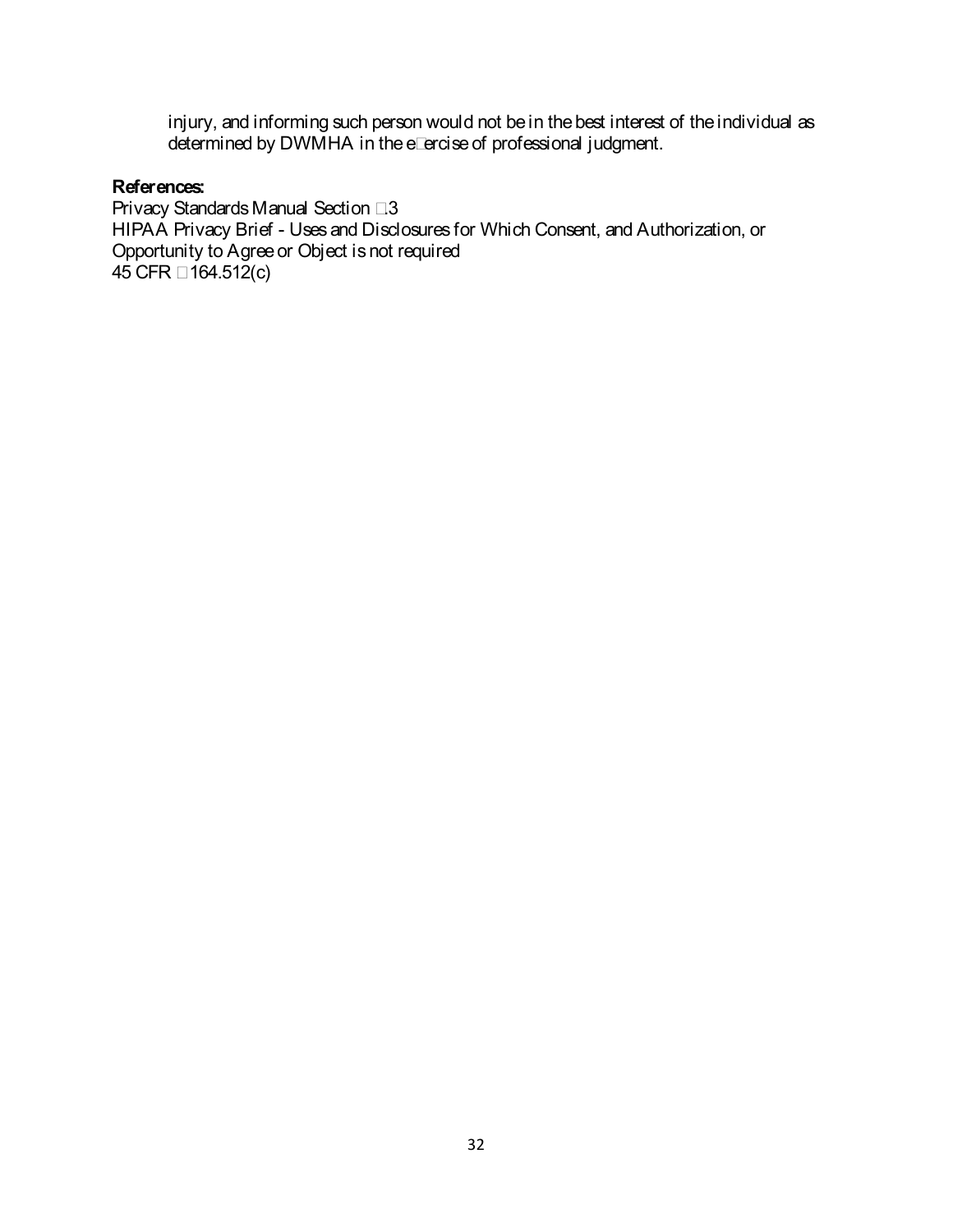### **P-2500 Uses and Disclosures for Public Health Activities**

#### **Purpose:**

To comply with federal regulations regarding uses and disclosures for public health activities for which a HIPAA consent, authorization, or opportunity to agree or object is not required.

#### **Definitions:**

"Public Health Authority" means an agency or authority of the United States, a state, a territory, apolitical subdivision of a state or territory, or an Indian tribe, or a person or entity acting under agrant of authority from or contract with such public agency, including the employees or agents of such public agency or its contractors or persons or entities to whom it has granted authority, that is responsible for public health matters as part of its official mandate.

#### **Policy:**

It is the policy of DWMHA to permit the disclosure of protected health information for public health activities to a Public Health Authority, other government authority, a person subject to the jurisdiction of the Food and Drug Administration, a person who may have been exposed to a communicable disease or at risk of spreading or contracting the disease, or an employer in certain situations, without first obtaining a HIPAA consent, authorization or giving an individual an opportunity to agree. This policy shall be followed in conjunction with other policies of DWMHA pertaining to reporting requirements.

### **Procedure:**

### **PUBLIC HEALTH AUTHORITY**

DWMHA may disclose protected health information for public health activities to a Public Health Authority that is authorized by law to collect or receive such information for the purpose of preventing or controlling disease, injury, or disability. This includes, but is not limited to, the reporting of disease, injury, vital events, such as birth or death, in the conduct of public health surveillance, public health investigations, and public health interventions. At the direction of the public health authority, DWMHA may disclose protected health information for public health activities to an office of a foreign government agency that is acting in collaboration with the health authority.

DWMHA is permitted to disclose protected health information to a Public Health Authority or other appropriate government authority authorized by law to receive reports of child abuse or neglect.

### **FOOD AND DRUG ADMINISTRATION**

DWMHA is permitted to disclose protected health information to a person subject to the jurisdiction of the Food and Drug Administration to report adverse events, product defects or problems with biological product deviations, if the disclosure is made to the person required or directed to report such information to the Food and Drug Administration;

• To track products if the disclosure is made to a person required or directed by the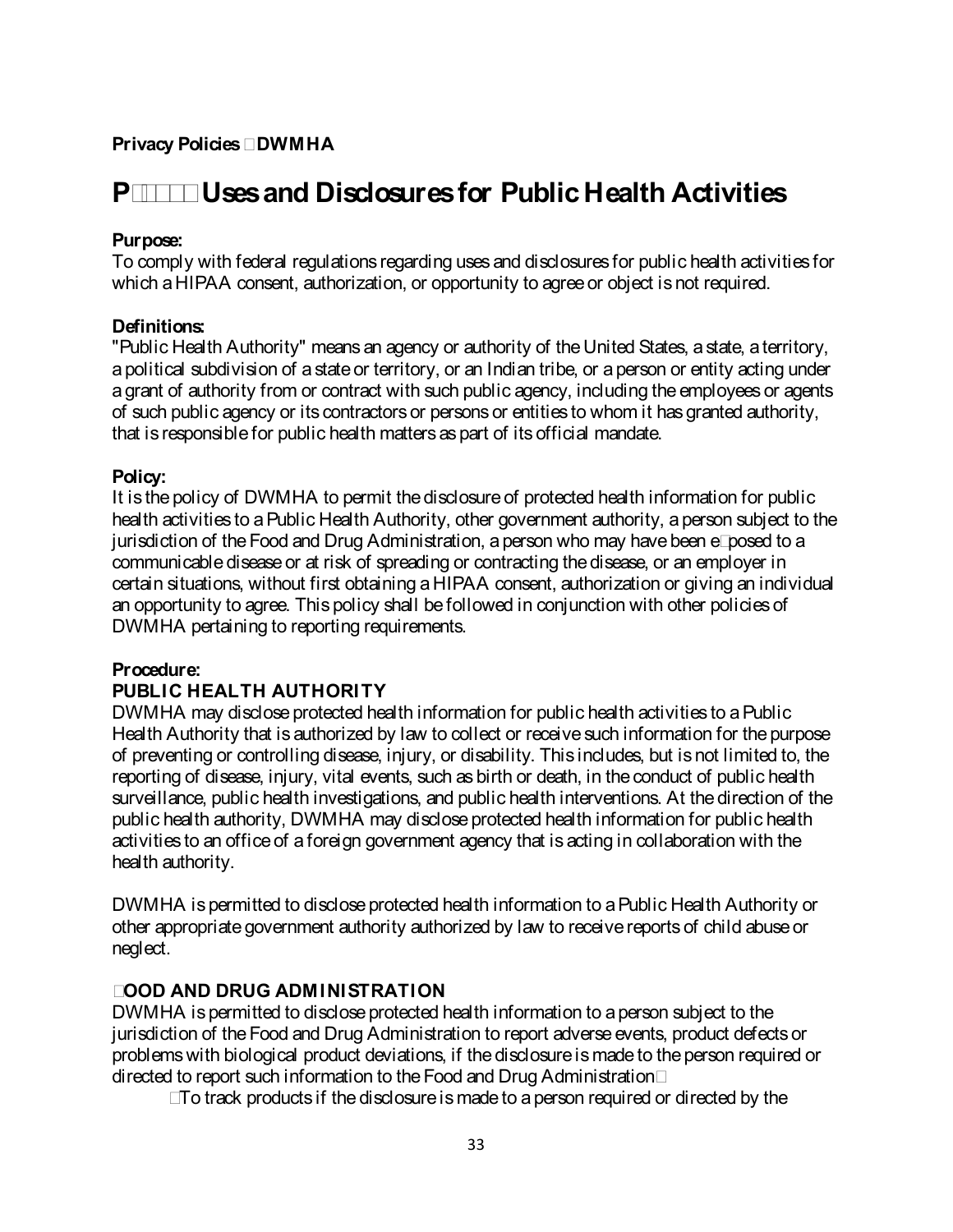Food and Drug Administration to track the product;

- To enable product recalls, repairs, or replacements; or
- To conduct post marketing surveillance to comply with requirements or at the direction of the Food and Drug Administration.

## **COMMUNICABLE DISEASES**

DWMHA may disclose protected health information for public health activities to a person who may have been exposed to a communicable disease or may otherwise be at risk of contracting or spreading a disease or condition, if DWMHA or a Public Health Authority is authorized by law to notify such person as necessary in the conduct of a public health intervention or investigation.

## **EMPLOYER NOTIFICATION**

DWMHA is permitted to disclose protected health information about an individual who is a member of the workforce of an employer to the employer if:

• DWMHA is a department of or its physicians are employed by such employer, or DWMHA provides health care to individuals at the request of the employer to conduct evaluations relating to medical surveillance of the workplace or to evaluate whether an individual has a work-related illness or injury.

• Any such disclosure of protected health information must consist of findings concerning a work-related illness or injury or workplace-related medical surveillance. The employer must require such findings in order to comply with its obligations under federal regulations or state law, to record such illness or injury, or to carry-out responsibilities for workplace medical surveillance.

• DWMHA must give written notice to the individual that protected health information relating to medical surveillance of the workplace and work-related illnesses and injuries will be disclosed to the employer. The notice requirement is met by giving a copy of the notice to the individual at the time the health care is provided, or if the health care is provided at the work site of the employer, such notice must be posted in a prominent place at the location where the health care is provided.

#### **IMMUNIZATION NOTIFICATION**

DWMHA is permitted to disclose protected health information to a school about an individual who is a student or prospective student of the school if the disclosure is limited to proof of immunization, if it is required by the State or other law for the school to have such proof of immunization. DWMHA must obtain and document the agreement to disclose such information.

#### **References:**

45 CFR § 164.512(b)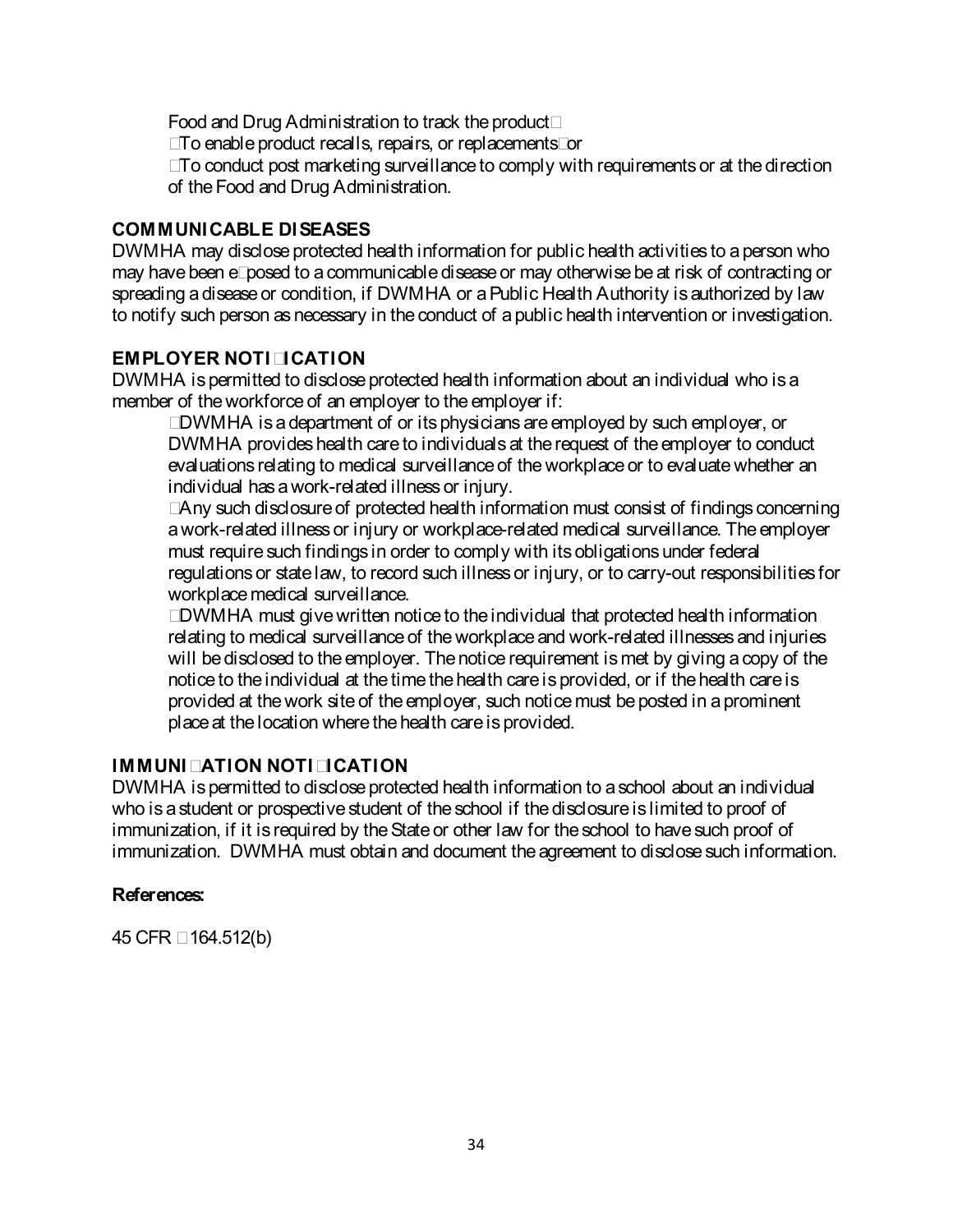# **P-2510 Uses and Disclosures of Protected Health Information Required by Law**

## **Purpose:**

To comply with federal regulations regarding uses and disclosures of protected health information as Required by Law.

## **Definitions:**

"Protected Health Information": means individually identifiable health information transmitted by electronic media; or transmitted or maintained in any other form or medium. Protected Health Information excludes individually identifiable health information in:

(i) Education records covered by the Family Educational Rights and Privacy Act, as amended;

(ii) Records described in subsection (a) of the Family Educational Rights and Privacy Act, as amended; and

(iii) Employment records held by DWMHA in its role as employer.

"Required By Law" means a mandate contained in law that compels a covered entity to make a use or disclosure of protected health information and that is enforceable in a court of law. Required By Law includes, but is not limited to, court orders and court-ordered warrants; subpoenas or summons issued by a court (but not a private attorney, unless the patient has provided written permission), grand jury, a governmental or tribal inspector general, or an administrative body authorized to require the production of information; Medicare conditions of participation with respect to health care providers participating in the program; and statutes or regulations that require the production of information, including statutes or regulations that require such information if payment is sought under a government program providing public benefits.

## **Policy:**

It is the policy of DWMHA to permit the use or disclosure of protected health information without the written authorization of the individual if such use or disclosure is Required By Law.

## **Procedure:**

REQUIREMENTS FOR USE OR DISCLOSURE REQUIRED BY LAW: If a use or disclosure of protected health information by DWMHA is Required By Law, DWMHA shall make such use or disclosure without obtaining the written agreement of the individual; provided, however, if the use or disclosure is for the purposes described below, prior to use or disclosure, DWMHA must meet the requirements discussed in the following policies of DWMHA:

- Victims of Abuse, Neglect, or Domestic Violence.
- Disclosures for Judicial and Administrative Proceedings.
- Disclosures for Law Enforcement Purposes;
- Disclosures requested by a private attorney through a subpoena;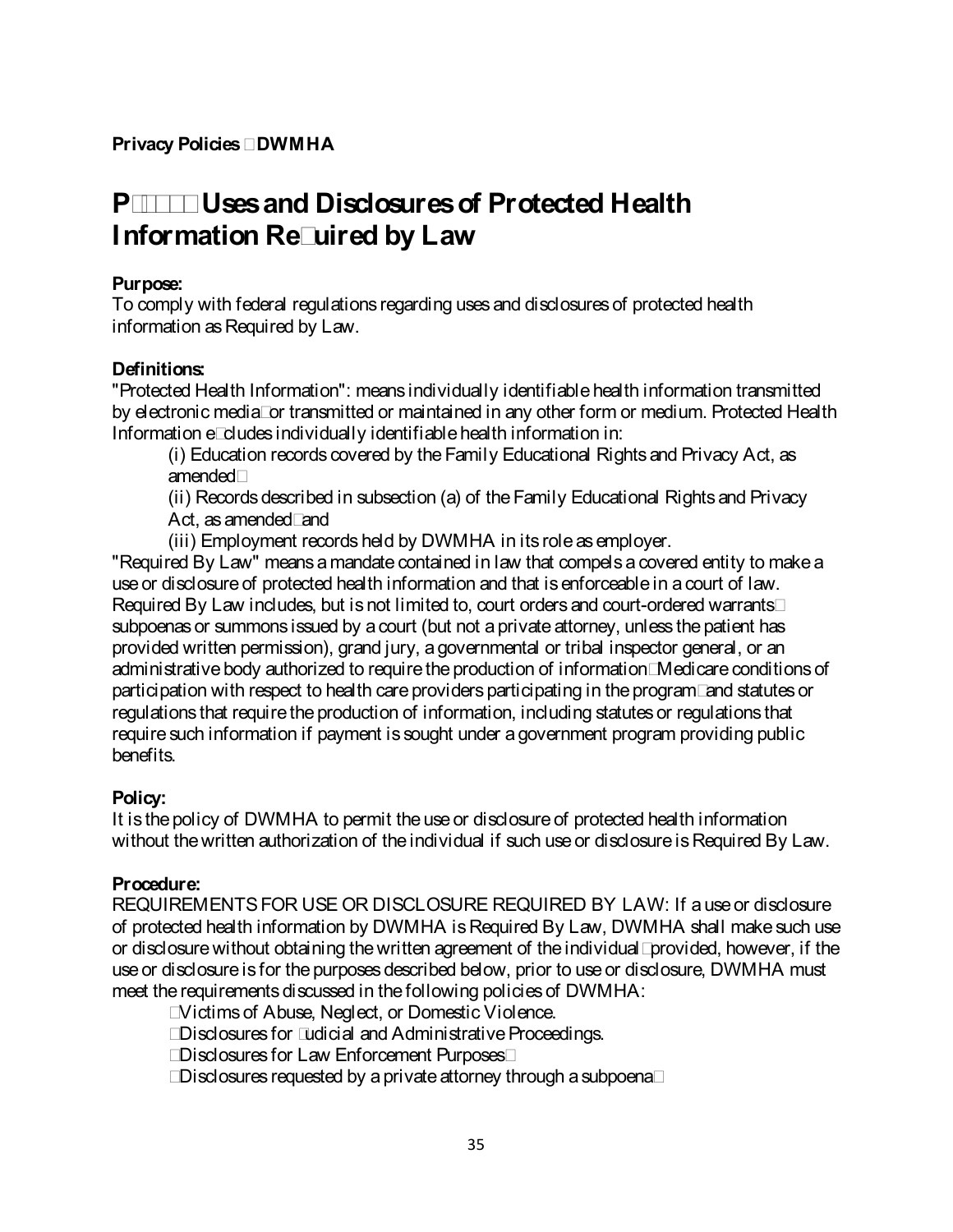• Disclosures requiring the written permission of the individual whose protected health information is requested.

#### **References:**

Privacy Standards Manual Sections 7.1, 7.3, 7.5 and 7.6 HIPAA Privacy Brief - Use and Disclosure for Which Consent, And Authorization, or Opportunity to Agree or Object is not Required 45 CFR §§ 164.512(a), (c), (e) and (f)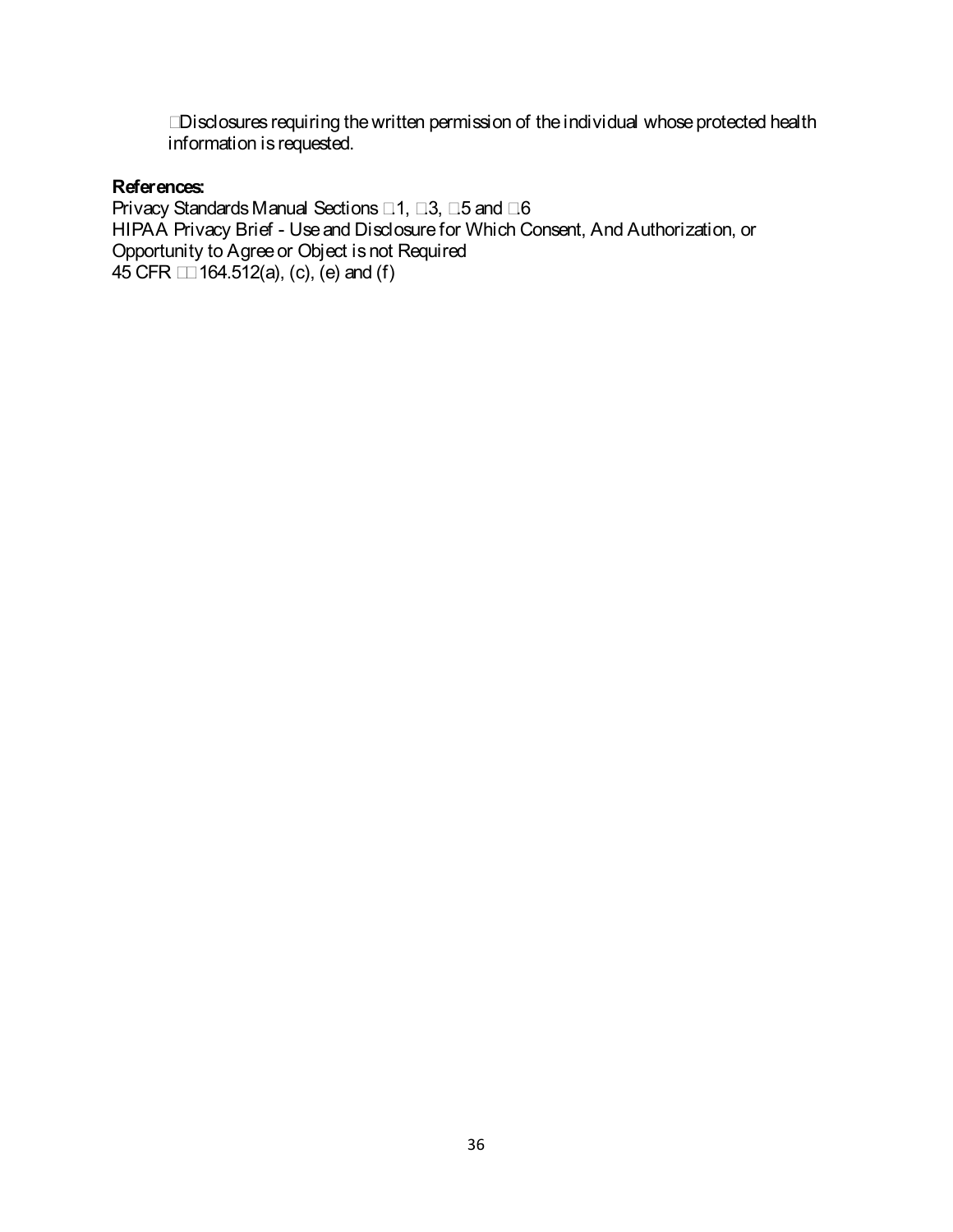# **P-2600 Uses and Disclosures for Involvement in an Individual's care; Notification Purposes**

## **Purpose:**

To ensure compliance with federal regulations regarding the uses and disclosures of protected health information to third parties who are involved in the care of a patient.

## **Policy:**

DWMHA is permitted to disclose to third parties protected health information that is directly relevant to the third party's involvement with an individual's care or related to payment for the individual's care.

## **Procedure:**

## **PERMITTED USES AND DISCLOSURES**

Information Directly Related to a Third Party's Personal Involvement: DWMHA may disclose to a family member, other relative, close personal friend of the individual, or any other person identified by the individual, of protected health information directly relevant to such person's involvement with the individual's care, or payment related to the individual's health care.

Notification of Location, Condition or Death: DWMHA may use or disclose protected health information to notify or assist in the notification of an individual's location, general condition or death to the following: a family member; a personal representative; or another person responsible for the care of the individual. Any such use or disclosure of protected health information must be consistent with the other provisions of this policy.

Uses and Disclosures when the Individual is Present: If the individual is present for, or otherwise available prior to a use or disclosure and has the capacity to make health care decisions, DWMHA may use or disclose the protected health information if it:

- Obtains the individual's agreement;
- Provides the individual with the opportunity to object to the disclosure and the individual does not express such an objection; or
- Reasonably infers from the circumstances, based on the exercise of professional judgment that the individual does not object to the disclosure.

Limited Uses and Disclosures when the Individual is not Present: Where the individual is not present for, or the opportunity to agree or to object to the use or disclosure cannot practicably be provided because of the individual's incapacity or an emergency situation, DWMHA may in the exercise of professional judgment, determine whether disclosure is in the best interest of the individual. If DWMHA determines that such disclosure is in the best interest of the individual, it may disclose the protected health information that is directly relevant to the third party's involvement with the individual's health care. The best interest of the individual should be determined by DWMHA's professional judgment, experience, and common practice from which it may make a reasonable inference. Relevancy of third party involvement may be determined by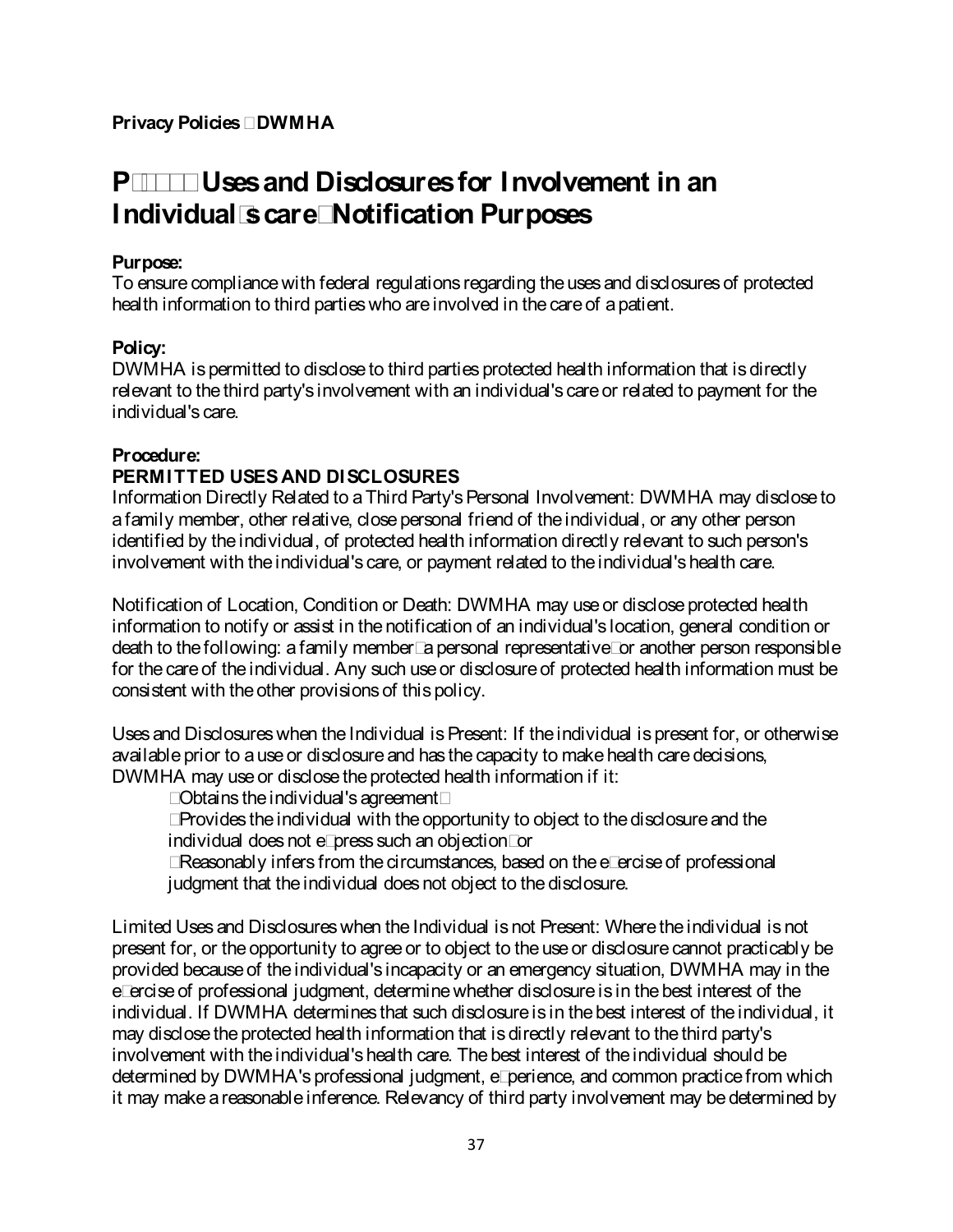the individual allowing a third party to act on its behalf in picking up filled prescriptions, medical supplies, x-rays, or other similar forms of protected health information.

Use and Disclosures for Disaster Relief Purposes: DWMHA may use or disclose protected health information to a public or private entity authorized by law or by its charter to assist in disaster relief efforts for the purpose of coordinating uses or disclosures. The requirements set forth by this policy will apply to such uses and disclosures if DWMHA in the exercise of professional judgment, determines that the requirements do not interfere with the ability to respond to emergency circumstances.

#### **References:**

Privacy Standards Manual Section 6.2 HIPAA Privacy Brief - Involvement in the Individual's Care and Notification Purposes 45 CFR § 164.510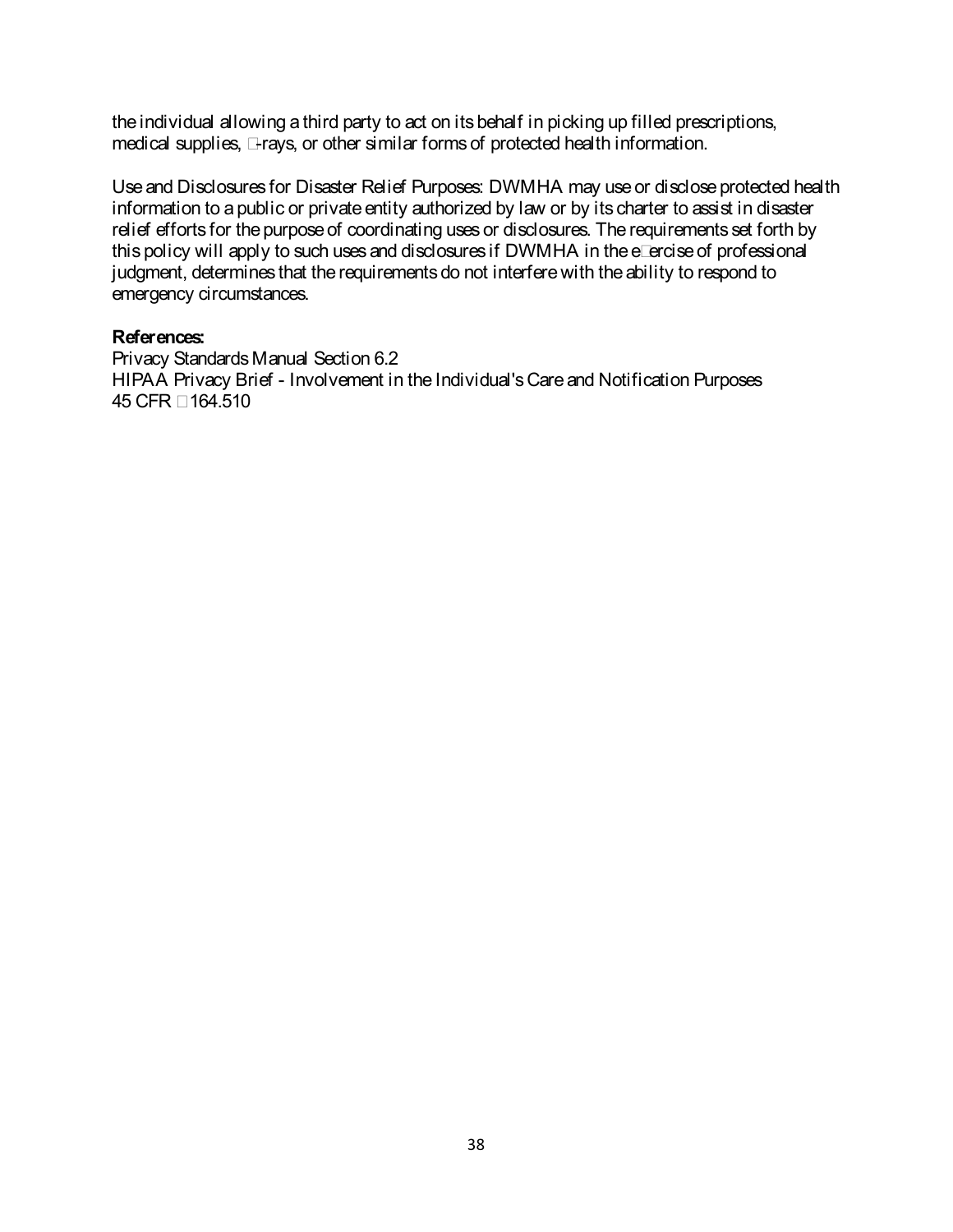# **P-2700 Disclosures for Health Oversight Activities**

## **Purpose:**

To comply with federal regulations regarding disclosures of protected health information for health oversight activities.

## **Definitions**

"Health Oversight Agency" means an agency or authority of the United States, a state, a territory, a political subdivision of a state or territory, or an Indian tribe, or a person or entity acting under a grant of authority from or contract with such public agency, including the employees or agents of such public agency or its contractors or persons or entities to whom it has granted authority, that is authorized by law to oversee the health care system (whether public or private) or government programs in which health information is necessary to determine eligibility or compliance, or to enforce civil rights laws for which health information is relevant.

#### **Policy:**

It is the policy of the DWMHA to permit the disclosure of protected health information to a Health Oversight Agency for health oversight activities as authorized by law.

#### **Procedure:**

DISCLOSURE OF PROTECTED HEALTH INFORMATION TO HEALTH OVERSIGHT AGENCIES: DWMHA may disclose protected health information to a Health Oversight Agency for oversight activities authorized by law, including:

- Audits, civil, administrative, or criminal investigations; inspections, licensure or disciplinary actions.
- Civil, administrative, or criminal proceedings or actions, as well as other activities necessary for appropriate oversight of each of the following:
	- The health care system;
	- Government benefit programs for which health care information is relevant to beneficiary eligibility;
	- Entities subject to government regulatory programs for which health information is necessary for determining compliance with program standards; or
	- Entities subject to civil rights laws for which health information is necessary for determining compliance.

CLAIM FOR PUBLIC BENEFITS: If a health oversight activity or investigation is conducted in conjunction with an oversight activity or investigation relating to a claim for public benefits not related to health, the joint activity or investigation is considered a health oversight activity, and DWMHA is permitted to disclose protected health information in such case.

HEALTH OVERSIGHT ACTIVITY DOES NOT INCLUDE: an investigation or other activity in which the individual is the subject of the investigation or activity, and such investigation or other activity does not arise out of, and is not directly related to: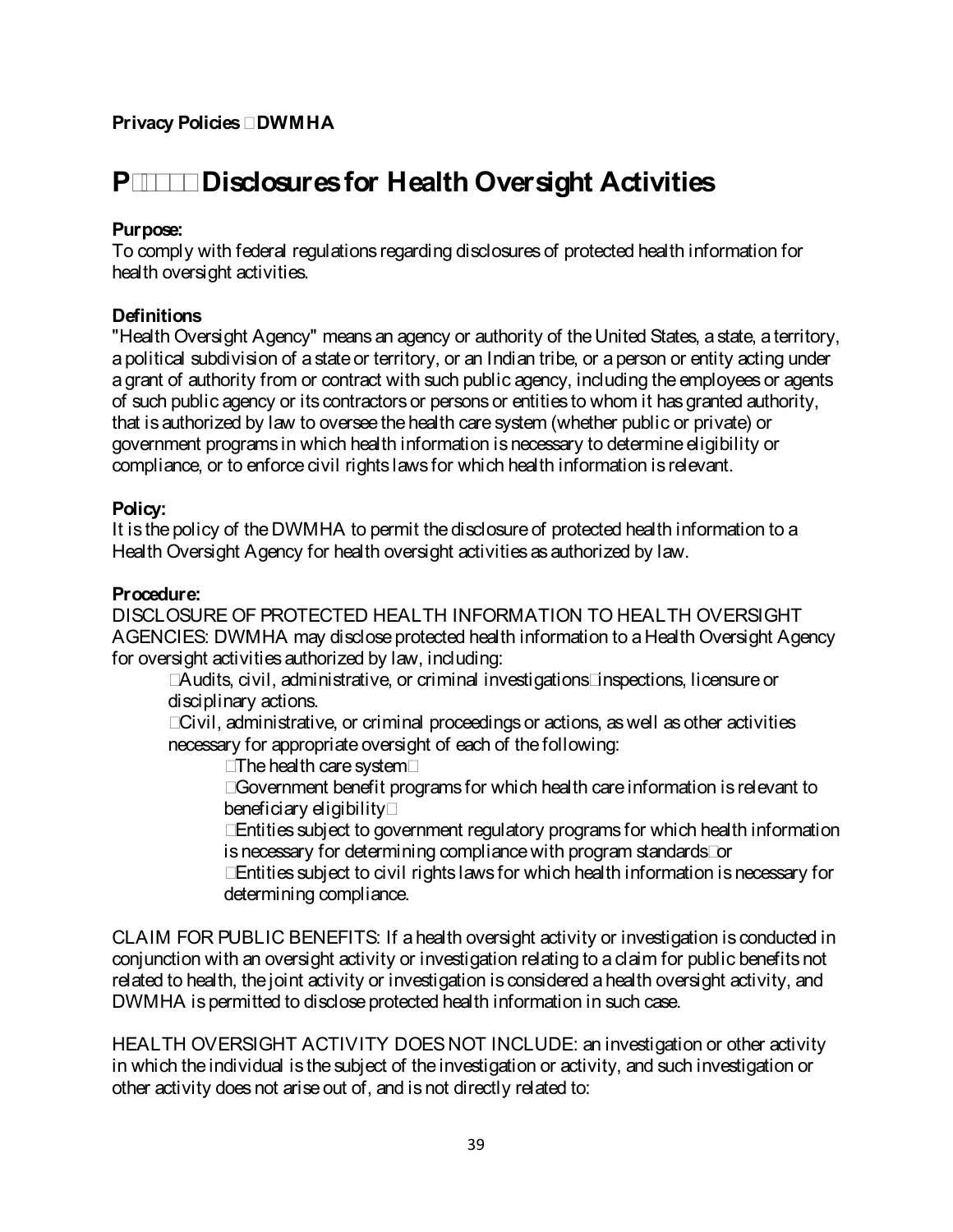- Receipt of health care;
- A claim for public benefits related to health care;
- Qualification for, or receipt of, public benefits or services when a patient's health is integral to the claim for public benefits or services.

COVERED ENTITY IS A HEALTH OVERSIGHT AGENCY: If DWMHA is also a Health Oversight Agency, DWMHA may use protected health information for health oversight activities as herein permitted.

#### **References:**

Privacy Standards Manual Section 7.4 HIPAA Privacy Brief - Uses and Disclosures for its Consent, and Authorization, or Opportunity to Agree or Object is not Required 45 CFR § 164.512(d)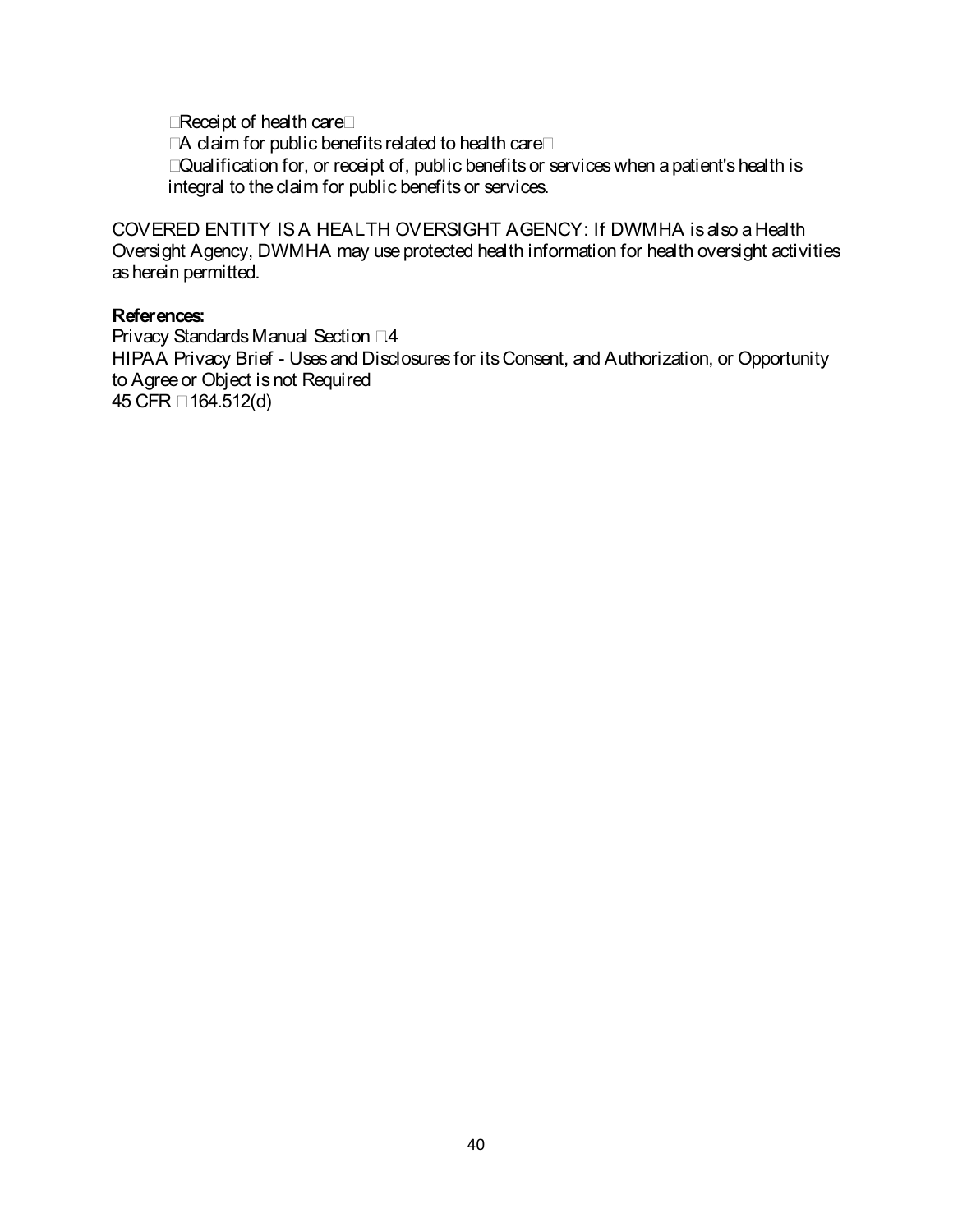# **P-2710 Disclosures for Law Enforcement Purposes**

## **Purpose:**

To ensure compliance with federal regulations regarding the use and disclosure of protected health information for law enforcement purposes.

## **Policy:**

It is the policy of DWMHA to permit the disclosure of protected health information for law enforcement purposes without first obtaining a HIPAA consent or authorization.

This policy shall be followed in conjunction with DWMHA's other policies regarding disclosure to law enforcement officials or for law enforcement purposes.

## **Procedure:**

## **DISCLOSURES PURSUANT TO PROCESS AND AS REQUIRED BY LAW**

DWMHA may disclose protected health information:

• As required by law, including laws that require reporting of certain types of wounds or other physical injuries (except public health disclosures regarding reports of child abuse, neglect, or government authority disclosures, which include social service or protected services agencies authorized by law to receive reports of abuse, neglect or domestic violence. See DWMHA's policies for reporting of abuse for guidance for these situations); or

• in compliance with and as limited by the relevant requirements of:

- A court order or court-ordered warrant;
- A subpoena or summons issued by a judicial officer;
- A grand jury subpoena; or

• An administrative request, including an administrative subpoena or summons, a civil or authorized investigative demand, or similar process authorized under law, provided that:

• The information sought is relevant and material to a legitimate law enforcement inquiry;

• The request is specific and limited in scope to the extent reasonably practicable in light of the purpose for which theinformation is sought; and • De-identified information could not reasonably be used.

## **LIMITED INFORMATION FOR IDENTIFICATION AND LOCATION PURPOSES**

DWMHA may disclose protected health information in response to a law enforcement official's request for information for the purpose of identifying or locating a suspect, fugitive, material witness or missing person. Such information must be limited to the following:

- Name and address;
- Date and place of birth;
- Social Security Number;
- ABO Blood Type and RH Factor;
- Type of injury;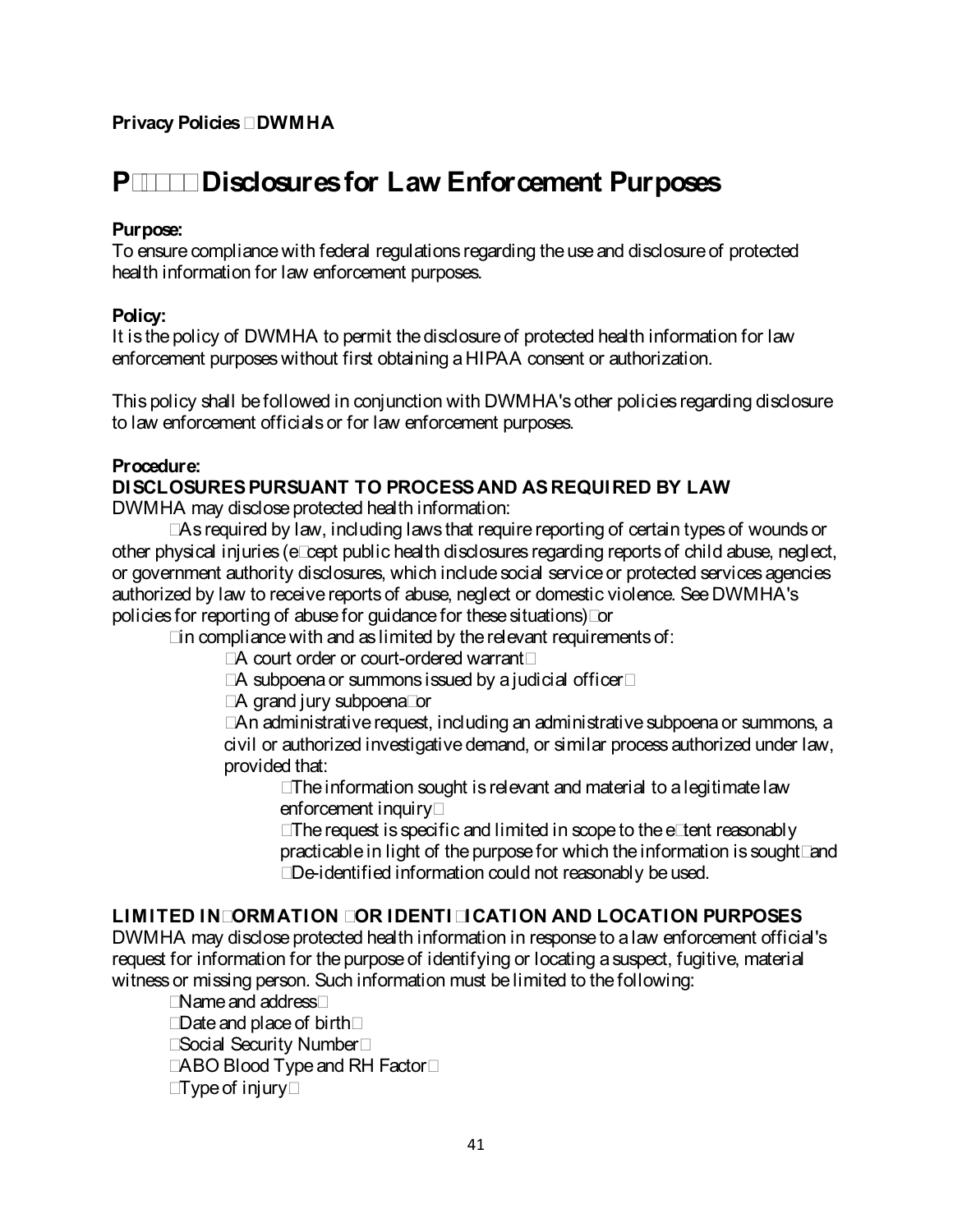- Date and time of treatment;
- Date and time of death, if applicable; and
- A description of distinguishing physical characteristics, including height, weight,

gender, race, hair, and eye color, presence or absence of facial hair (beard or mustache), scars, and tattoos.

DWMHA may not disclose any other protected health information related to an individual's DNA or DNA analysis, dental records, or typing, samples, or analysis of body fluids or tissue to a law enforcement official for purposes of identification or location.

## **LAW ENFORCEMENT OFFICIAL'S REQUEST ABOUT A CRIME VICTIM (EXCLUDING ABUSE AND NEGLECT IN DOMESTIC VIOLENCE)**

Unless the disclosure is required by law, DWMHA may disclose protected health information in response to a law enforcement official's request for such information about an individual who is suspected to be a victim of a crime if:

- The individual agrees to the disclosure;
- DWMHA is unable to obtain the individual's agreement because of incapacity or other emergency circumstances, provided that:

• The law enforcement official represents that such information is needed to determine when a violation of law by a person other than the victim has occurred, and such information is not intended to be used against the victim;

• The law enforcement official represents that immediate law enforcement activity that depends upon the disclosure would be materially and adversely affected by waiting until the individual is able to agree to the disclosure; and

• The disclosure is in the best interests of the individual as determined by DWMHA, in the exercise of professional judgment.

## **DISCLOSURE OF PROTECTED HEALTH INFORMATION ABOUT A DECEASED PERSON WHERE DEATH MAY HAVE RESULTED FROM CRIMINAL CONDUCT**

DWMHA may disclose protected health information about an individual who has died to a law enforcement official for the purpose of alerting law enforcement of the death of the individual if DWMHA has a suspicion that such death may have resulted from criminal conduct.

## **CRIMINAL CONDUCT ON THE PREMISES OF DWMHA**

DWMHA may disclose to a law enforcement official protected health information that DWMHA believes in good faith constitutes evidence of criminal conduct that occurred on the premises of DWMHA

## **References:**

Privacy Standards Manual Section 7.6 HIPAA Privacy Brief - Uses and Disclosures for Which Consent, and Authorization, or Opportunity to Agree or Object is Not Required 45 CFR § 164.512(f)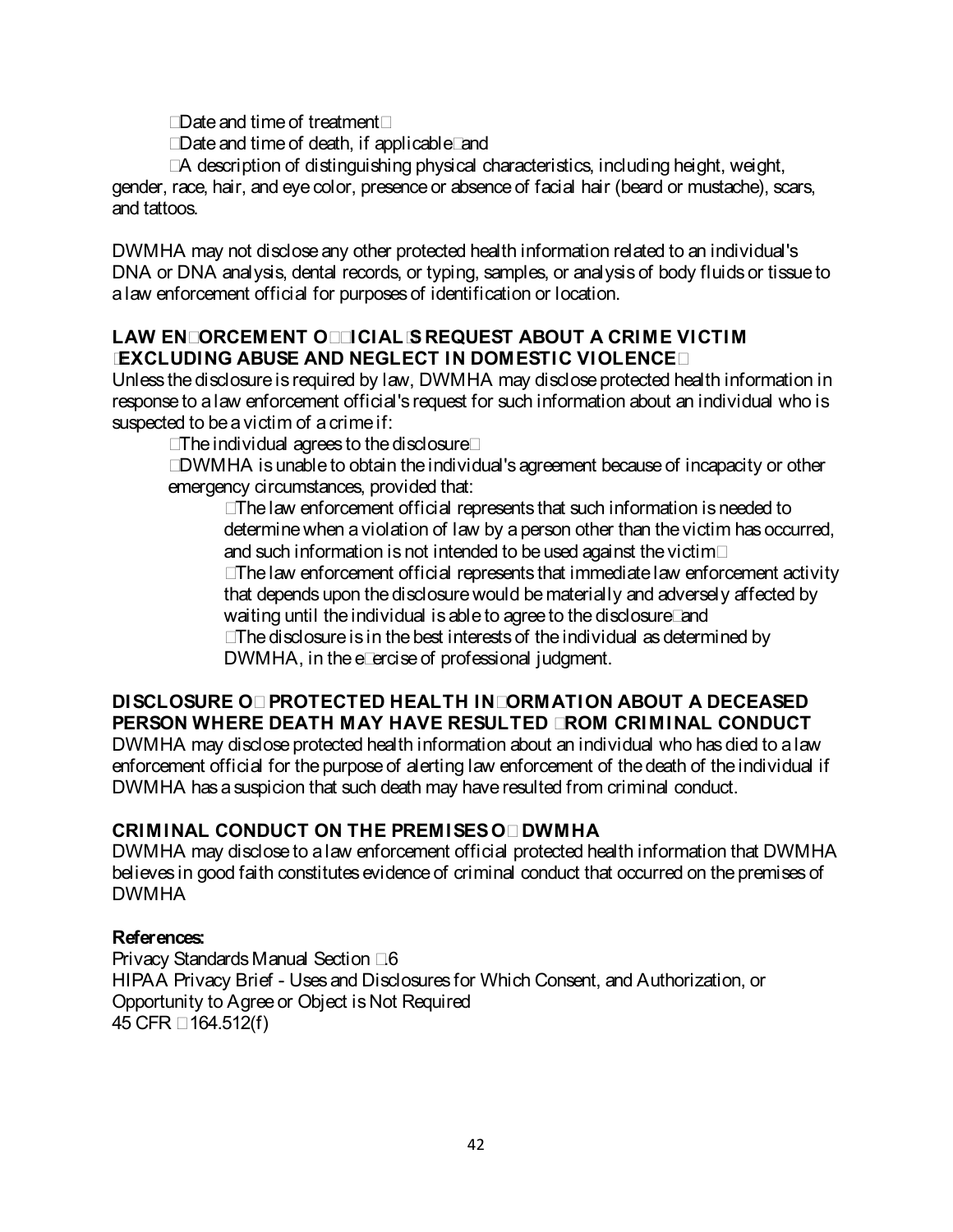# **P-2800 Disclosures of Protected Health Information for Workers' Compensation**

#### **Purpose:**

To ensure compliance with federal regulations regarding the disclosure of protected health information for workers' compensation or similar programs providing benefits for work-related injuries without regard to fault.

#### **Policy:**

It is the policy of DWMHA to permit the disclosure of protected health information for workers' compensation purposes or any similar such program established by law in providing benefits for work-related injuries or illness without regard to fault.

#### **Procedure:**

## **DISCLOSURE RELATED TO WORKERS' COMPENSATION OR OTHER SIMILAR PROGRAMS:**

DWMHA may disclose protected health information as authorized by and to the extent necessary to comply with laws relating to workers' compensation or other similar programs established by law to provide benefits for work related injuries or illness without regard to fault.

#### **References:**

Privacy Standards Manual Section 7.12 HIPAA Privacy Brief - Uses and Disclosures for Which Consent, and Authorization, or Opportunity to Agree or Object is Not Required 45 CFR § 164.512(l)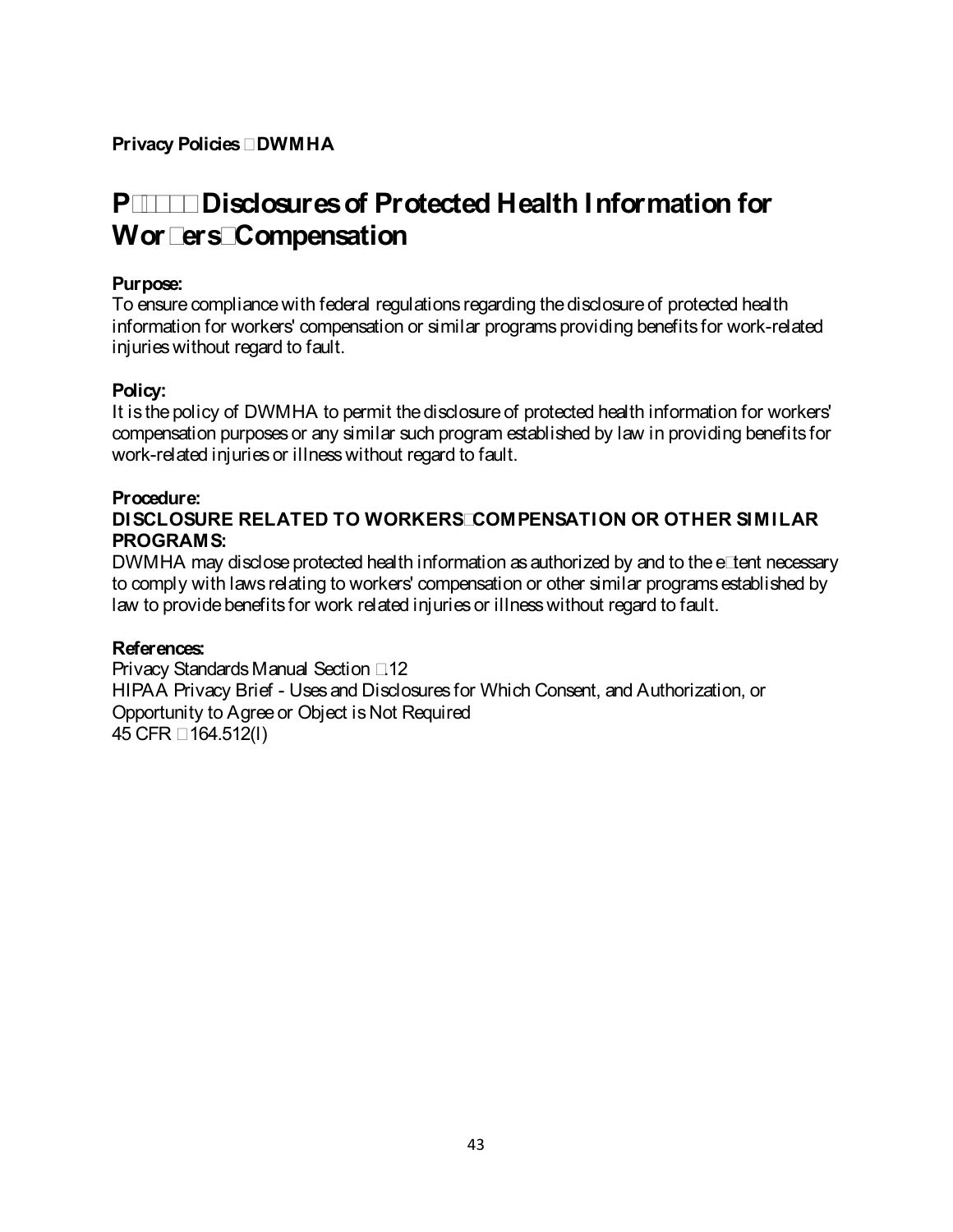# **P-2810 Disclosures for Judicial and Administrative Proceedings**

## **Purpose:**

To comply with federal regulations regarding disclosures of protected health information for judicial and administrative proceedings.

## **Definition:**

"Qualified Protective Order" means an order of a court or of an administrative tribunal or a stipulation by the parties to the litigation or administrative proceeding that prohibits the parties from using or disclosing the protected health information for any purpose other than the litigation or proceeding for which such information was requested. It further requires the return to DWMHA or destruction of the protected health information at the end of the litigation proceeding.

#### **Policy:**

It is the policy of DWMHA to comply with court orders, subpoenas, discovery requests or other lawful process not accompanied by a court order or administrative tribunal order, provided that it complies with state and federal laws and regulations in disclosing protected health information in response to such requests.

#### **Procedure:**

DISCLOSURE OF PROTECTED HEALTH INFORMATION IN RESPONSE TO AN ORDER OF A COURT/ADMINISTRATIVE TRIBUNAL: DWMHA may disclose protected health information in response to an order of a court or administrative tribunal, provided it discloses only the protected health information expressly authorized by the order.

DISCLOSURE OF PROTECTED HEALTH INFORMATION IN RESPONSE TO A SUBPOENA, DISCOVERY REQUEST OR OTHER LAWFUL PROCESS: DWMHA may disclose protected health information in response to a subpoena, discovery request or other lawful process, provided it receives satisfactory assurance from the party seeking the information that reasonable efforts have been made by such party to ensure that the individual who is the subject of the protected health information that has been requested has been given notice of the request, or that the party has secured a Qualified Protected Order that meets the above requirements.

SATISFACTORY ASSURANCES: Satisfactory assurances are obtained if a party seeking protected health information provides to DWMHA a written statement and accompanying documentation demonstrating that:

• It has made a good faith attempt to provide written notice to the individual, or if the individual's location is unknown, to mail a notice to the individual's last known address.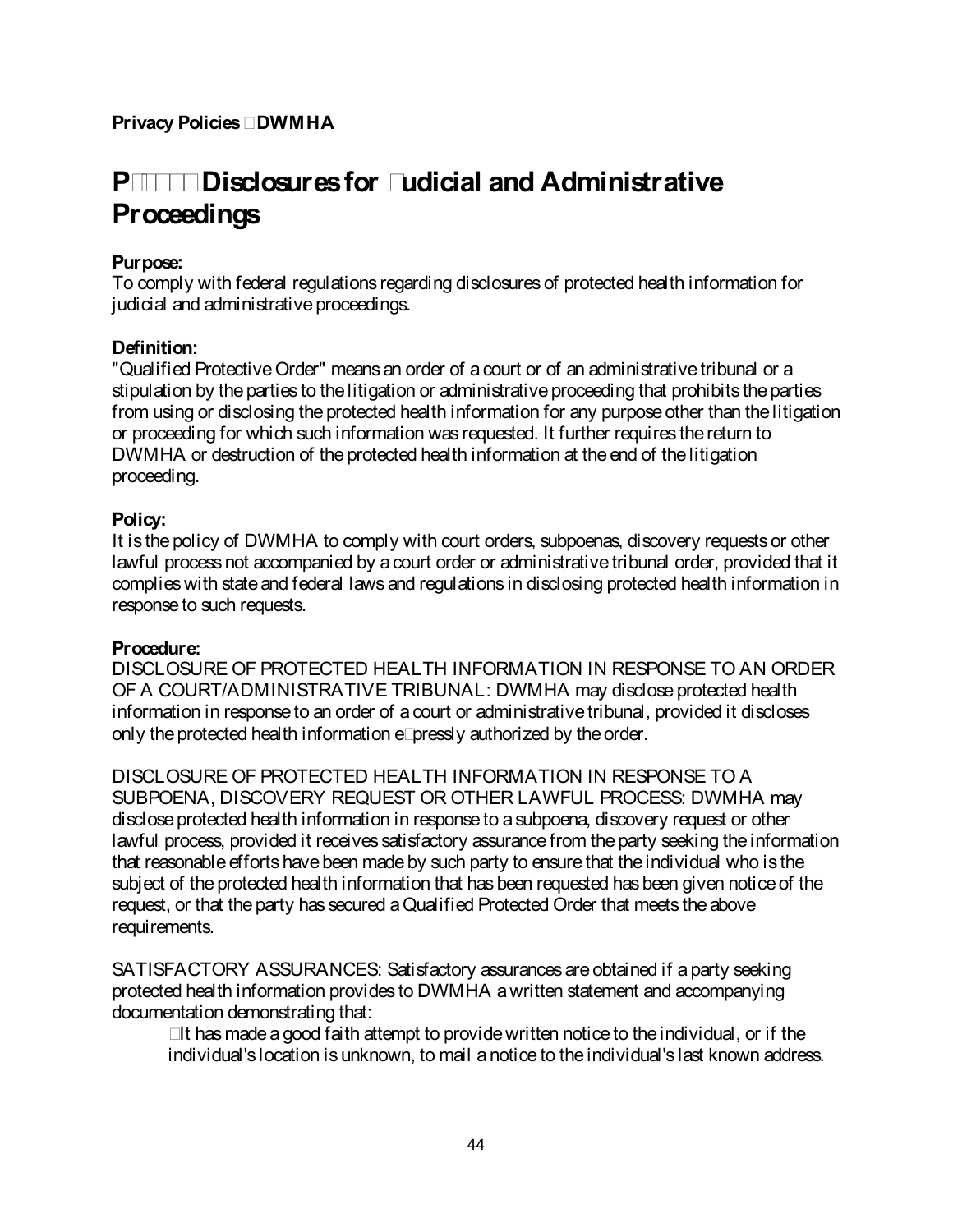• The notice included sufficient information about the litigation or proceeding in which protected health information is requested to permit the individual to raise an objection to the court or administrative tribunal; and

• The time for raising objections by the individual has elapsed and no objectionswere filed, or all objections filed by the individual have been resolved by the court or the administrative tribunal, and the disclosures sought are consistent with such resolution.

In the alternative, satisfactory assurances are demonstrated if the parties to the dispute giving rise to the request for information have agreed to a Qualified Protective Order and have presented it to the court or administrative tribunal with jurisdiction over the dispute, or requested a Qualified Protective Order from such court or administrative tribunal.

NO SATISFACTORY ASSURANCES REQUIRED: DWMHA may disclose protected health information in response to lawful process without receiving satisfactory assurances herein, if DWMHA makes reasonable efforts to provide sufficient notice to the individual or to seek a Qualified Protective Order. DWMHA is not required to take these actions, however, and can require the submission of satisfactory assurances at its option.

#### **References:**

Privacy Standards Manual Section 7.5 HIPAA Privacy Brief - Uses and Disclosures for Which Consent, and Authorization, or Opportunity to Agree or Object is Not Required 45 CFR § 164.512(e)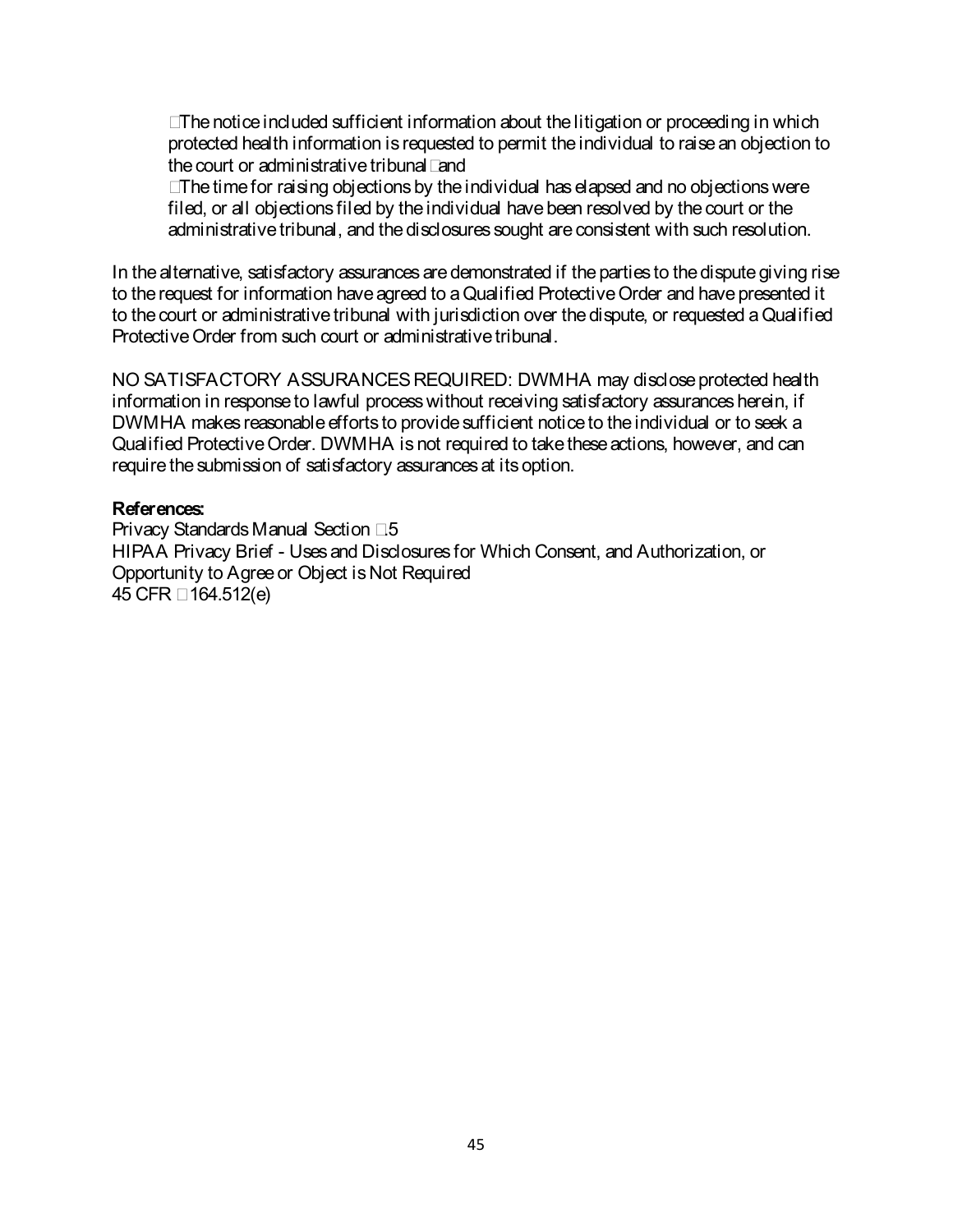# **P-2900 Disclosure of Protected Health Information by Whistleblowers and Workforce Member Crime Victims**

## **Purpose:**

To comply with federal regulations regarding disclosures of protected health information by whistleblowers and Workforce member crime victims.

# **Definition:**

"Workforce" means employees, volunteers, trainees, and other persons whose conduct, in the performance of work for DWMHA, are under its direct control, whether or not they are paid by DWMHA

# **Policy:**

It is the policy of DWMHA to permit Workforce members, business associates, or Workforce members who are victims of a crime to disclose protected health information if they have a good faith belief in the inappropriateness of conduct, or the disclosure is made to a health oversight agency, public health authority, health care accreditation agency, attorney or law enforcement official.

# **Procedure:**

# **DISCLOSURE BY WHISTLEBLOWERS**

DWMHA shall permit a Workforce member or business associate to disclose protected health information if:

• The Workforce member or business associate believes in good faith that DWMHA engaged in unlawful conduct or otherwise violated professional or clinical standards, OR that the care, services or conditions provided by DWMHA potentially endangered one or more patients, workers, or the public; AND

• The Workforce member or business associate makes a disclosure to a health oversight agency or public health authority authorized by law to investigate or otherwise oversee the relevant conduct or conditions of DWMHA; or to an appropriate health care accreditation agency for the purpose of reporting the allegation of failure to meet professional standards or misconduct by DWMHA; or the disclosure is to an attorney retained by, or on behalf of, the Workforce member or business associate for the purpose of determining the legal options of the Workforce member or business associate with regard to the unlawful or unprofessional conduct.

# **DISCLOSURES BY VICTIMS OF CRIMINAL ACTS**

If a member of DWMHA's Workforce is a victim of a criminal act, the member may disclose protected health information to a law enforcement official as long as:

- The suspected perpetrator is the subject of the protected health information; AND
- Protected health information disclosed is limited to the following information: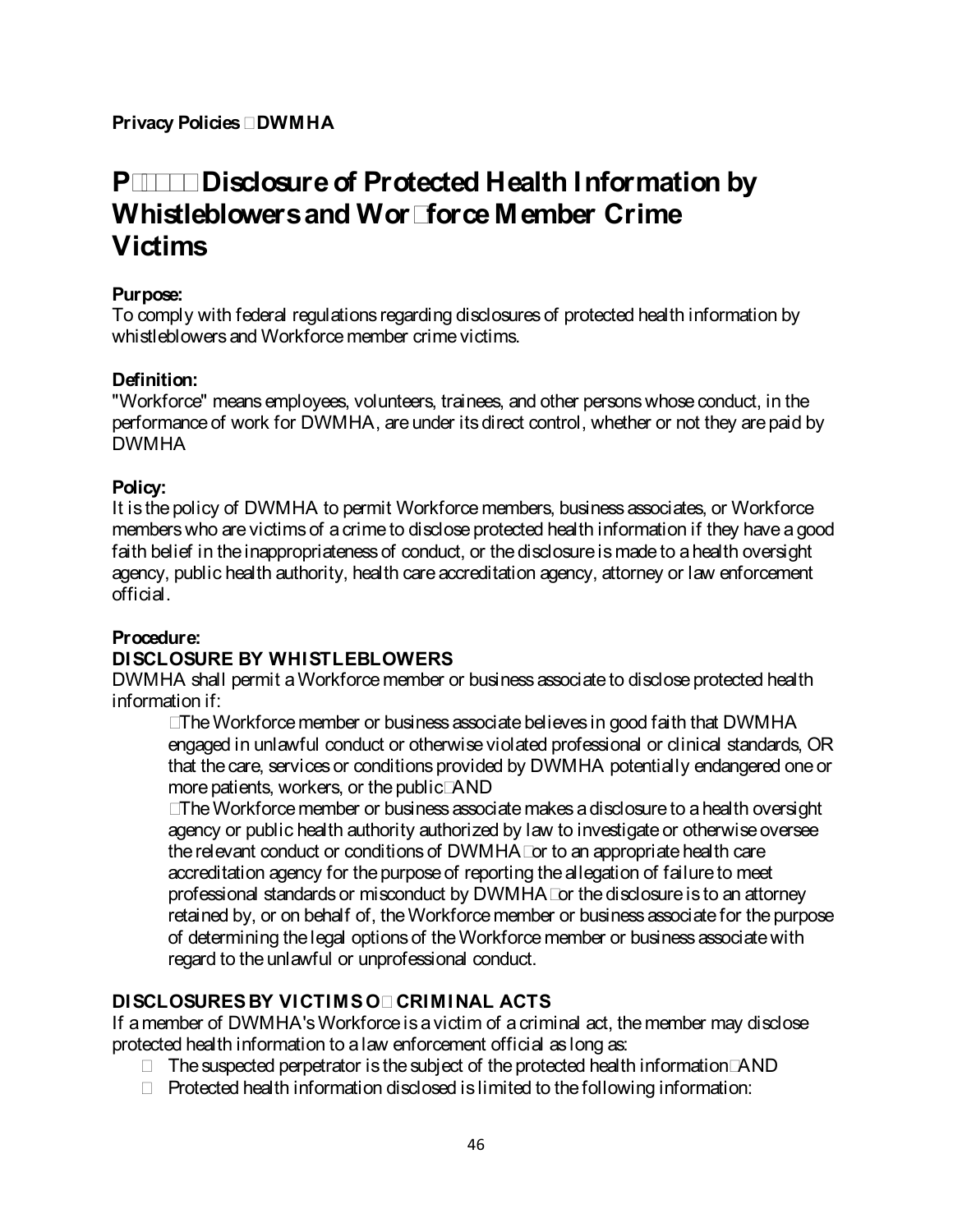- Name and address;
- Date and place of birth;
- Social security number;
- ABO blood type and RH factor, type of injury, date and time of treatment, date and time of death, if applicable; and

• A description of the distinguishing physical characteristics, including height, weight, gender, race, hair, and eye color, presence or absence of facial hair (beard or mustache), scars, and tattoos.

### **References:**

Privacy Standards Manual Section 2.11 45 CFR § 164.502(j)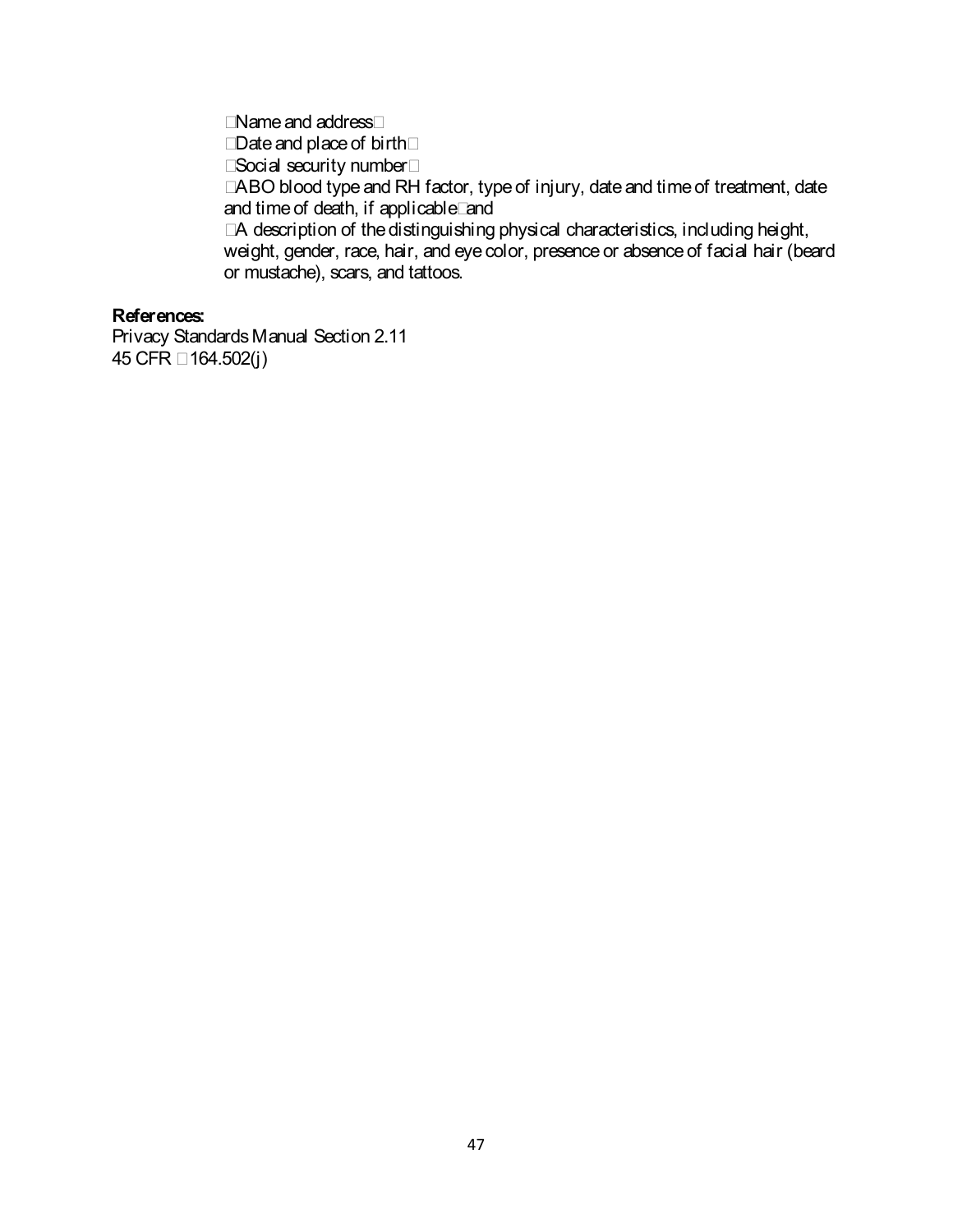# **P-3000 Notice Of Privacy Practices**

## **Purpose:**

To ensure compliance with applicable law regarding the creation, maintenance and distribution of DWMHA's Notice of Privacy Practices.

### **Policy:**

It is the policy of DWMHA to create, maintain and distribute in accordance with applicable law aNotice of Privacy Practices.

## **Procedure:**

Right to Notice. DWMHA shall provide all individuals with adequate notice of the uses and disclosures of their protected health information DWMHA shall inform individuals of their rights and DWMHA's legal duties with respect to protected health information.

Uses and Disclosures in Conformity With the Notice. DWMHA shall not use or disclose protected health information in a manner inconsistent with its Notice of Privacy Practices. DWMHA shall not use or disclose protected health information for any activities that are required to be included as a specific statement in its Notice unless the required statement is included in the Notice.

Revisions to the Notice. DWMHA shall promptly revise and distribute its Notice whenever there is a material change to uses or disclosures, individual's rights, DWMHA'S legal duties, or other privacy practices stated in the Notice. Except when required by law, a material change to any term of the Notice may not be implemented prior to the effective date of the Notice in which such material change is reflected.

## Provision of Notice.

DWMHA shall:

- Provide the Notice no later than the date of the first service delivery, including service delivered electronically, to any individual after the first effective date of this policy;
- In an emergency treatment situation, DWMHA shall provide the Notice as soon as reasonably practicable after the emergency treatment situation;
- Except in an emergency treatment situation, DWMHA shall make a good faith effort to obtain from the patient written acknowledgment of receipt of the Notice, and if not obtained, DWMHA shall document its good faith efforts to obtain such acknowledgment and the reason why the acknowledgment was not obtained;
- Make the Notice available at all offices and other health delivery sites to individuals to request to take with them;
- Post the Notice in a clear and prominent location so that individuals seeking service are able to read the Notice; and
- Make revised Notices available upon request on or after the effective date of the revision.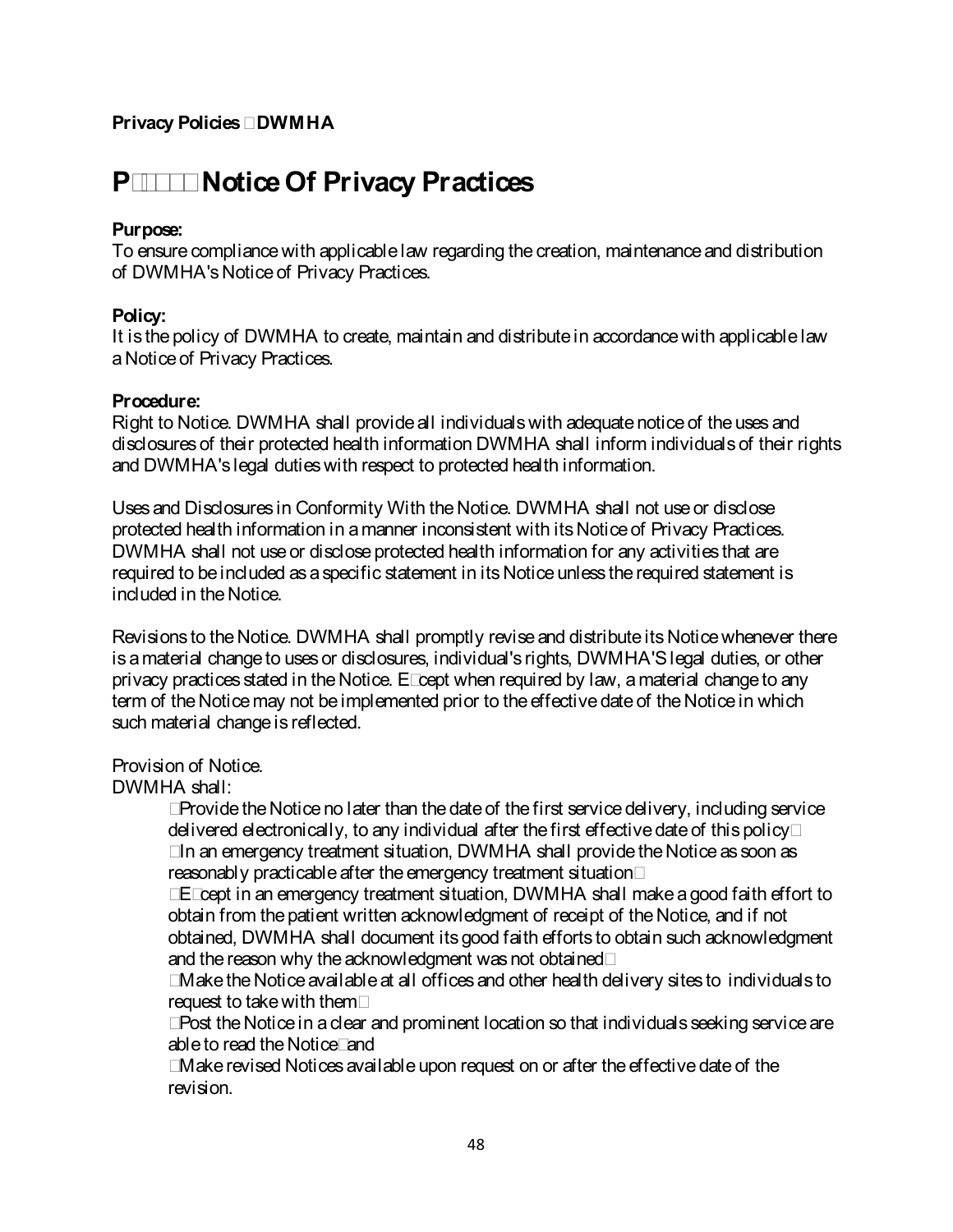Specific Requirements for Electronic Notice.

• DWMHA shall prominently post the Notice on its web site in a printable version, and make the Notice available electronically through the web site.

• DWMHA may provide the Notice to an individual by e-mail, if the individual agrees to electronic notice and such agreement has not been withdrawn. If DWMHA knows that the e-mail transmission has failed, a paper copy of the Notice must be provided to the individual. Provision of electronic notice by DWMHA will satisfy the provision requirements herein when timely made.

• If the first service delivery to an individual is delivered electronically, DWMHA shall provide an electronic notice automatically and contemporaneously in response to the individual's first request for service.

• Individuals that receive an electronic notice also have the right to obtain a paper copy of the Notice upon request.

Joint Notice by Separate Covered Entities. If DWMHA participates in organized health care arrangements with other covered entities, it may comply by a Joint Notice, provided that:

• The covered entities participating in the organized health care arrangement agree to abide by the terms of the Notice with respect to protected health information created or received by DWMHA as part of its participation in the organized health care arrangement;

• The Joint Notice meets the content of notice requirements, and reflects the fact that the Notice covers more than one DWMHA;

• The Notice describes with reasonable specificity the covered entities, or class of entities, to which the Joint Notice applies;

• The Notice describes with reasonable specificity the service delivery sites, or classes of service delivery sites, to which the Joint Notice applies; and

• State that the covered entities participating in the organized health care arrangement will share protected health information with each other, as necessary to carry out treatment, payment, or health care operations relating to the organized health care arrangement.

• The covered entities included in the Joint Notice must provide the Notice to individuals in accordance with the applicable provision of Notice specifications in this policy. Provision of the Joint Notice to an individual by any one of the covered entities included in the Joint Notice will satisfy the provision requirement herein with respect to all others covered by the Joint Notice.

Documentation. DWMHA shall retain copies of the Notice, and if applicable, any written acknowledgments of receipt of the Notice or documentation of good faith efforts to obtain such written acknowledgments, for at least six (6) years from the date the Notice or documentation was created or last in effect.

References: 45 CFR §§ 164.502(i) and 164.520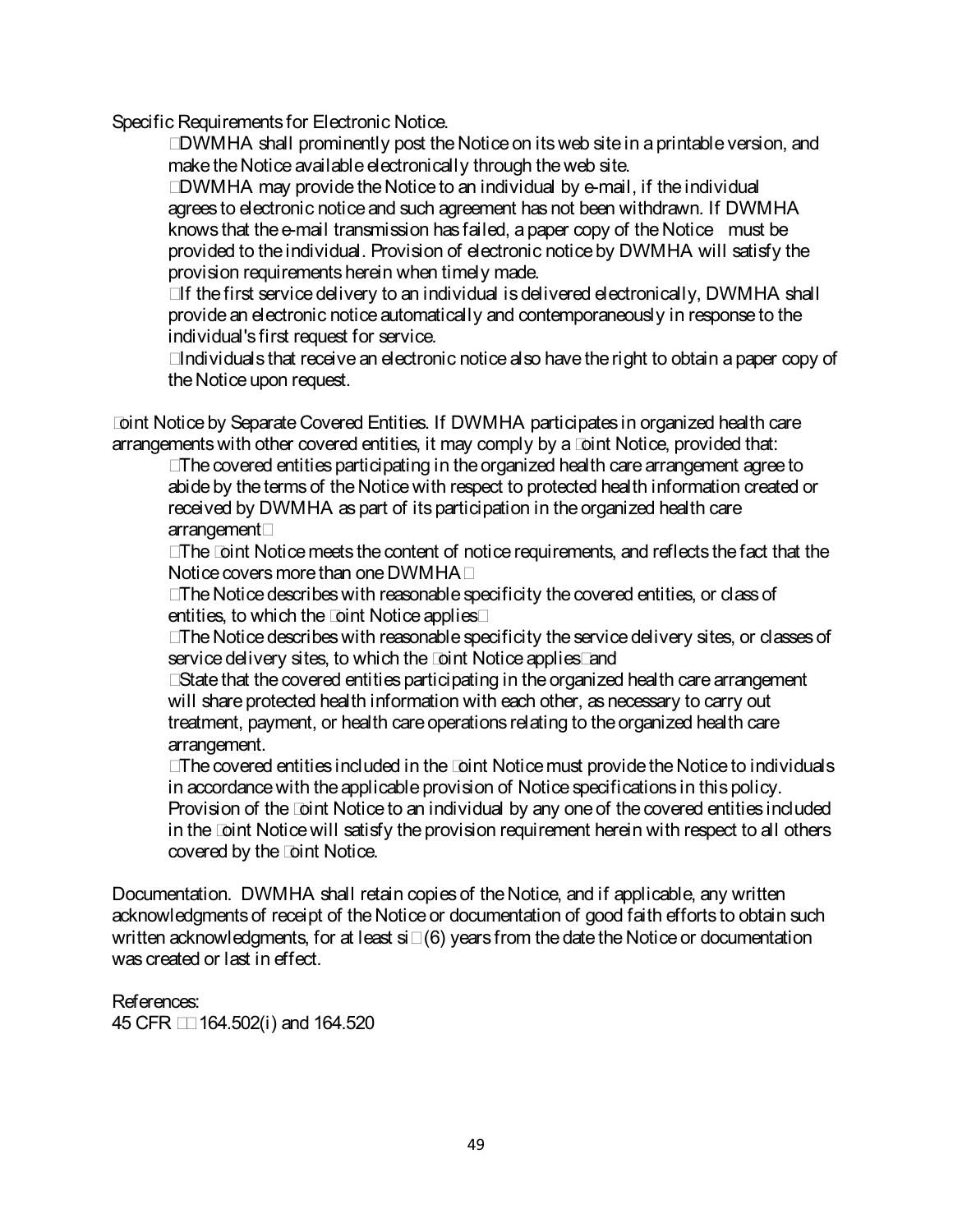# **P-4000 Business Associate Relationships**

## **Purpose**

To ensure compliance with federal regulations regarding the use or disclosure of protected health information to Business Associates within the context of a contractual relationship.

## **Definitions**

"Business Associate," with respect to DWMHA, is a person or organization who on behalf of DWMHA or an organized health care arrangement in which DWMHA participates, but other than in the capacity of a member of the workforce of such DWMHA or arrangement, performs or assists in the performance of: a function or activity involving the use, disclosure or maintaining of individually identifiable health information, including claims processing or administration, data analysis, processing or administration, utilization review, quality assurance, billing, benefit management, practice management, and repricing; or any other function or activity regulated by the Privacy Regulations. Or, the Business Associate provides, other than in the capacity of a member of theworkforce of such DWMHA, legal, actuarial, accounting, consulting, data aggregation, management, administrative, accreditation, or financial services to or for DWMHA, or to or for an organized health care arrangement in which DWMHA participates, where the provision of theservice involves the disclosure of individually identifiable health information from DWMHA, or arrangement, or from another Business Associate for DWMHA or arrangement, to the person.

#### **Policy**

DWMHA may disclose protected health information to a Business Associate and allow it to create or receive protected health information on its behalf provided DWMHA obtains satisfactory assurance that the Business Associate will appropriately safeguard the information. Such assurance must be documented by DWMHA through a written contract, written agreement or arrangement with the Business Associate.

The requirement to obtain satisfactory assurances does not apply with respect to disclosures by DWMHA to a health care provider concerning the treatment of the individual.

If DWMHA knows of a pattern or activity or practice of the Business Associate that constitutes a material breach or violation of the Business Associate's obligation under the contract or other arrangements, DWMHA must take reasonable steps to cure the breach or end the violation. If such actions are unsuccessful, the contract or arrangement must be terminated, if feasible. Alternatively, the problem must be reported to the Secretary of Health and Human Services.

## **Procedure**

For those relationships that constitute "Business Associate" relationships, DWMHA shall enter into appropriate written agreements with the Business Associate.

## **CONTRACT REQUIREMENTS**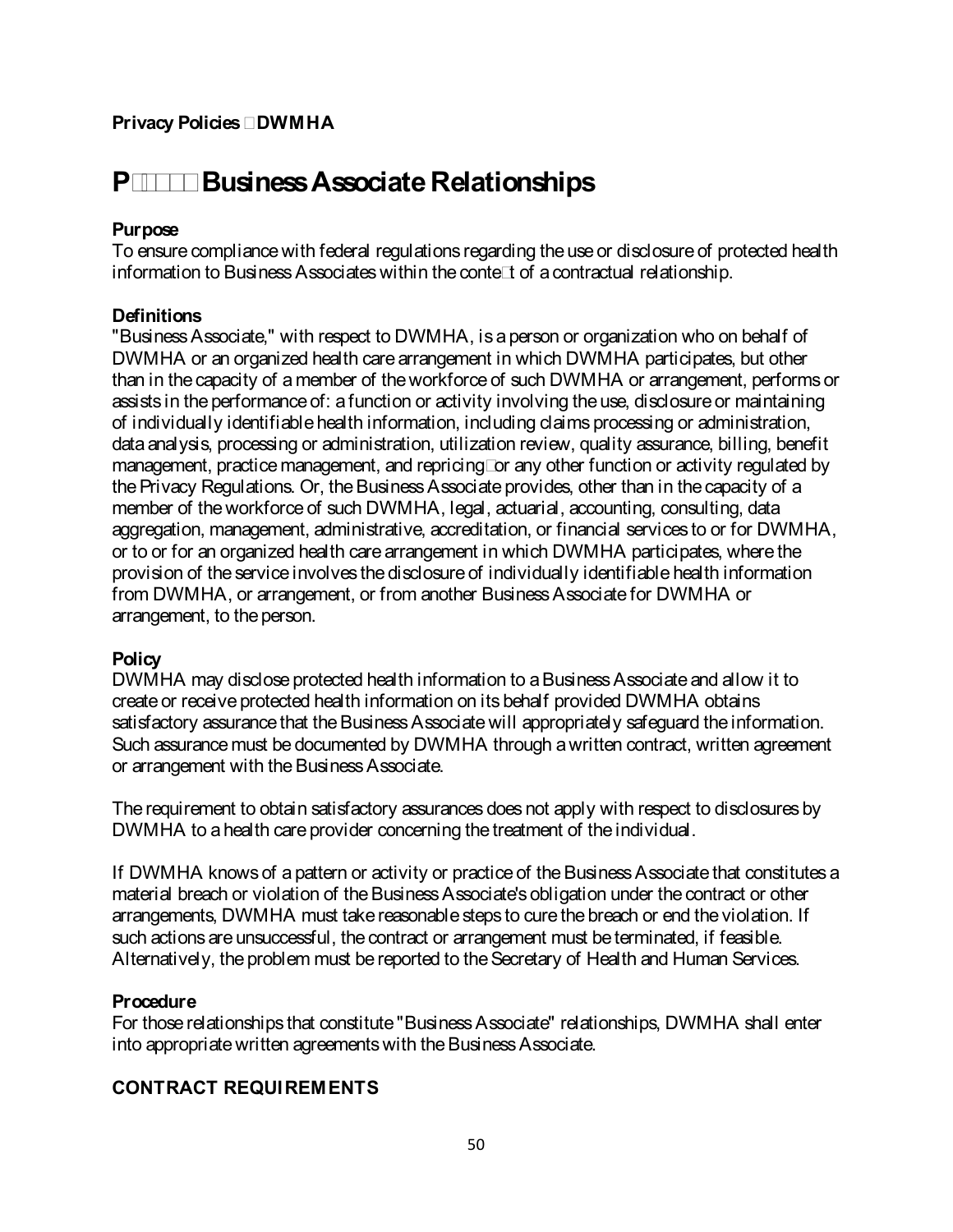A. A contract between DWMHA and the Business Associate:

• Must establish permitted and required uses and disclosures of protected health information by the Business Associate.

• May permit the Business Associate to use and disclose protected health information for the proper management and administration of the Business Associate or permit the Business Associate to provide data aggregation services relating to the health care operations of DWMHA

B. The contract must also provide that the Business Associate will:

• Not use or further disclose the information other than as permitted or required by the contract or as required by law;

• Use appropriate safeguards to prevent uses or disclosures of the information other than as provided for by its contract;

• Report to DWMHA any uses or disclosures of the information not provided for by its contract of which it becomes aware;

• Ensure that any agents, including a subcontractor, to whom it provides protected health information, received from, or created or received by, the Business Associate on behalf of DWMHA agrees to the same restrictions and conditions that apply to the Business Associate with respect to such information;

• Make available protected health information in accordance with the Privacy Regulations;

• Make available protected health information for amendment and incorporate any amendments to protected health information in accordancewith the Privacy Regulations:

• Make available the information required to provide an accounting of disclosures in accordance with the Privacy Regulations;

• Make its internal practices, books, and records relating to the use and disclosure of protected health information received from, created or received by the DWMHA available to the Secretary of Health and Human Services for purposes of determining the DWMHA's compliance with the Privacy Regulations;

• At the termination of the contract, if feasible, return or destroy all protected health information, and copies received from, created or received by the Business Associate on behalf of DWMHA that the BusinessAssociate still maintains. If such return or destruction is not feasible, extend the protections of the contract to the information and limit further uses and disclosures to those purposes that make the return or destruction of the information not feasible.

C. The contract must authorize termination of the contract by DWMHA if DWMHA determines that the Business Associate has violated a material term of the contract.

# **OTHER REQUIREMENTS FOR CONTRACTS AND OTHER ARRANGEMENTS**

A contract or other arrangement between DWMHA and the Business Associate may permit the Business Associate to use the information received by the Business Associate in its capacity as a Business Associate to DWMHA, if necessary:

• For the Business Associate's proper management or administration, or to carry out the legal responsibilities of the Business Associate;

• If the disclosure is required by law; **OR**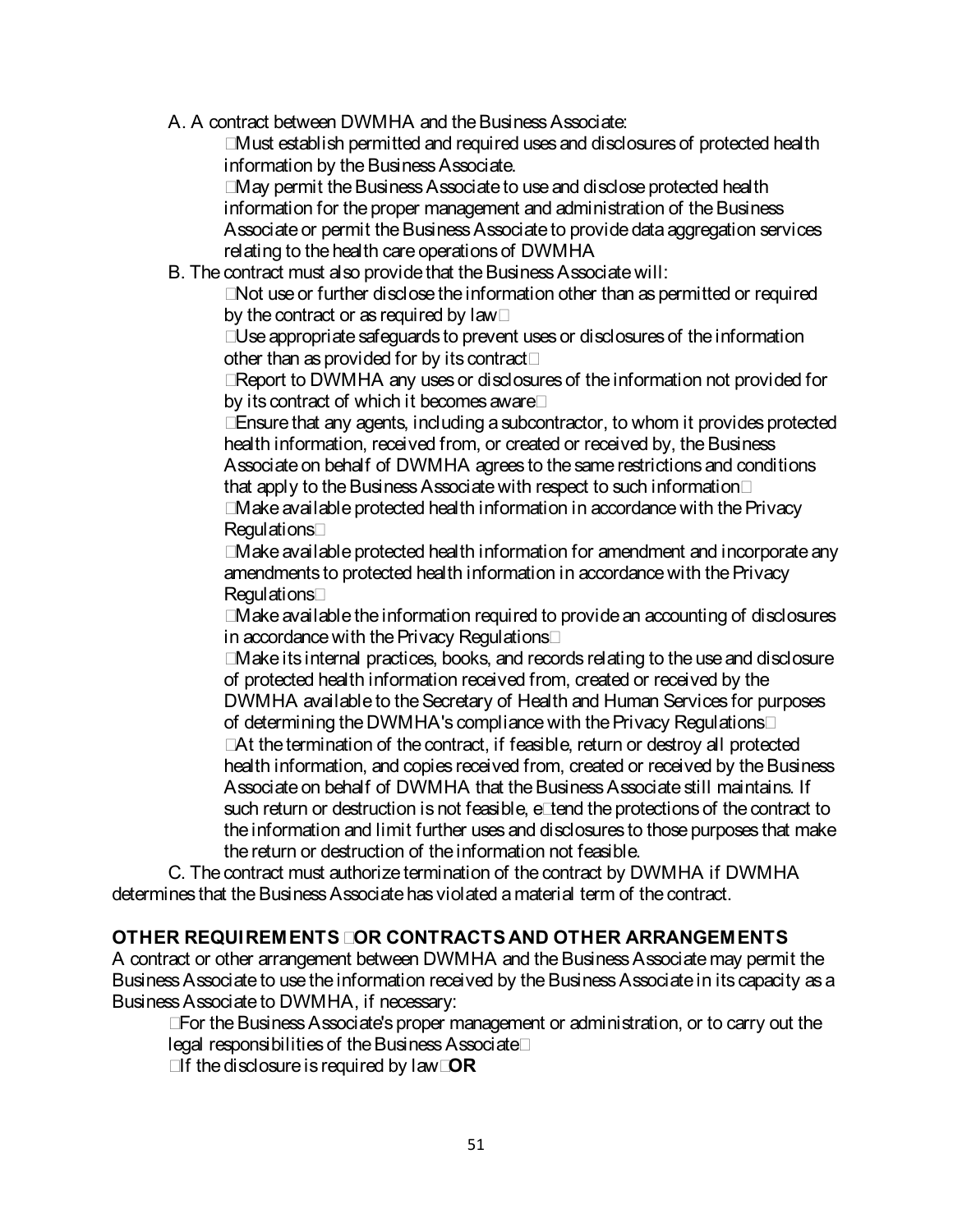• The Business Associate obtains reasonable assurances from the person to whom the information is disclosed that it will be held confidentially and used or further disclosed only as required by law or for the purpose for which it was disclosed to the person; **AND**

• The person notifies the Business Associate of any instances of which it is aware in which the confidentiality of the information has been breached.

#### **OTHER ARRANGEMENTS**

Service, Function or Activity Performed by Business Associate for DWMHA: If the Business Associate is required by law to perform a function, activity or service described in the definition of Business Associate for DWMHA, DWMHA may disclose protected health information to the Business Associate to the extent necessary to comply with the legal mandate without the requirements of the Privacy Regulations. DWMHA must attempt in good faith to obtain satisfactory assurances as required by the Privacy Regulations. If the attempt fails, the reason for the failure and the fact that assurances could not be obtained must be documented.

Termination Authorization: DWMHA may omit the termination authorization, if such authorization is inconsistent with statutory obligations of DWMHA or its Business Associate.

#### **References:**

Privacy Standards Manual Sections 2.6 and 3.3 HIPAA Privacy Brief – Business Associates 45 CFR §§ 164.502(e)(1) and 164.504(e)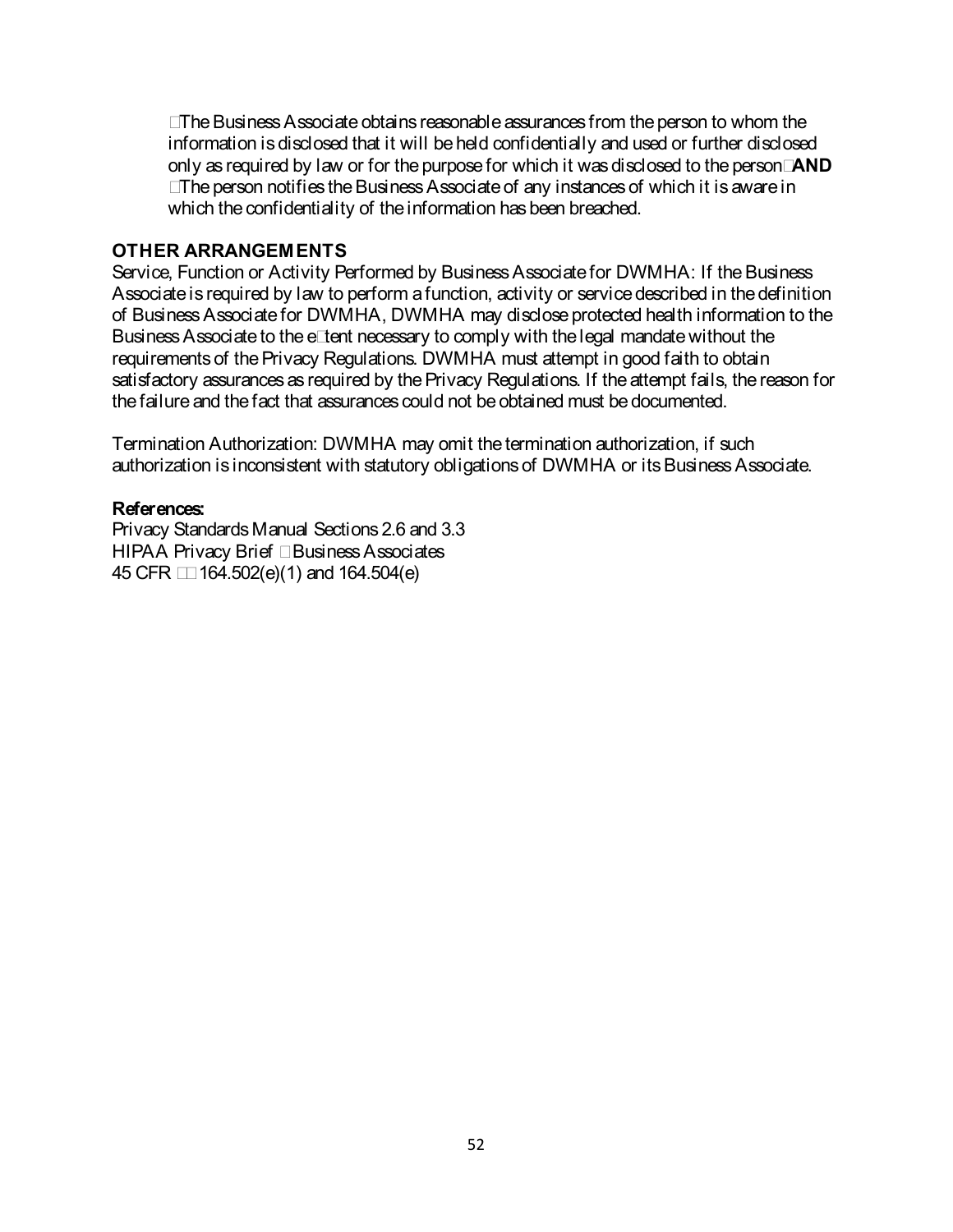# **P-4100 HIPAA Requirements for Group Health Plans**

## **Purpose**

To comply with Federal Regulations regarding the use and disclosure of protected health information by group health plans.

## **Definitions**

"Group Health Plan" means an employee welfare benefit plan, including insured and self-insured plans, to the extent that the plan provides medical care, including items and services paid for as medical care, to employees or their dependents directly, or through insurance, reimbursement, or otherwise, that: has 50 or more participants; or is administered by an entity other than the employer that established and maintains the plan.

"Designated Record Set" means a group of records maintained by or for DWMHA that are medical and billing records about individuals maintained by or for DWMHA; the enrollment, payment, claims adjudication maintained by or for a health plan; or used in wholeor in part, by or for DWMHA to make decisions about individuals. For purposes of this paragraph, the term "record" means any item, collection or grouping of information that includes protected health information and is maintained, collected, used, or disseminated by or for DWMHA.

### **Policy**

It is the policy of the Group Health Plan of DWMHA to use and disclose participant's protected health information only as permitted by federal regulations.

# **Procedure**

## **USES AND DISCLOSURES**

General Requirements

• The Group Health Plan shall include a statement in its notice of privacy practices that states "DWMHA's Group Health Plan, or a health insurance insurer, or aHMO, with respect to the Group Health Plan, may disclose protected health information to the sponsor of the plan." Failure to include this statement in the notice will prohibit the Group Health Plan from disclosing protected health information to the plan sponsor.

• The Group Health Plan shall not disclose protected health information to a plan sponsor for the purpose of employment-related actions or decisions or in connection with any other benefit or employee benefit plan of the plan sponsor.

• The Group Health Plan may disclose protected health information to the plan sponsor to carry out plan administration functions that the plan sponsor performs pursuant to the plan documents, as amended.

#### **Disclosures of Summary Health Information**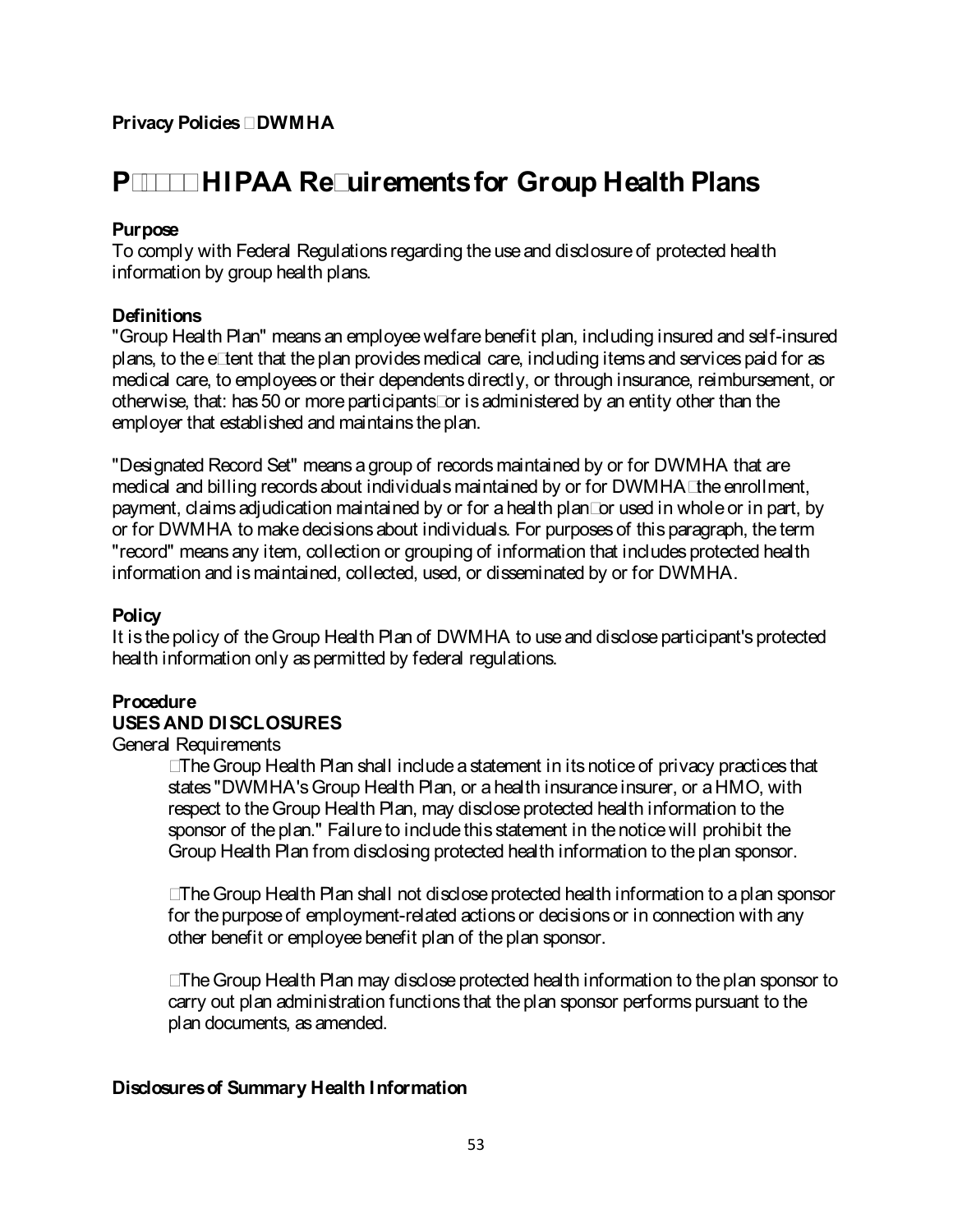The Group Health Plan may disclose summary health information to the plan sponsor, provided the plan documents restrict uses and disclosures by the sponsor to summary health information for the purpose of: obtaining premium bids from health plans for providing health insurance coverage under the Group Health Plan; or modifying, amending, or terminating the Group Health Plan.

## **Multiple Covered Functions**

DWMHA may use or disclose the protected health information of individuals who receive either of DWMHA's health plan or health care provider services, but not both, only for purposes related to the appropriate function being performed.

**REQUIREMENTS FOR PLAN DOCUMENTS:** The Group Health Plan shall ensure that the plan documents incorporate the following provisions to:

• Establish the permitted and required uses and disclosures of protected health information by the plan sponsor;

• Provide that the Group Health Plan will disclose protected health information to the plan sponsor only upon a receipt of a certification by the plan sponsor that theplan documents have been amended to incorporate the following provisions, and that the plan sponsor agrees to:

• Not use or further disclose the information other than as permitted or required by the plan documents, or as provided by law;

• Ensure that any agents, including subcontractors, to whom it provides protected health information received from the Group Health Plan agree to the same restrictions and conditions that apply to the plan sponsor with respect to such information;

• Not use or disclose the information for employment-related actions and decisions, or in connection with any other benefit or employee benefit plan of the plan sponsor;

• Report to the Group Health Plan any use or disclosure of information that is inconsistent with the uses or disclosures provided of which it becomes aware;

• Make available protected health information to individuals for inspection and copying;

• Make available protected health information for amendments and as required to provide an accounting of disclosures;

• Make its internal practices, books, and records relating to the use and disclosure of protected health information received from the Group Plan available to the Secretary of Health and Human Services for purposes of determining compliance by the Group Health Plan;

• Return or destroy all protected health information received from the Group Health Plan that the plan sponsor still maintains and retain no copies of such information when no longer needed, if feasible;

• Ensure that adequate separation between the Group Health Plan and the plan sponsor is established by describing in the plan documents those employees or classes of employees or other persons under the control of the plan sponsor to be given access to the protected health information to be disclosed, provided that any employee or person who receives protected health information relating to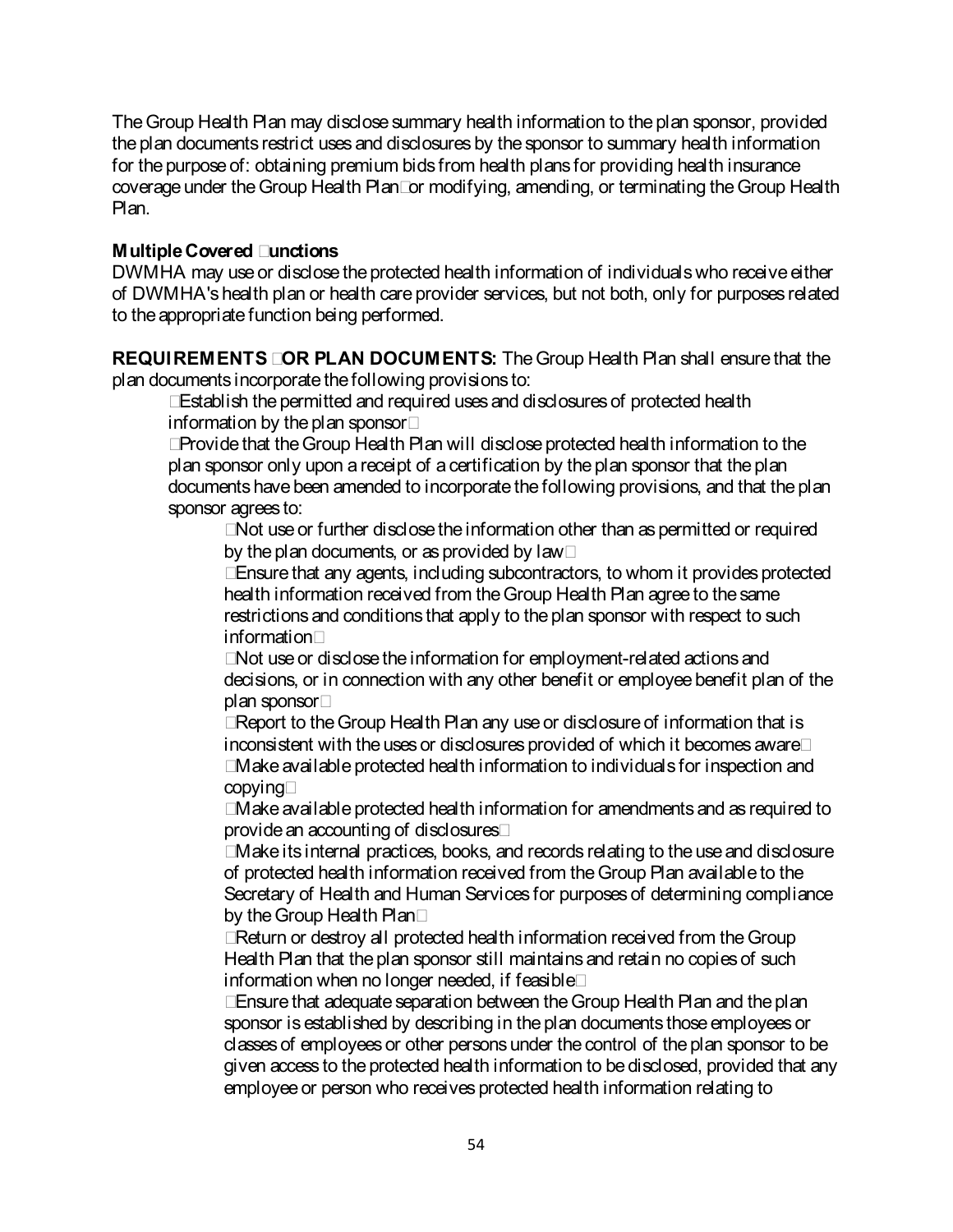payment under, health care operations of, or other matters pertaining to the Group Health Plan in the ordinary course of business must be included in such description;

• Restrict the access to and use by such employees and other persons described above to the plan administration functions that the plan sponsor performs for the Group Health Plan; and

• Provide an effective mechanism for resolving any issues of noncompliance by employees under the control of the plan sponsor, who have access to the protected health information.

#### **References:**

Privacy Standards Manual Sections 3.4 and 3.5 45 CFR §§ 164.504(f) and (g)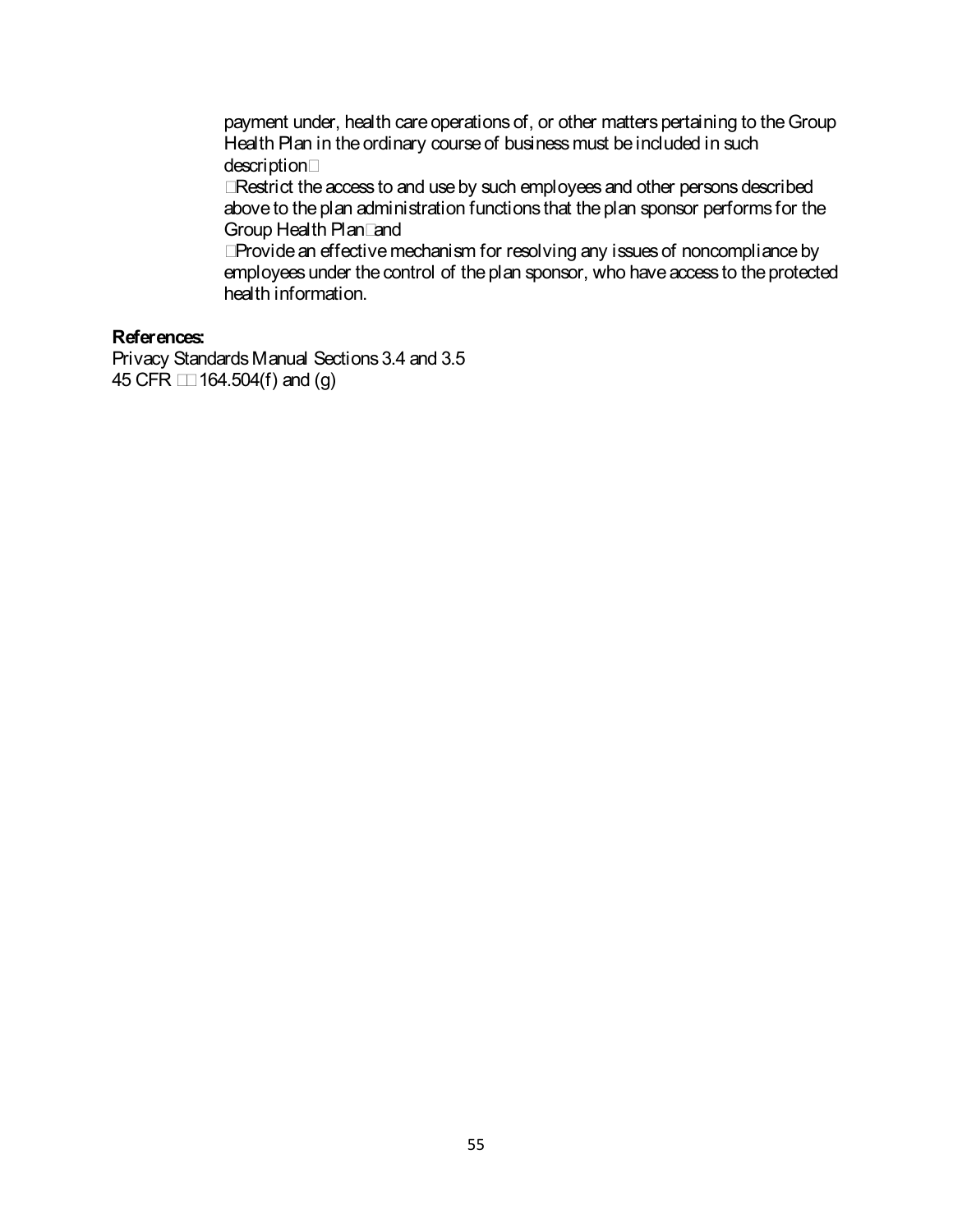# **P-4200 Limited Data Set; Uses and Disclosures**

## **Purpose**

To ensure compliance with federal regulations regarding uses and disclosures of protected health information contained within a limited data set.

## **Definitions**

"Limited Data Set" is protected health information that excludes the following direct identifiers of the individual or of relatives, employers, or household members of the individual:

(i) Names;

- (ii) Postal address information, other than town or city, State, and zip code;
- (iii) Telephone numbers;
- (iv) Fax numbers;
- (v) Electronic mail addresses;
- (vi) Social Security numbers'
- (vii) Medical record numbers
- (viii) Health plan beneficiary numbers;
- (ix) Account numbers;
- (x) Certificate/license numbers;
- (xi) Vehicle identifiers and serial numbers;
- (xii) Web Universal Resource Locators (URLs)
- (xiii) Internet Protocol (IP) address numbers;
- (xiv) Biometric identifiers, including finger and voice prints; and
- (xv) Full face photographic images and any comparable images.

## **Policy**

It is the policy of DWMHA to comply with federal regulations related to the use and disclosure of protected health information contained within a data set.

# **Procedure**

# **PERMITTED USES AND DISCLOSURES**

DWMHA may use or disclose a limited data set under this policy only for the purposes of research, public health, or health care operations.

DWMHA may use protected health information to create a limited data set that meets the requirements of this policy, or disclose protected health information only to a business associate for such purpose, whether or not the limited data set is to be used by DWMHA.

**DATA USE AGREEMENT:** DWMHA may use or disclose a limited data set only if it obtains satisfactory assurance, in the form of a data use agreement that meets the requirements of this policy, that the limited data set recipient will only use or disclose the protected health information for limited purposes.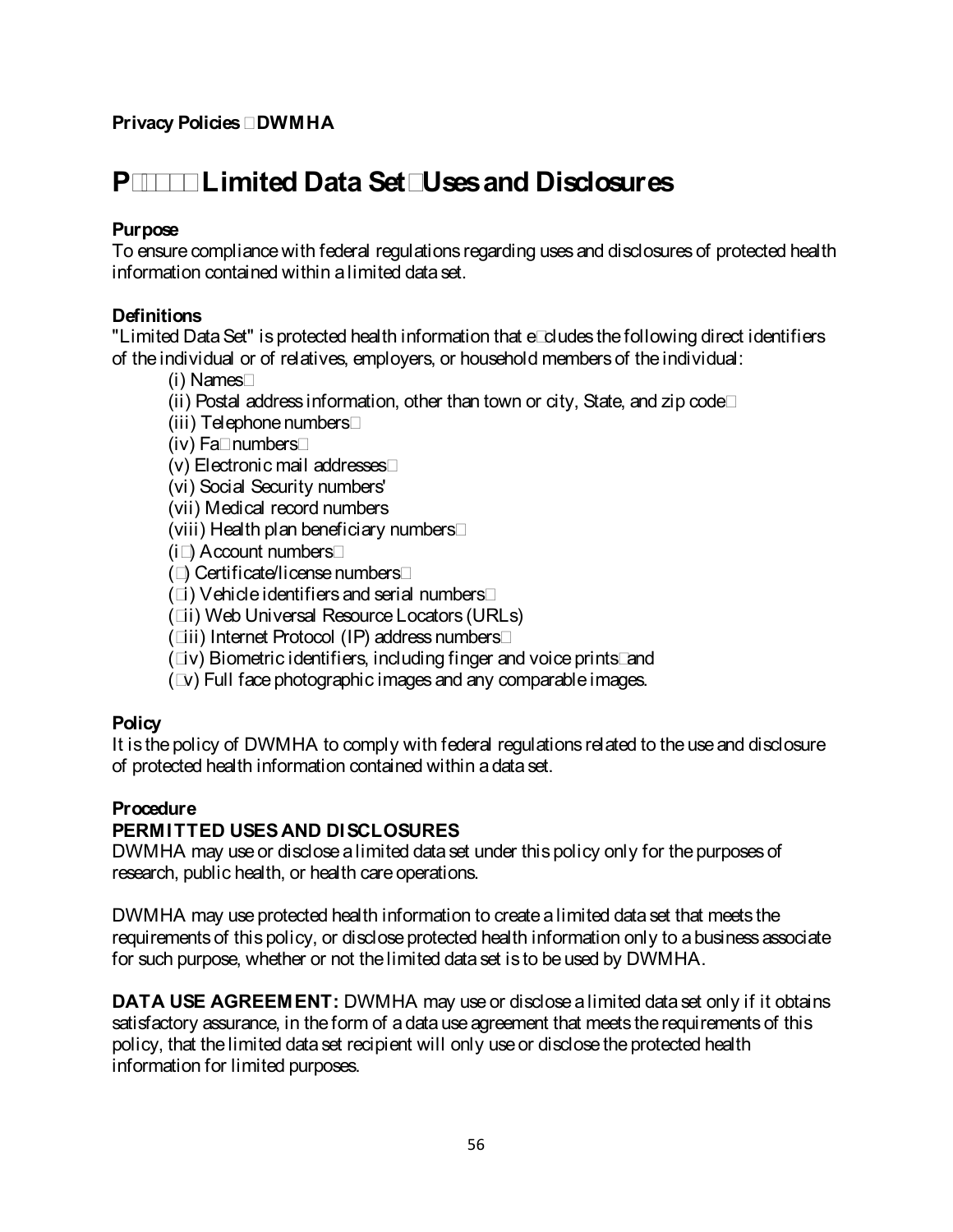# **DATA USE AGREEMENTS - REQUIREMENTS**

A data use agreement between DWMHA and the limited data set recipient must:

- Establish the permitted uses and disclosures of such information by the limited data set recipient, consistent with this policy. The data use agreement may not authorize the limited data set recipient to use or further disclose the information in a manner that would violate the requirements of this subpart, if done by DWMHA;
- Establish who is permitted to use or receive the limited data set; and
- Provide that the limited data set recipient will:

• Not use or further disclose the information other than as permitted by the data use agreement or as otherwise required by law;

• Use appropriate safeguards to prevent use or disclosure of the information other than as provided for by the data use agreement;

• Report to DWMHA any use or disclosure of the information not provided for by its data use agreement of which it becomes aware;

• Ensure that any agents, including a subcontractor, to whom it provides the limited data set agrees to the same restrictions and conditions that apply to the limited data set recipient with respect to such information; and

• Not identify the information or contact the individuals.

## **COMPLIANCE**

DWMHA is not in compliance with the standards in this policy if it knew of a pattern of activity or practice of the limited data set recipient that constituted a material breach or violation of the data use agreement, unless it took reasonable steps to cure the breach or end the violation, as applicable, and, if such steps were unsuccessful:

- Discontinue disclosure of protected health information to the recipient; and
- Report the problem to the Secretary.

If DWMHA is a limited data set recipient and violates a data use agreement, it will be in noncompliance with the standards, implementation specifications, and requirements of this policy

## **References:**

Privacy Standards Manual Section 8.3 HIPAA Privacy Brief Limited Data Set 45 CFR § 164.514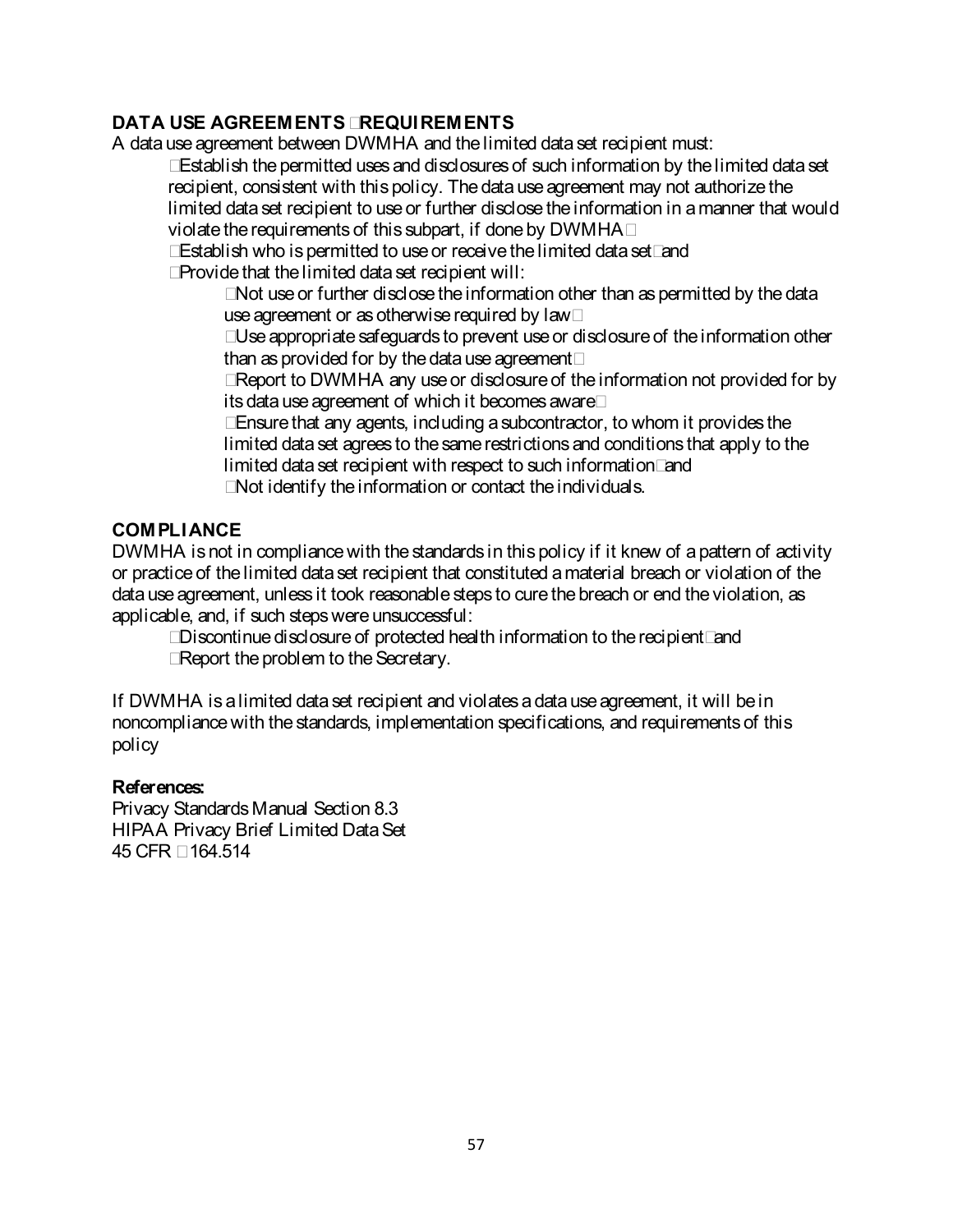# **P-4300 Confidential Communications**

#### **Purpose**

To ensure compliance with applicable law regarding confidential communications by DWMHA

#### **Policy**

It is the policy of DWMHA to accommodate reasonable requests by consumers/patients to receive confidential communications of protected health information from DWMHA by alternativemeans or at alternative locations.

#### **Procedure**

Patient/Consumers shall make the request for a confidential communication in writing. The provision of areasonable accommodation shall be conditioned on:

- When appropriate, information as to how payment, if any, will be handled; and
- Specification of an alternative address or other method of contact.

A patient/consumer, may request to restrict the disclosure of protected health information to the individual's health plan, if the patient/consumer's services are not being reimbursed by a federal payment program (i.e., Medicaid, Medicare). If a patient/consumer makes such a request, the request must be agreed to by DWMHA, but only if the patient/consumer has paid for the health care service in full.

It shall not be required that the patient provide an explanation as to the basis for the request as a condition of providing communications on a confidential basis.

#### **References:**

Privacy Standards Manual Section 10.2 HIPAA Privacy Brief – Confidential Communications 45 CFR §164.522(b)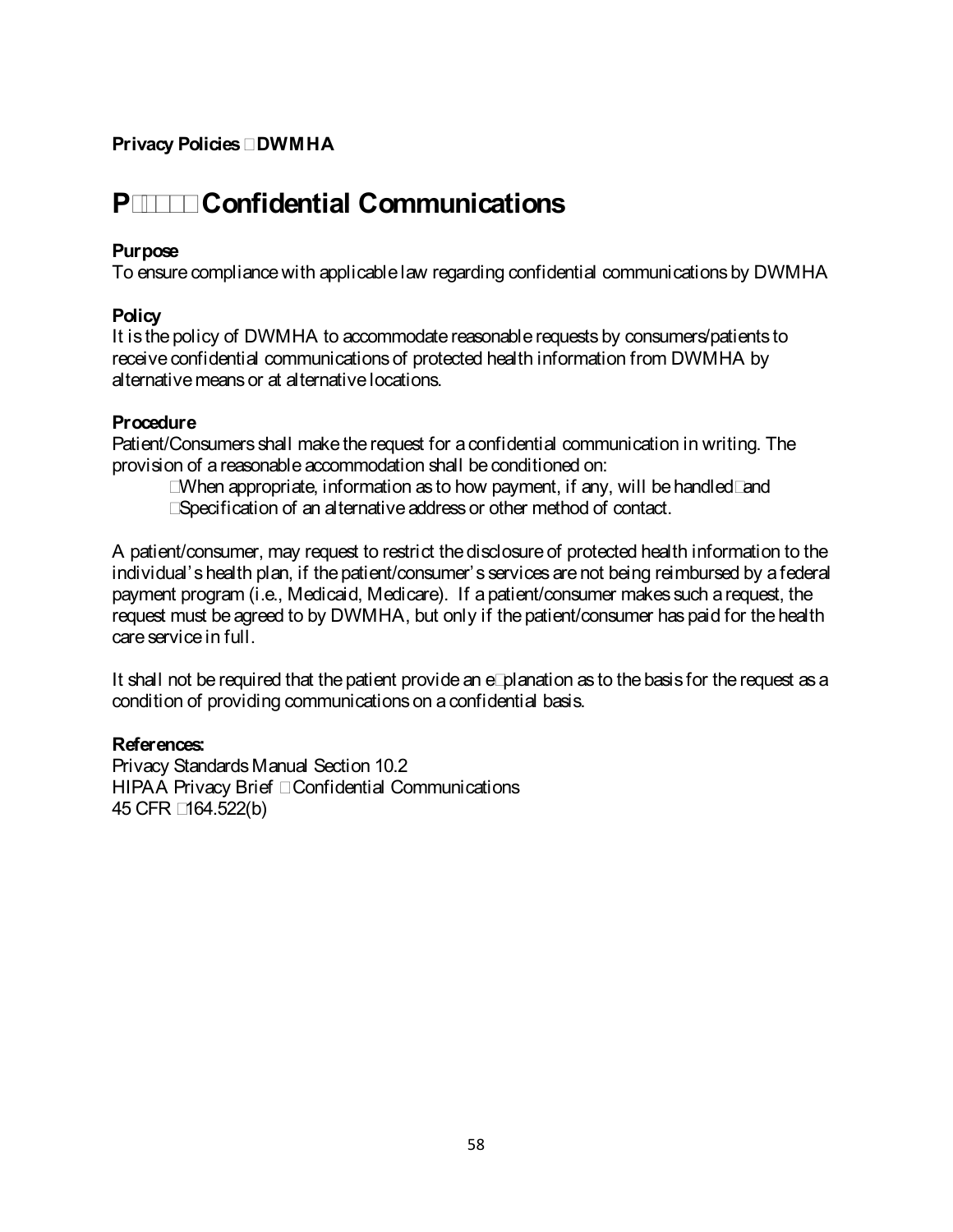# **P-4400 Patient Access to Protected Health Information**

## **Purpose**

To ensure compliance with applicable law regarding patient right of access to protected health information.

## **Definitions**

"Designated Record Set" means:

A group of records maintained by or for DWMHA that is:

- The medical records and billing records about individuals maintained by or for DWMHA;
- Used, in whole or in part, by or for DWMHA to make decisions about individuals.

For purposes of this policy, the term "record" means any item, collection, or grouping of information that includes protected health information and is maintained, collected, used, or disseminated by or for DWMHA

## **Policy**

It is the policy of DWMHA to permit patients with access to inspect and obtain copies of their protected health information in accordance herein.

## **Procedure**

## **RIGHT OF ACCESS**

A patient has a right of access to inspect and obtain a copy of protected health information about the individual in a Designated Record Set, for as long as the protected health information is maintained in the Designated Record Set. Exceptions to this policy are:

- Psychotherapy notes;
- Information compiled in reasonable anticipation of, or for use in, a civil, criminal, or administrative action or proceedings; and
- Protected health information maintained by DWMHA that is:
	- Subject to the Clinical Laboratory Improvements Act of 1988, to the extent the provision of access to the patient would be prohibited by law; or
	- Exempt from the Clinical Laboratory Improvements Amendments of 1988.

## **UNREVIEWABLE GROUNDS FOR DENIAL**

DWMHA may deny a patient access without providing an opportunity for review if the protected health information is excepted from the right of access.

If DWMHA is acting under the direction of a correctional institution, it may deny, in whole or in part, an inmate's request to obtain a copy of protected health information, if obtaining such information would jeopardize the health, safety, security, custody, or rehabilitation of the patient or other inmates, or the safety of any officer, employee, or other person at the correctional institution, or responsible for the transporting of the inmate.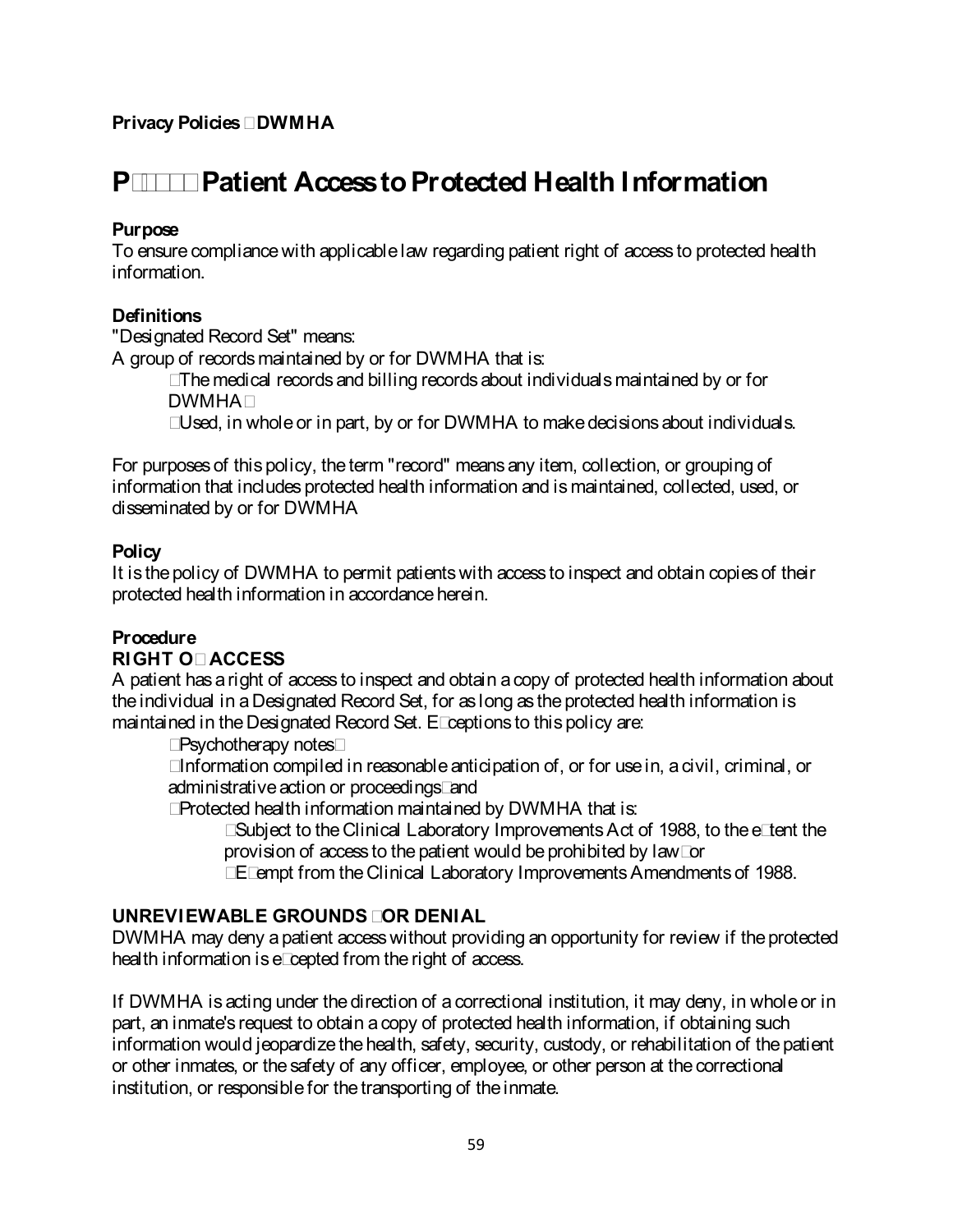Patient access to protected health information created or obtained by DWMHA in the course of research that includes treatment may be temporarily suspended for as long as the research is in progress, provided that the patient has agreed to the denial of access when consenting to participate in the research that includes treatment, and DWMHA has informed the patient that the right of access will be reinstated upon completion of the research.

Patient access to protected health information may also be denied if it is:

• Contained in the records that are subject to the Privacy Act (5 U.S.C. 552(a));

• If the protected health information was obtained from someone other than a health care provider under a promise of confidentiality and the access requested would be reasonably likely to reveal the source of the information.

Access may be denied to a patient, provided that the patient is given a right to have such denials reviewed, in the following circumstances:

• A licensed health care professional has determined, in the exercise of professional judgment, that the access requested is reasonably likely to endanger the life or physical safety of the patient or another person;

• The protected health information makes reference to another person (unless such other person is a health care provider) and a licensed health care professional has determined, in the exercise of professional judgment, that the access requested is reasonably likely to cause substantial harm to such other person; or

• The request for access is made by the patient's personal representative and alicensed health care professional has determined, in the exercise of professional judgment, that the provision of access to such personal representative is reasonably likely to cause substantial harm to the patient or another person.

# **REVIEW OF A DENIAL OF ACCESS**

If access is denied, the patient has the right to have the denial reviewed by a licensed health care professional who is designated by DWMHA to act as a reviewing official and who did not participate in the original decision to deny. DWMHA must provide or deny access in accordance with the determination of the reviewing official.

# **REQUESTS FOR ACCESS AND TIMELY ACTION**

DWMHA must permit a patient to request access to inspect or to obtain a copy of the protected health information about the patient that is maintained in a Designated Record Set. DWMHA may require patients to make requests for access in writing, provided that it informs patients of such a requirement. Once the request is received, DWMHA must act no later than thirty (30) days after the receipt of the request as follows:

• If DWMHA grants a request, in whole or in part, it must inform the patient of the acceptance of the request and provide the access requested;

• If DWMHA denies the request, in whole or in part, it must provide the patient with a written denial;

• If the request for access is for protected health information that is not maintained or accessible to DWMHA on-site, DWMHA must take action on the request no later than sixty (60) days from receipt of such a request.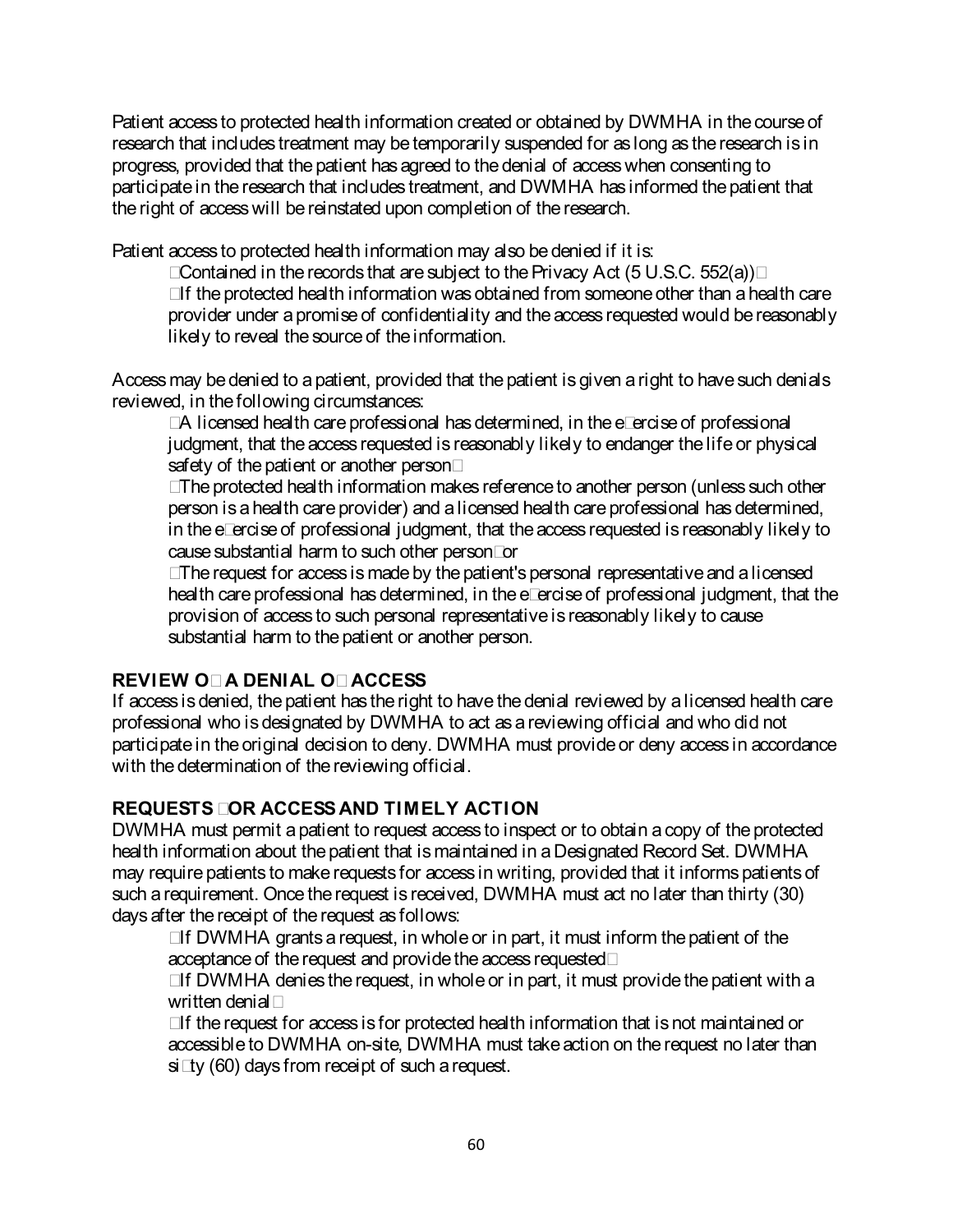• If DWMHA is unable to take action on the request within the time limits provided herein, DWMHA may exceed the time for such action by no more than (30) days provided that:

• DWMHA, within the applicable required time limit, provides the patient with a written statement of the reasons for the delay and the date by which DWMHA will complete its action on the request;

• DWMHA may have only one such extension of time for action on a request for access.

# **PROVISION OF ACCESS**

If access to protected health information is provided by DWMHA to a patient, DWMHA must comply with the following requirements:

• DWMHA must provide the access requested by patients, including inspection or obtaining a copy, or both, of protected health information about them in Designated Record Sets. If the same information requested is maintained in more than one Designated Record Set, or at more than one location, DWMHA need only produce the protected health information once in response to a request;

• DWMHA must provide the patient with access to the protected health information in the form or format requested by the patient, if it is readily produciblein such form or format; or if not, in a readable hard copy form or such other form or format as agreed to by DWMHA and the patient;

• DWMHA may provide the patient with a summary of the protected health information requested, in lieu of providing access to the protected health information, or may provide an explanation, if:

- Patient agrees in advance to such a summary or explanation; and
- The patient agrees in advance to the fees imposed, if any, by DWMHA for such summary or explanation.

# **TIME AND MANNER OF ACCESS**

Access must be provided as requested by the patient on a timely manner, including arranging with the patient for a convenient time and place to inspect or obtain a copy of the protected health information, or mailing a copy to the patient if requested. DWMHA may discuss the scope, format, and other aspects of the request for access with the patient as necessary to facilitate the timely provision of access.

# **FEES**

DWMHA may impose a reasonable, cost based fee, provided that the fee includes only the cost of:

- Copying, including the cost of supplies for and labor of copying,
- Postage, when the patient has requested the copy, or the summary or explanation be mailed; and
- Preparing an explanation or summary of the protected health information, if agreed to by the patient.

If any State of Michigan law imposes a fee structure governing the fees that may be charged, or prohibits that a fee may be charged due to a patient/consumer's income level, for the copying,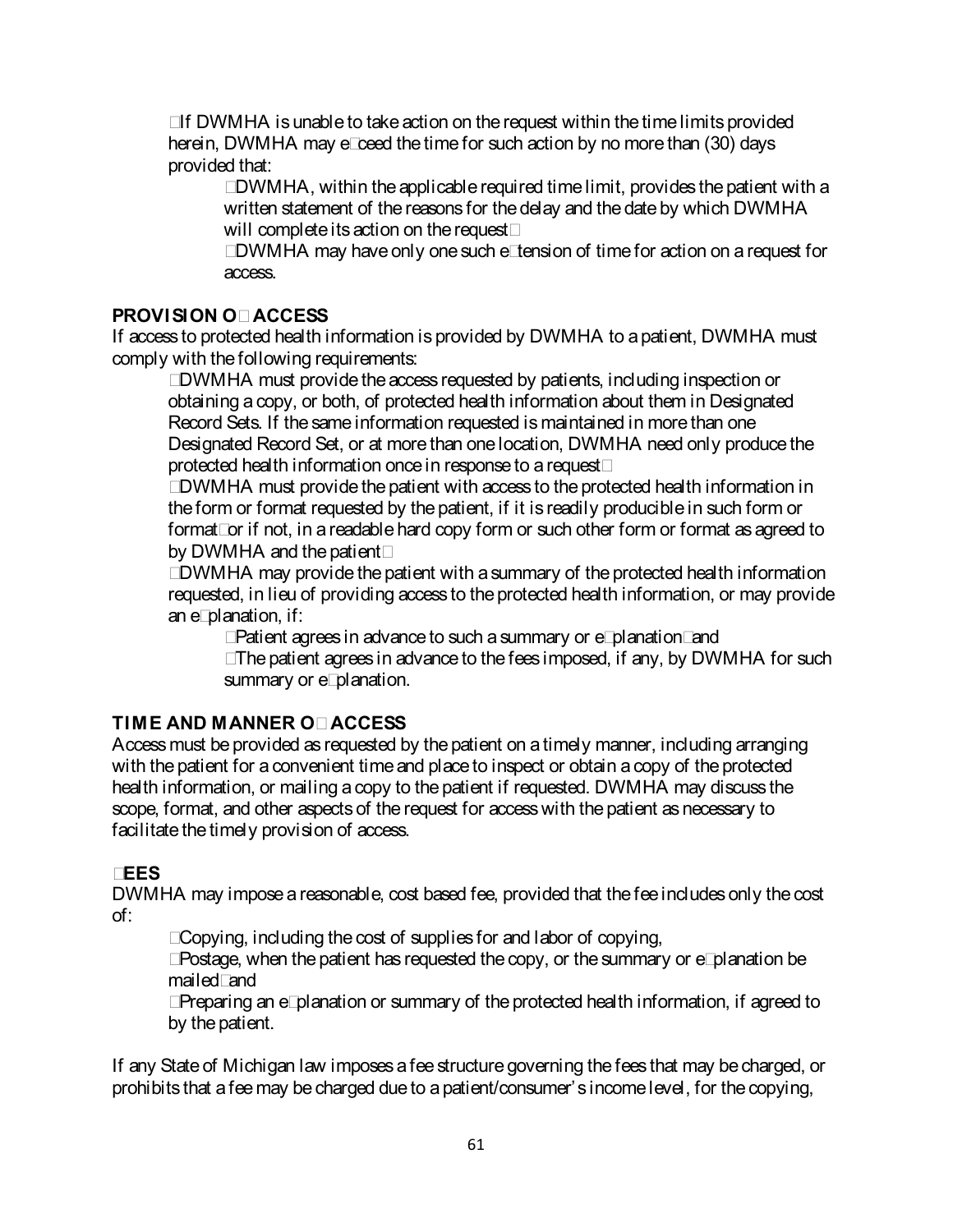supplies, labor, postage, etc. of a patient's protected health information and/or medical record, DWMHA shall adhere to those applicable state laws. (See Medical Record Access Act, MCL 333.26261, et seq., Effective April 1, 2004, and amendments, if any).

# **DENIALS**

If DWMHA denies access, in whole or in part, to protected health information, DWMHA will comply with the following requirements:

• DWMHA must, to the extent possible, give the patient access to any other protected health information requested, for which it does not have a ground to deny access;

• DWMHA must provide a timely, written denial to the patient. The denial must be a plain language and contain the following:

- The basis for the denial;
- If applicable, the statement of the patient's review rights, including a description of how the patient may exercise such review rights; and

• A description of how the patient may complain to DWMHA pursuant to DWMHA complaint procedures or to the Secretary of Health and Human Services. A description must include the name or title and telephone number of the contact person or office.

• If DWMHA does not maintain the protected health information that is the subject to the patient's request for access, and DWMHA knows where the request information is maintained, DWMHA must inform the patient where to direct the request.

• If a patient has requested a review of a denial, DWMHA must designate a licensed health care professional who is not directly involved in the denial to review thedecision to deny access. DWMHA must promptly refer a request for review to such designated reviewing official. The reviewing official must determine, within a reasonable period of time, whether or not to deny the access. Thereupon, theDWMHA must promptly provide written notice to the patient of the reviewing official's determination.

DWMHA must document the following and retain the documentation for a period of six (6) years:

• Designated Record Sets that are subject to access by patients; and

• The titles of the persons or offices responsible for receiving and processing requests for access.

## **References:**

Privacy Standards Manual Section 11.0 HIPAA Privacy Brief – Access of Patients to Protected Health Information 45 CFR § 164.524 MCL 333.26261, et seq.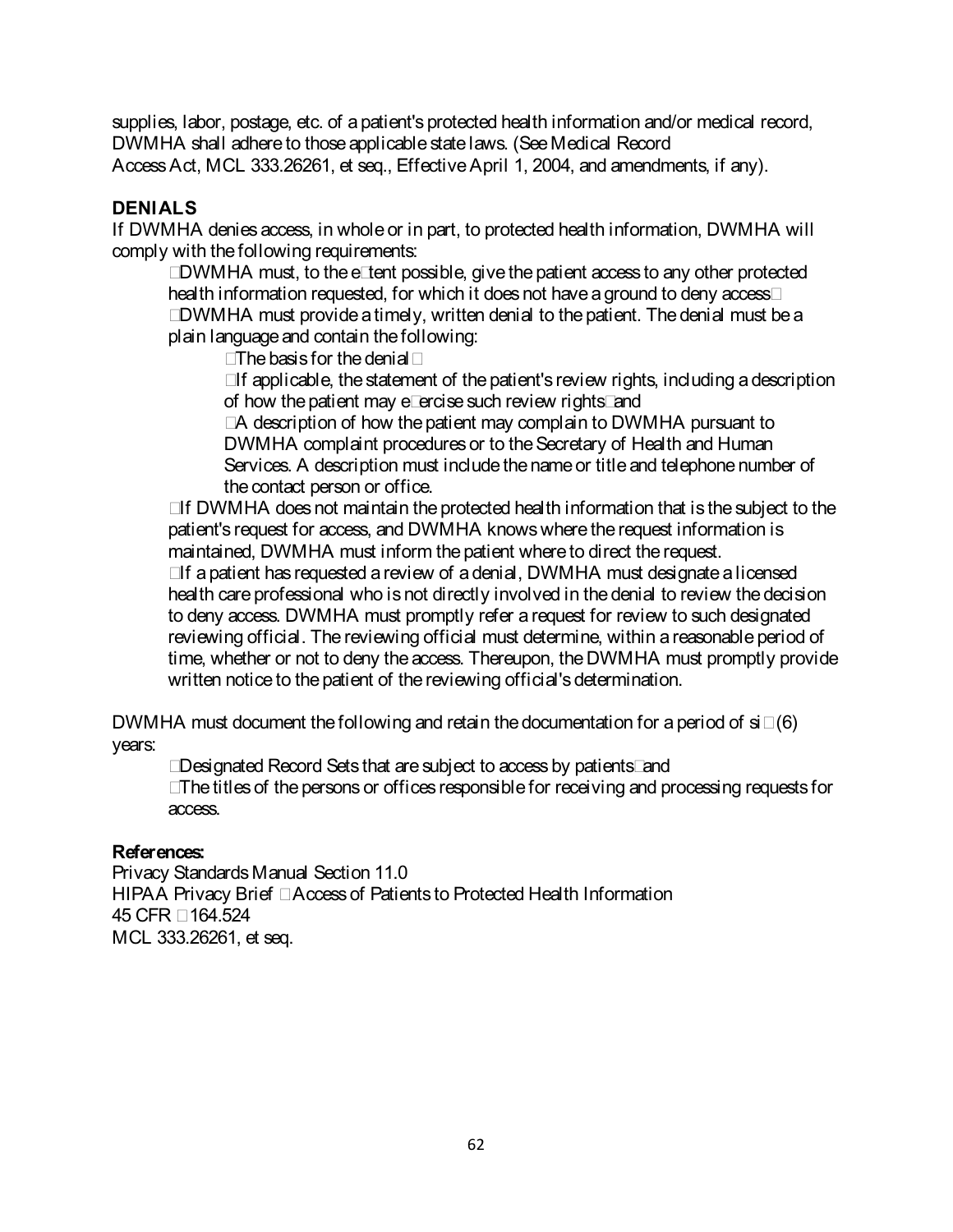# **P-4500 Amendments of Protected Health Information**

## **Purpose**

To ensure compliance with applicable law allowing patients to amend their medical records.

## **Definitions**

"Designated Record Set" means:

A group of records maintained by or for DWMHA that is:

- The medical records and billing records about individuals maintained by or for DWMHA;
- Used, in whole or in part, by or for DWMHA to make decisions about individuals.

For purposes of this policy, the term "record" means any item, collection, or grouping of information that includes protected health information and is maintained, collected, used, or disseminated by or for DWMHA

## **Policy**

It is the policy of DWMHA to permit patients/consumers the right to have DWMHA amend protected health information as provided herein.

# **Procedure**

# **RIGHT TO AMEND**

DWMHA shall permit patients/consumers to have DWMHA amend their protected health information or arecord about the patient in a Designated Record Set, for as long as the protected health information is maintained in the Designated Record Set.

# **DENIAL OF REQUEST FOR AMENDMENT**

DWMHA may deny a patient's request for amendment, if a determination is made that the protected health information or record that is the subject of the request:

• Was not created by DWMHA unless the patient provides a reasonable basis to believe that the originator of protected health information is no longer available to act on the requested amendment;

- Is not part of the Designated Record Set;
- Would not be available for inspection under DWMHA's policy on access to records; or
- Is accurate and complete.

# **REQUESTS FOR AMENDMENT**

DWMHA must permit a patient/consumer to request that DWMHA amend the protected health information maintained in the Designated Record Set. DWMHA may require patients to make requests for amendment in writing and to provide a reason to support a requested amendment, provided patients are made aware of the policy.

## **TIME LIMITS**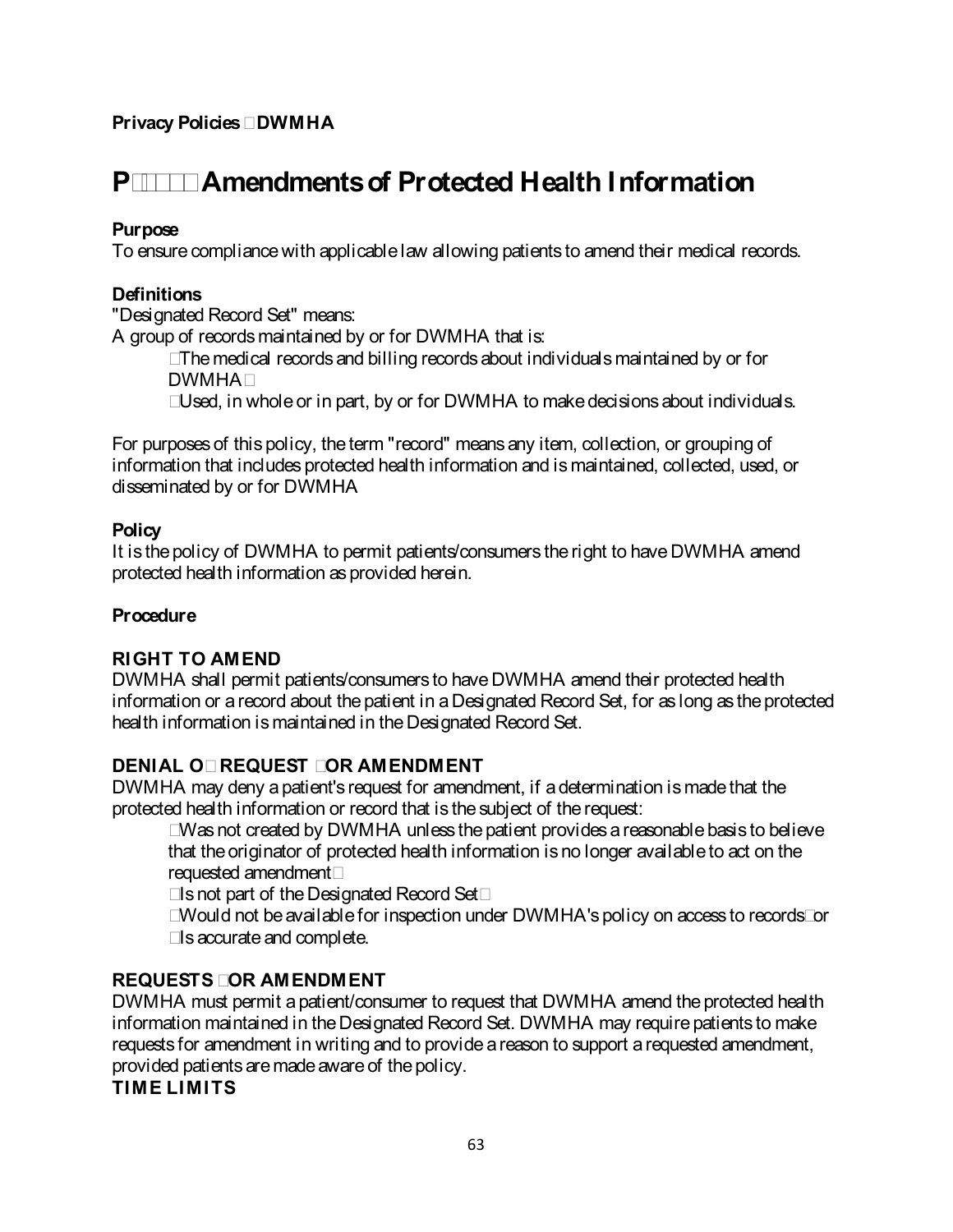DWMHA must process the patient/consumer's request for an amendment no later than sixty (60) days after receiving the request by either taking action to respond to the request, or to deny the request, in whole or in part, by providing a written denial to the individual.

If DWMHA is unable to act on the amendment request within sixty (60) days after receipt of request, DWMHA shall extend the time for such action by no later than thirty (30) days, provided that:

• DWMHA, within thirty (30) days after receipt of the request, provides the patient with a written statement of the reasons for the delay and the date by which DWMHA will complete its action on the request; and

• DWMHA may have only one such extension of time on action on a request for an amendment

# **ACCEPTING THE AMENDMENT**

If DWMHA agrees to the amendment request, in whole or in part, DWMHA must comply with the following requirements:

• Make the appropriate amendment to the protected health information or record that is the subject of the request for amendment by, at a minimum, identifying therecords in the Designated Record Set that are affected by the amendment and appending or otherwise providing a link to the location of the amendment;

• Inform the patient that the amendment has been accepted and obtain the individual's identification of an agreement to have the DWMHA notify the relevant persons with which the amendment needs to be shared:

• Make reasonable efforts to inform and provide the amendment within areasonable time to:

• Persons identified by the patient having received protected health information about the individual and needing the amendment; and

• Persons, including business associates, that DWMHA knows have the protected health information that is the subject of the amendment and that may have relied, or could foreseeable rely on such information to the detriment of the patient.

# **DENYING THE AMENDMENT**

Should the requested amendment be denied, in whole or in part, DWMHA must comply with the following requirements:

• Provide the patient with a timely, written denial. The denial shall be written in plain language and contain the following:

• Basis for the denial;

• Patient's right to submit a written statement disagreeing with the denial and how the patient may file such a statement;

• A statement informing the patient if he/she does not submit a statement of disagreement, the patient may request that DWMHA provide his/her request for amendment in the denial with any future disclosures of the protected health information that is the subject of the amendment; and

• A description of how the patient may complain to DWMHA pursuant to its complaint procedures or to the Secretary of Health and Human Services. The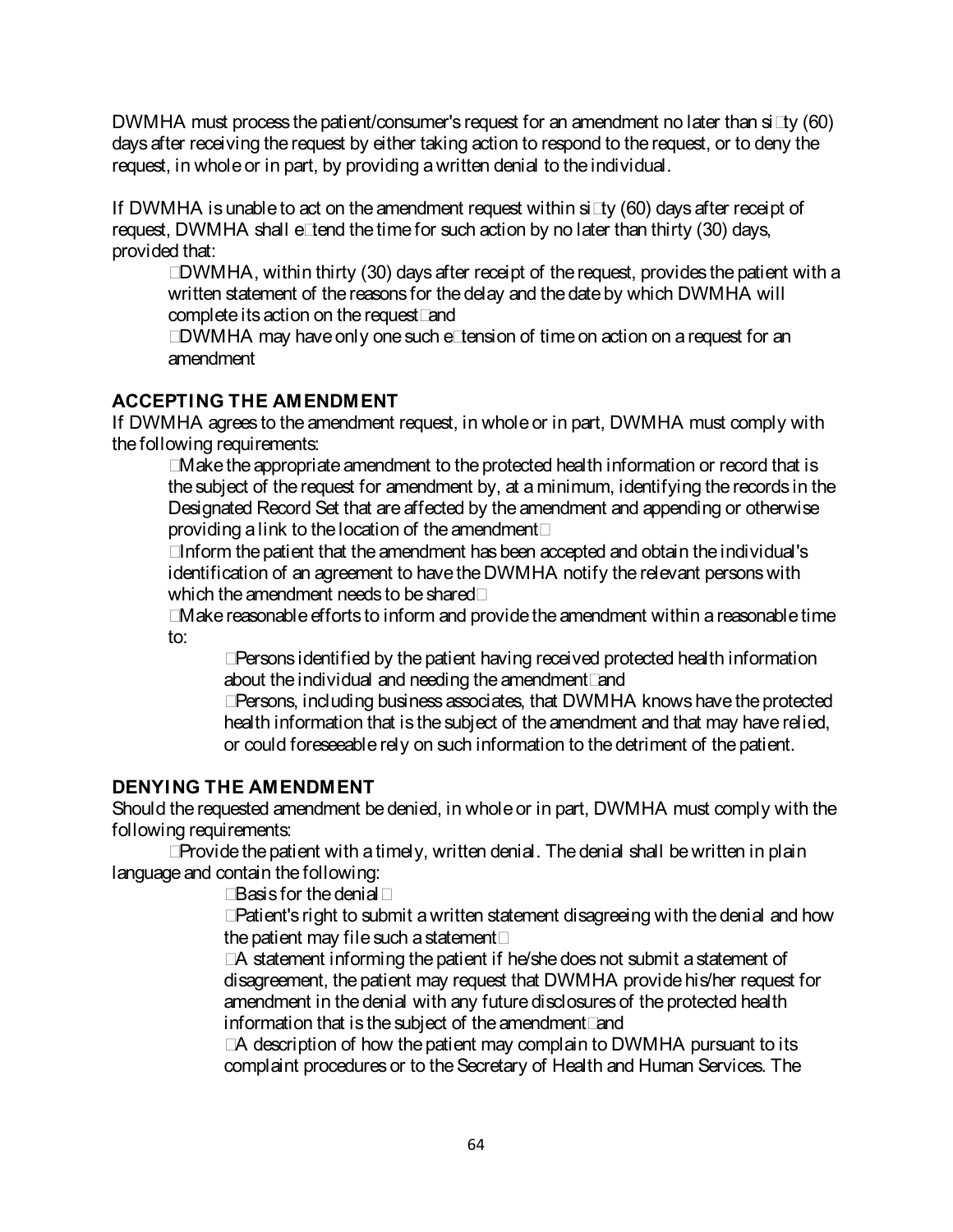description must include the name, title, and telephone number of the contact person or office.

## **STATEMENT OF DISAGREEMENT AND REBUTTAL**

DWMHA shall permit the patient to submit a written statement disagreeing with the denial of all or part of the requested amendment and the basis of such disagreement. The length of the statement of disagreement shall be no longer than a page typewritten. DWMHA may prepare a written rebuttal to the individual's statement of disagreement. Whenever such a rebuttal is prepared, DWMHA must provide a copy to the patient who submitted the statement of disagreement. DWMHA must, as appropriate, identify the record of protected health information of the Designated Record Set that is the subject of the disputed amendment and append, or otherwise link the individual's request for an amendment, DWMHA's denial of the request, the individual's statement of disagreement, if any, and DWMHA's rebuttal, if any, to the Designated Record Set.

## **FUTURE DISCLOSURES**

If a statement of disagreement has been submitted by the patient, DWMHA must include the material appended in accordance with the paragraph above, or, an accurate summary of any such information, with any subsequent disclosure of the protected health information to which the disagreement relates.

If the patient did not submit a written statement of disagreement, DWMHA shall include the patient's request for amendment in its denial, or an accurate summary of such information, with any subsequent disclosure of the protected health information, only if the patient has requested such action.

When a subsequent disclosure is made using a standard transaction under the HIPAA Transactions Regulations that does not permit the additional material to be included with the disclosure, DWMHA may separately transmit the material required above, as applicable, to the recipient of the standard transaction.

# **NOTICES OF AMENDMENT**

If DWMHA is informed by another provider or facility of an amendment, it must amend the protected health information in its Designated Record Set.

Records shall be kept documenting who was responsible for receiving and processing requests for amendments by patients. Such documentation shall be retained for a period of six (6) years.

# **References:**

Privacy Standards Manual Section 12.0 HIPAA Privacy Brief – Amendments of Protected Health Information 45 CFR §164.526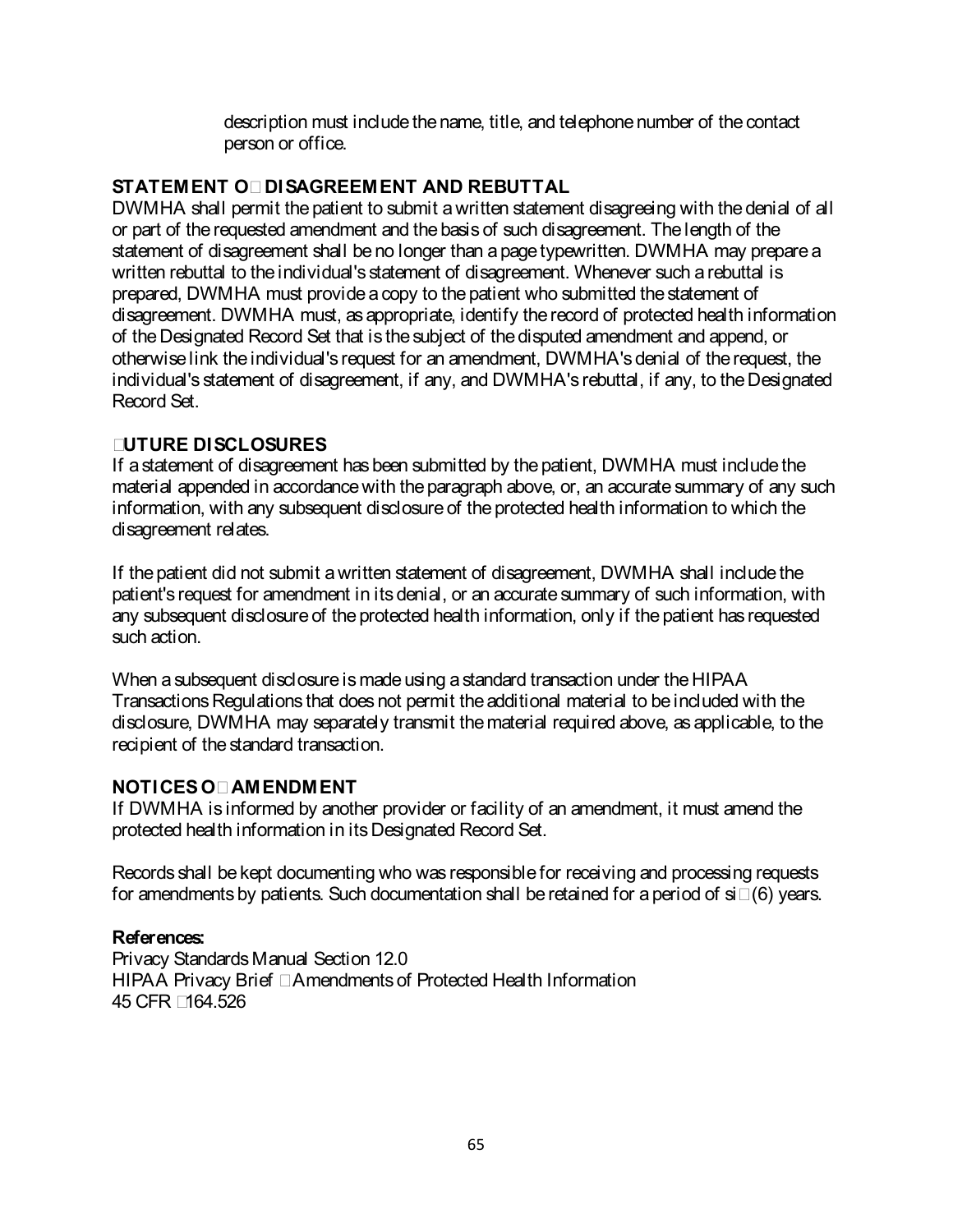# **P-4600 Accounting of Disclosures**

## **Purpose**

To ensure compliance with applicable law regarding accountings of disclosures of protected health information provided to patients.

## **Policy**

It is the policy of DWMHA to provide individuals with a right to receive an accounting of disclosures of protected health information made by DWMHA in the six (6) years prior to the date in which the accounting is requested.

## **Procedure**

## **RIGHT TO AN ACCOUNTING**

DWMHA shall provide individuals with an accounting of disclosures of protected health information made by DWMHA six (6) years prior to the date in which the accounting is requested, or a shorter period at the request of the individual, including disclosures to or by business associates of DWMHA.

## **EXCEPTIONS TO RIGHT OF ACCOUNTING**

If patient requests an accounting of disclosures of protected health information made by DWMHA in the six (6) years prior to the date in which the accounting is requested, DWMHA must comply except for disclosures:

- To carry out treatment, payment, and health care operations;
- To individuals of protected health information about them;
- Incident to a use or disclosure otherwise permitted or required by the Privacy Regulations;
- To persons involved in the individual's care, or other notification purposes;
- For the facility's directory (If applicable);
- That occurred pursuant to an authorization;
- For national security or intelligence purposes;
- To correctional institutions or law enforcement officials;
- As part of a limited data set; and
- That occurred prior to the first effective date of this policy.

## **REQUIREMENTS OF WRITTEN ACCOUNTING**

Each accounting shall include:

- Date of the disclosure;
- Name of the entity or person who received the protected health information, and, if known, the address of such entity or person;
- Brief description of the protected health information disclosed; and

• A brief statement of the purpose of the disclosure that reasonably informs the individual of the basis for the disclosure; or in lieu of such statement, a copy of awritten request for disclosure, if any.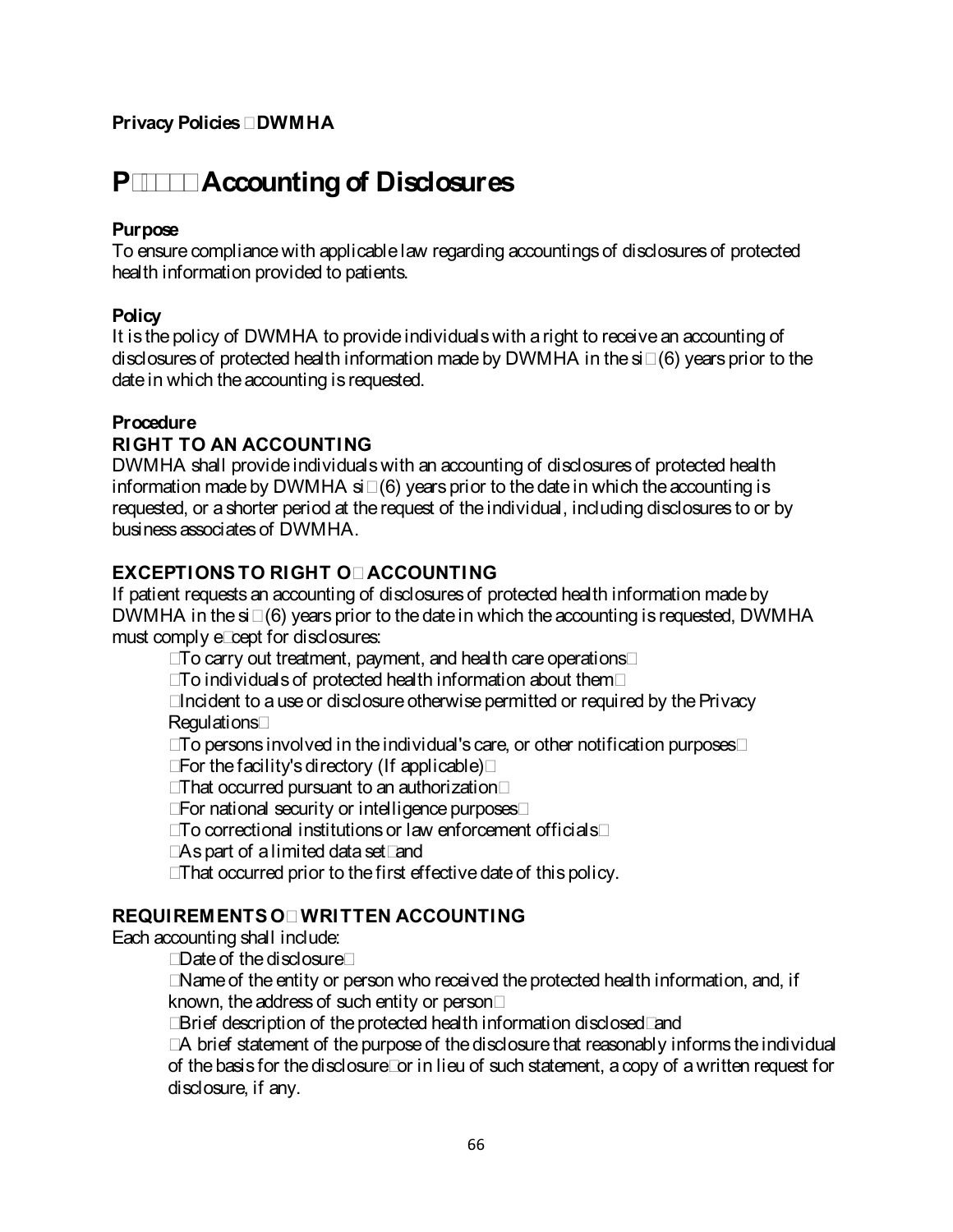If during the period covered by the accounting DWMHA has made multiple disclosures of protected health information to the same person or entity for a single purpose, the accounting may, with respect to such multiple disclosures, provide:

- The core elements required to be in all accountings as described above for the first disclosure during the accounting period;
- The frequency, periodicity, or number of the disclosures made during the accounting period; and
- The date of the last such disclosure during the accounting period.

If, during the period covered by the accounting, DWMHA has made disclosures of protected health information for a particular research purpose for 50 or more individuals, the accounting may, with respect to such disclosures for which the protected health information about the individual may have been included, provide:

- The name of the protocol or other research activity;
- A description, in plain language, of the research protocol or other research activity, including the purpose of the research and the criteria for selecting particular records;
- A brief description of the type of protected health information disclosed;
- The date, or period of time during which such disclosures occurred, or may have occurred, including the date of the last such disclosure during the accounting period;
- The name, address, and telephone number of the entity that sponsored the research and of the researcher to whom the information was disclosed; and

• A statement that the protected health information of the individual may or may not have been disclosed for a particular protocol or other research activity.

If DWMHA provides an accounting for research disclosures, and if it is reasonably likely that the protected health information of the individual was disclosed for such research protocol or activity, DWMHA shall, at the request of the individual, assist in contacting the entity that sponsored the research and the researcher.

# **TEMPORARY SUSPENSION OF A PATIENT'S RIGHT TO RECEIVE ACCOUNTING**

DWMHA will temporarily suspend an individual's right to receive an accounting of disclosures to a health oversight agency or law enforcement official for the time specified by such agency or official, if:

• Such agency or official provides DWMHA with a written statement that an accounting to the individual would be reasonably likely to impede the agency's activities; and

• Such agency or official specifies the time for which such a suspension is required.

If the agency or official statement referenced in the preceding paragraph is made orally, DWMHA shall:

• Document the statement, including the identity of the agency or official making the statement;

• Temporarily suspend the individual's right to an accounting of disclosures subject to the statement;

• Limit the temporary suspension to no longer than thirty (30) days from the date of the oral statement unless the agency's or official's written statement is submitted during that time.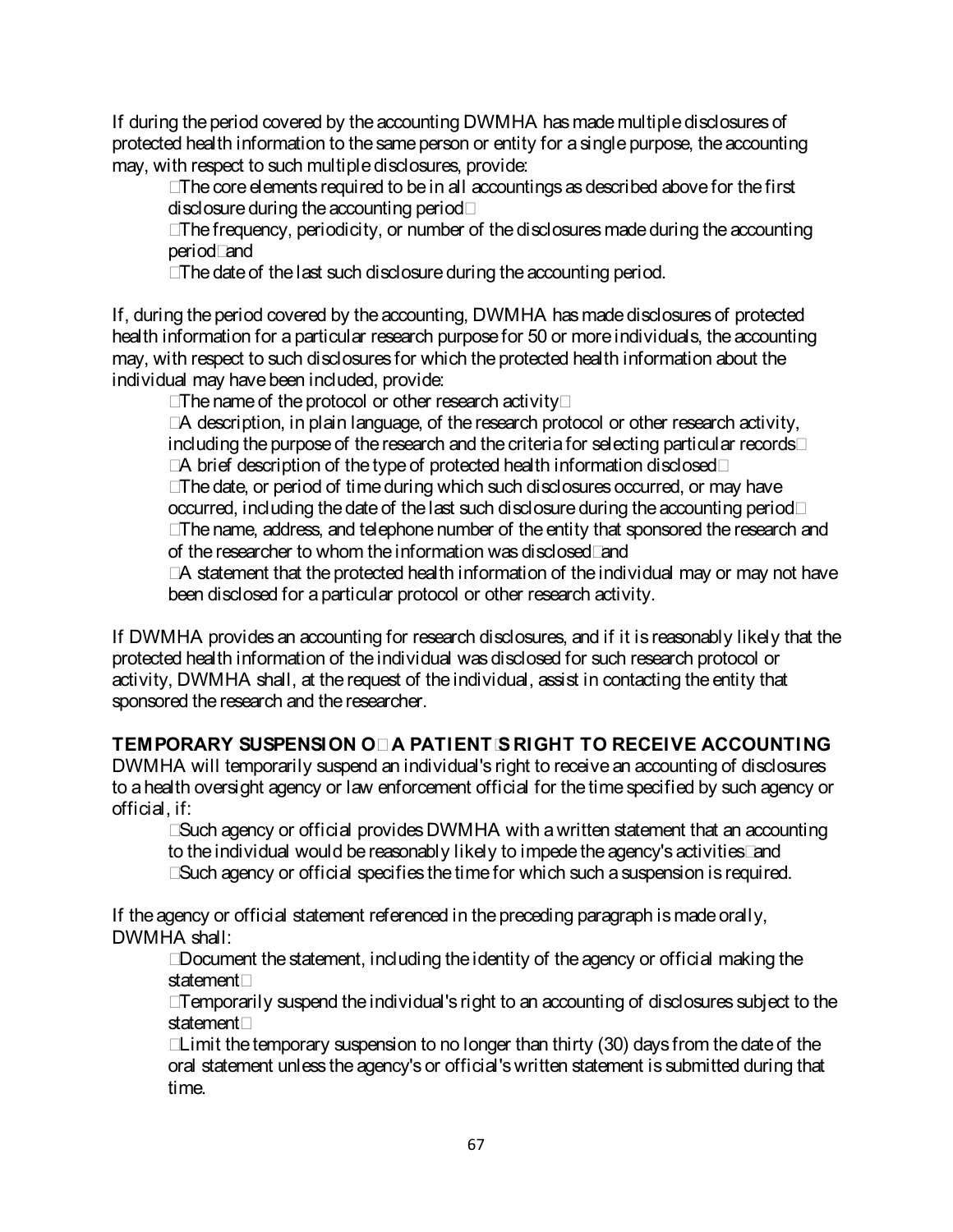## **TIME LIMITS FOR PROVIDING OF ACCOUNTING**

DWMHA shall act on an individual's request for an accounting no later than sixty (60) days after receipt of such a request as follows:

• DWMHA must provide the patient with the accounting requested; or

• If DWMHA is unable to provide the accounting within the time required herein, a thirty (30) day extension to respond is permissible per request, provided that:

• DWMHA, within the sixty (60) day period, provides the individual with awritten statement for the reasons for the delay and the date the request for the accounting will be completed.

• DWMHA may have only one such extension of time for action on request for accounting.

## **FEES**

DWMHA shall provide the first accounting to an individual in any twelve (12) month period without charge. However, all subsequent accountings within the twelve (12) month period shall be provided for a reasonable fee, if allowable under state law (See Michigan Medical Records Access Act, MCL 333.26261, et seq., Effective April 1, 2004, and amendments, if any). DWMHA shall inform the patient in advance of the fee, if applicable, and provide the individual with an opportunity to withdraw or modify the request for a subsequent accounting.

## **RETENTION AND DOCUMENTATION**

DWMHA shall document the following and retain the documentation as follows:

- The information required to be included in an accounting for disclosures of protected health information that is subject to an accounting hereunder;
- The written accounting that is provided to the individual hereunder; and
- Titles of the person or offices responsible for receiving and processing requests for an accounting by individuals.

Such documentation shall be retained for at least six (6) years.

## **Reference:**

45 CFR § 164.528 MCL 333.26261, et seq.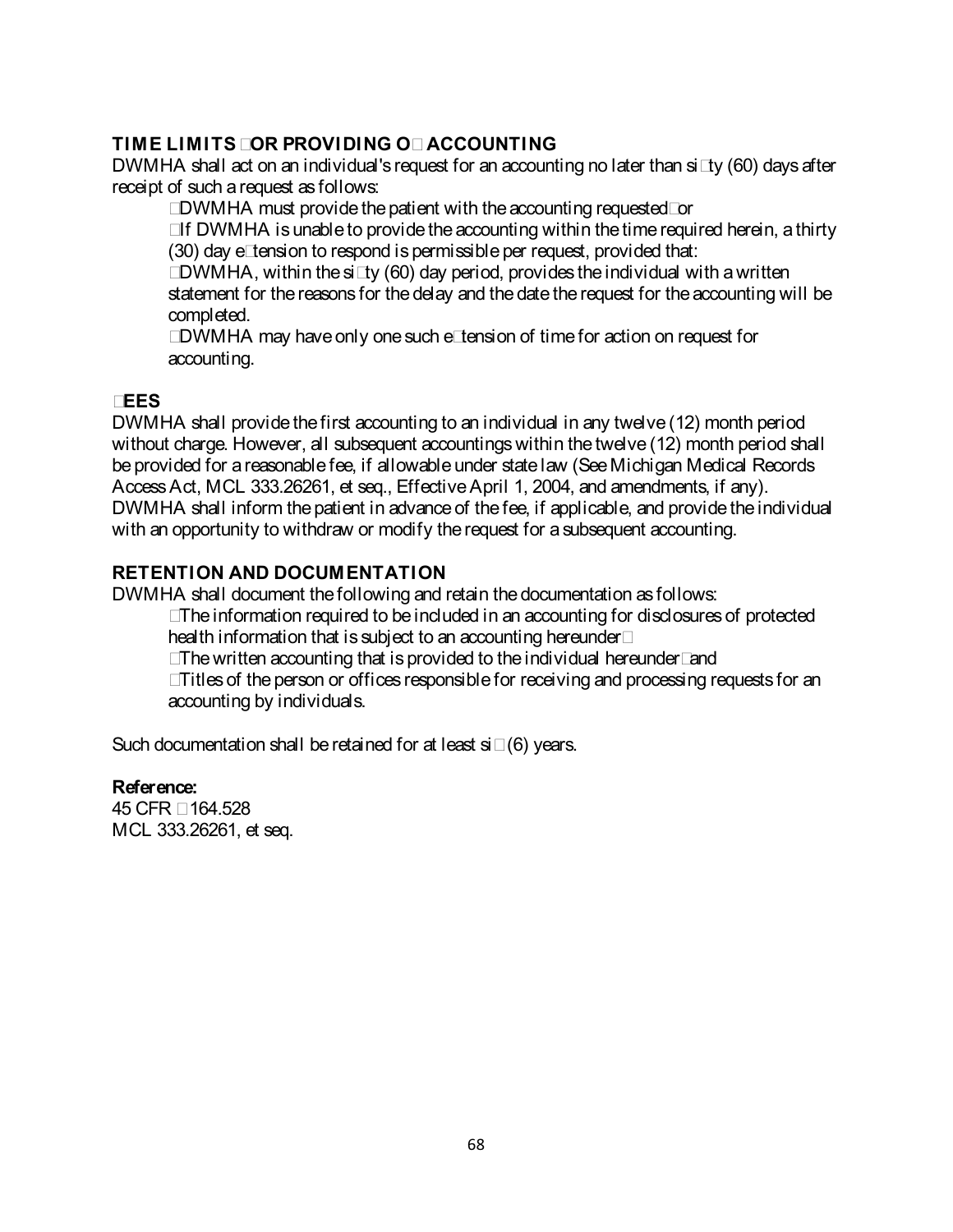# **P-5000 Investigation of Complaints by Secretary**

## **Purpose:**

To ensure compliance with federal regulations regarding the investigation of complaints filed under HIPAA regulations.

## **Definitions:**

"Person" or "Individuals" means any person who has testified, assisted, or participated in an investigation, compliance review, proceeding or hearing with respect to carrying out the purpose and intent of the HIPAA Privacy Regulations.

"Secretary" means the Secretary of Health and Human Services or any other officer or employee of HHS to whom the authority involved has been delegated.

## **Policy:**

It is the policy of DWMHA to cooperate with the Secretary, as necessary, in theinvestigation of complaints filed against DWMHA, including allowing a review of policies, procedures, practices and circumstances regarding alleged acts or omissions.

It is the policy of DWMHA to refrain from taking from any action that may intimidate, threaten, coerce, or discriminate against any Person or Individual who acts in good faith in filing a complaint against DWMHA or with the Secretary regarding DWMHA's privacy policies or practices.

DWMHA shall not require any Individual to waivehis or her right to file a complaint with the Secretary as a condition of providing treatment.

#### **Procedure:**

DWMHA shall retain all such documents that may be necessary to support or defend the propriety of its privacy policies and procedures.

In the event any member of the DWMHA workforce receives notice from the Secretary of an investigation of a complaint against DWMHA, the member shall immediately notify the Privacy Official or designee.

DWMHA must permit access by the Secretary during normal business hours to its facilities, books, records, accounts and other sources of information that are pertinent to ascertaining compliance with the Privacy Regulations. If the Secretary requires documents or information that is in the exclusive possession of another office, agency, institution or person, and DWMHA cannot obtain such information, DWMHA must certify to the Secretary this fact, including the efforts made to obtain the information.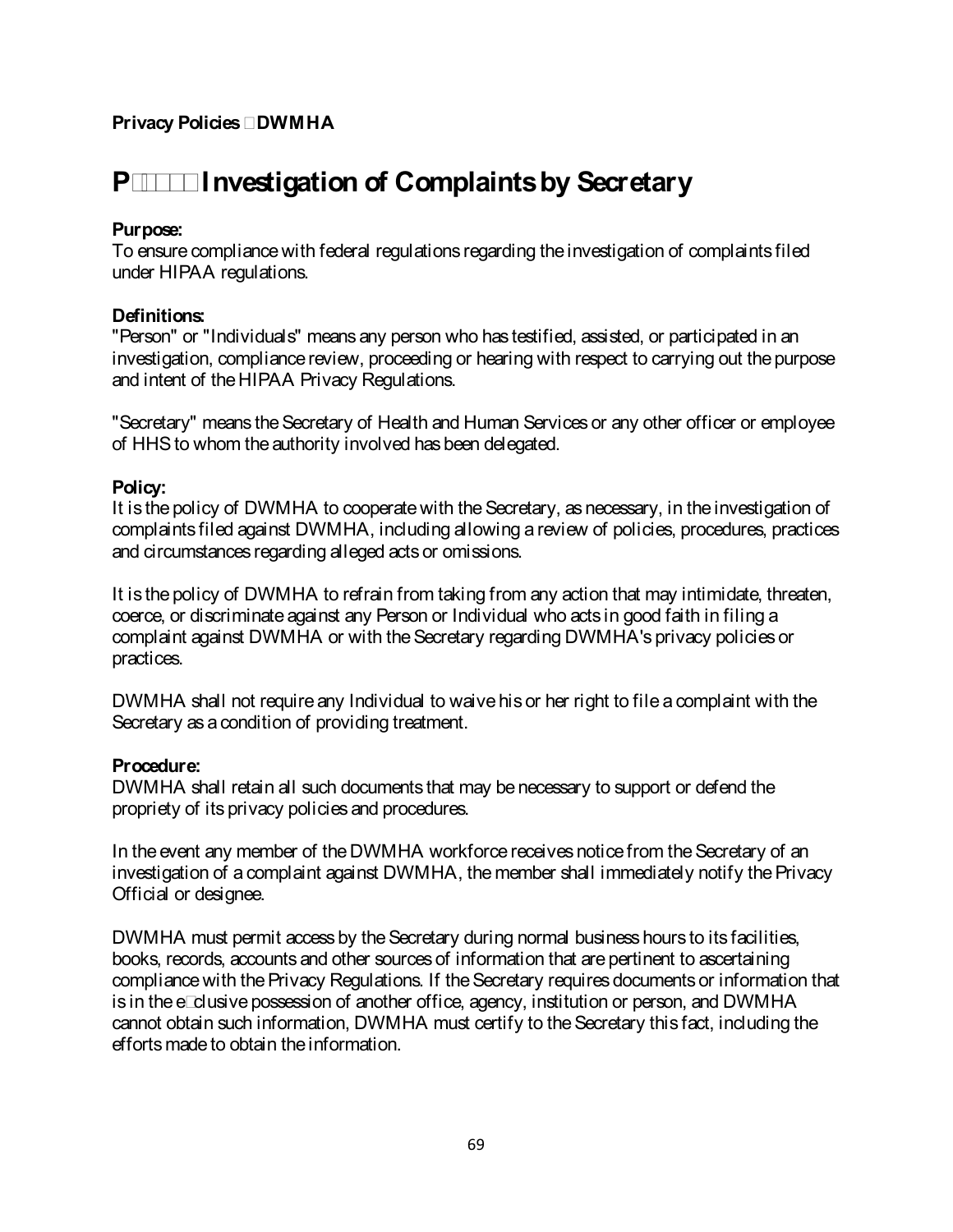## **References:**

Privacy Standards Manual Section 1.3 HIPAA Privacy Brief - Administrative Requirements 45 CFR §§ 160.300 through 160.306, 160.310, 160.312, and 164.530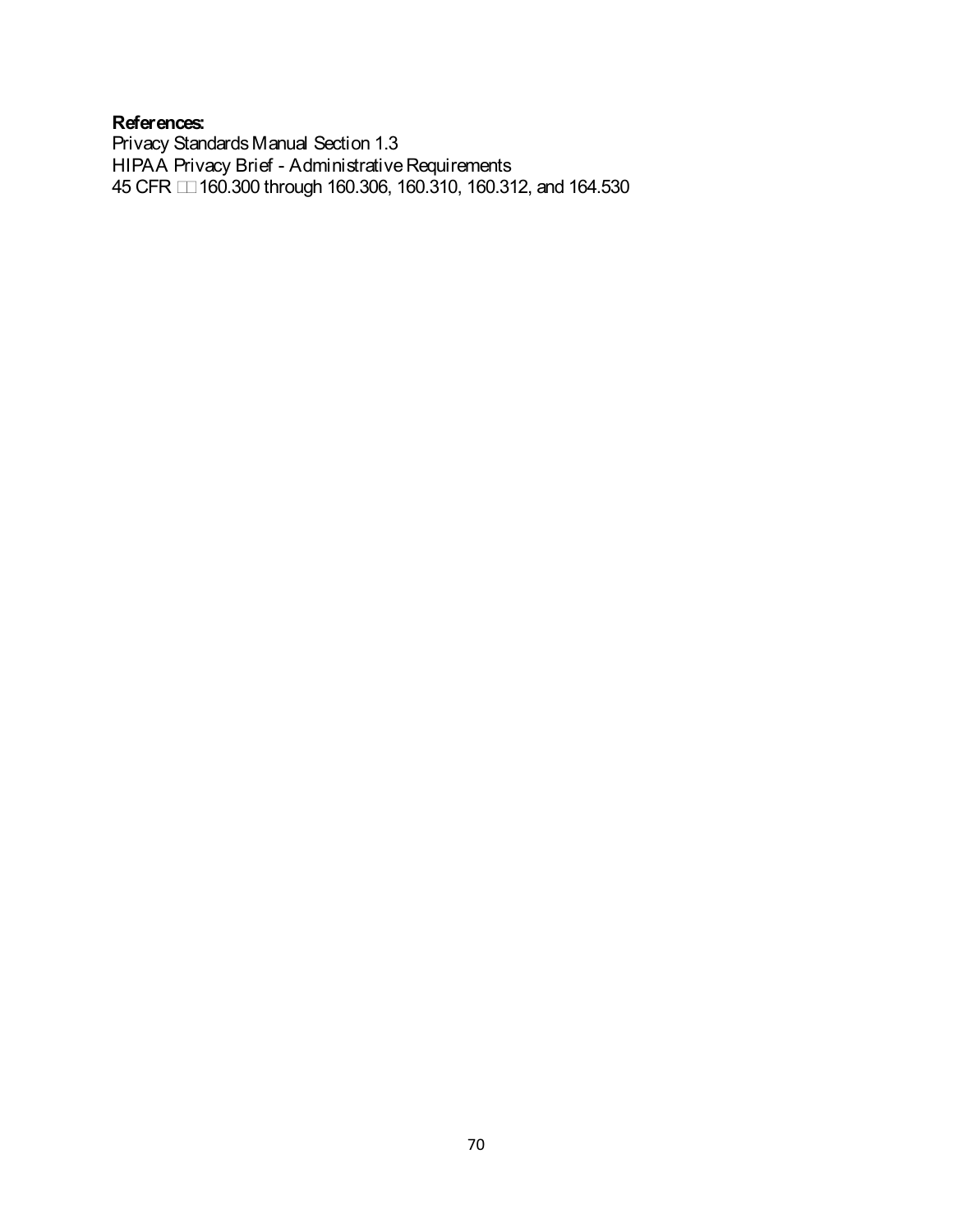# **P-5100 Compliance Reviews; Reports; Remedial Action**

#### **Purpose:**

To ensure compliance with federal regulations regarding compliance reviews of privacy issues conducted by the Secretary of Health and Human Services.

#### **Policy:**

It is the policy of DWMHA to cooperate with the Secretary with respect to the compliance reviews that it undertakes to determine DWMHA's compliance with federal privacy regulations.

## **Procedure:**

## **GENERAL**

DWMHA shall keep records and submit compliance reports at such time and manner as the Secretary may determine necessary.

#### **NON COMPLIANCE - REMEDIAL ACTION**

Upon review of the Secretary's formal or informal action in response to a compliance review indicating non-compliance, DWMHA will review such action and determine if remedial action is warranted. If such remedial action is warranted, DWMHA shall implement it within a reasonable time frame if no time frameis indicated by the Secretary.

#### **References:**

Privacy Standards Manual Section 1.3 45 CFR §§ 160.308, 160.310, and 160.312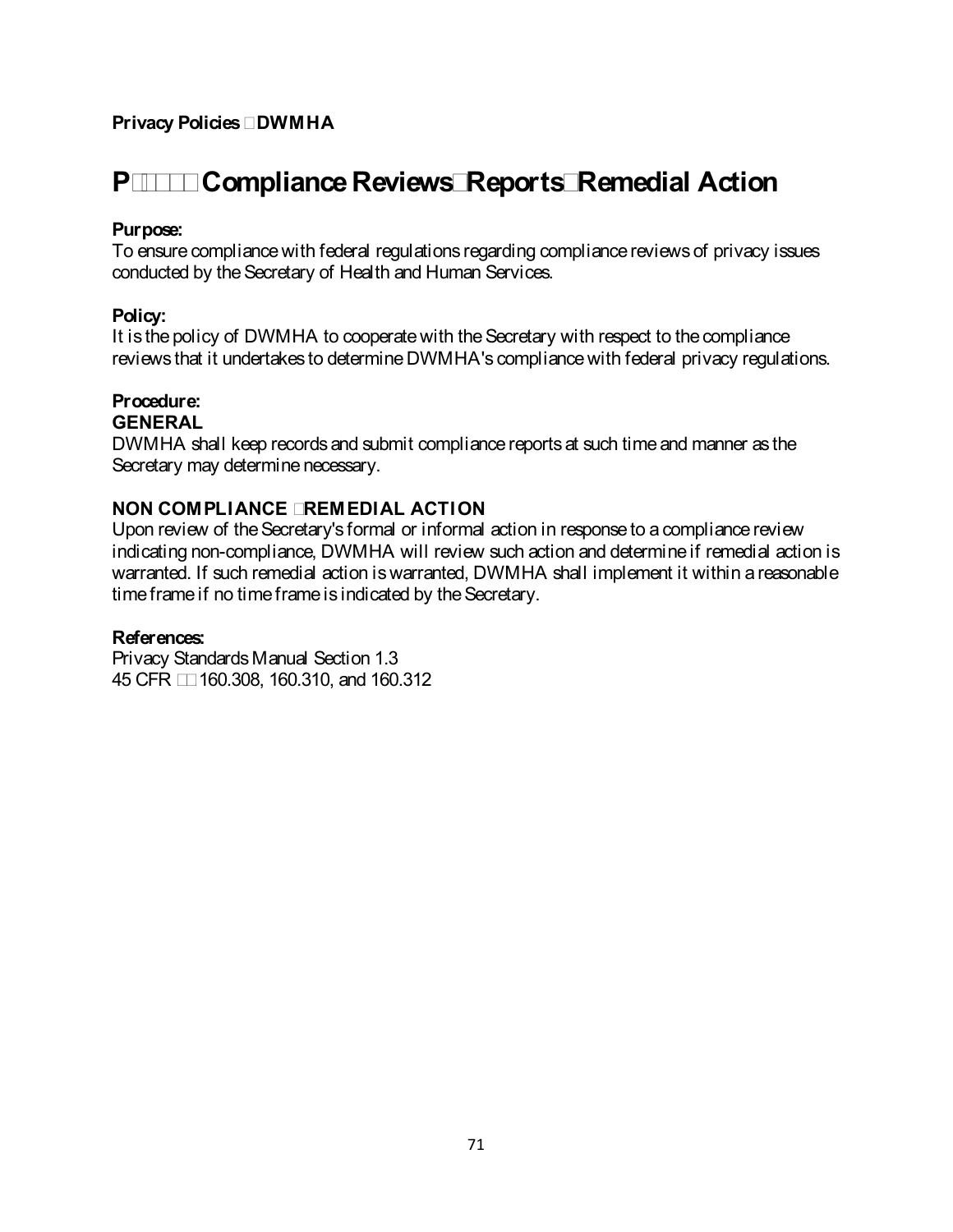## **P-5200 Complaint Process**

#### **Purpose**

To ensure compliance with applicable law regarding DWMHA's complaint process.

#### **Policy**

It is the policy of DWMHA to have sufficient processes in place to take complaints of individuals.

#### **Procedure**

DWMHA must provide a process for individuals to make complaints concerning DWMHA's privacy policies and procedures or its compliance with such policies and procedures.

DWMHA must document all complaints received and their disposition, if any, and retain such documentation for six (6) years from the date of its creation or the date when it was last in effect, whichever is later.

#### **References:**

Privacy Standards Manual Section 14.4 HIPAA Privacy Brief-Administrative Requirements 45 CFR §164.530(d)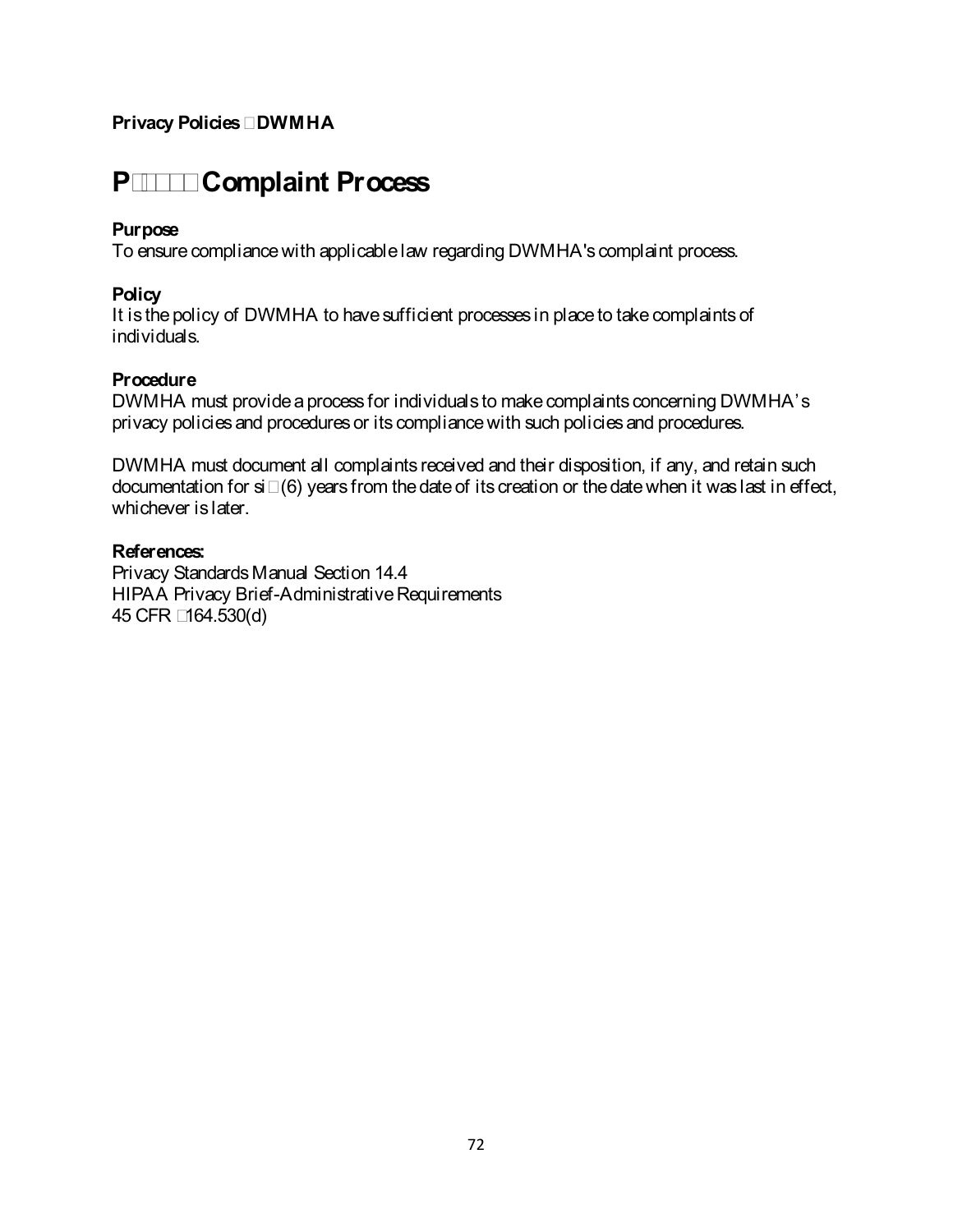# **P-5300 Mitigation of Any Harmful Effects**

#### **Purpose**

To ensure compliance with the mitigation of harmful effects caused by violations of privacy policies.

## **Policy**

It is the policy of DWMHA to mitigate, to the extent practicable, any harmful effect that is known to DWMHA of a use or disclosure of protected health information in violation of its policies and procedures or the requirements of HIPAA Privacy Regulations by the DWMHA or its business associates.

#### **References:**

Privacy Standards Manual Section 14.6 HIPAA Privacy Brief – Administrative Requirements 45 CFR § 164.530(f)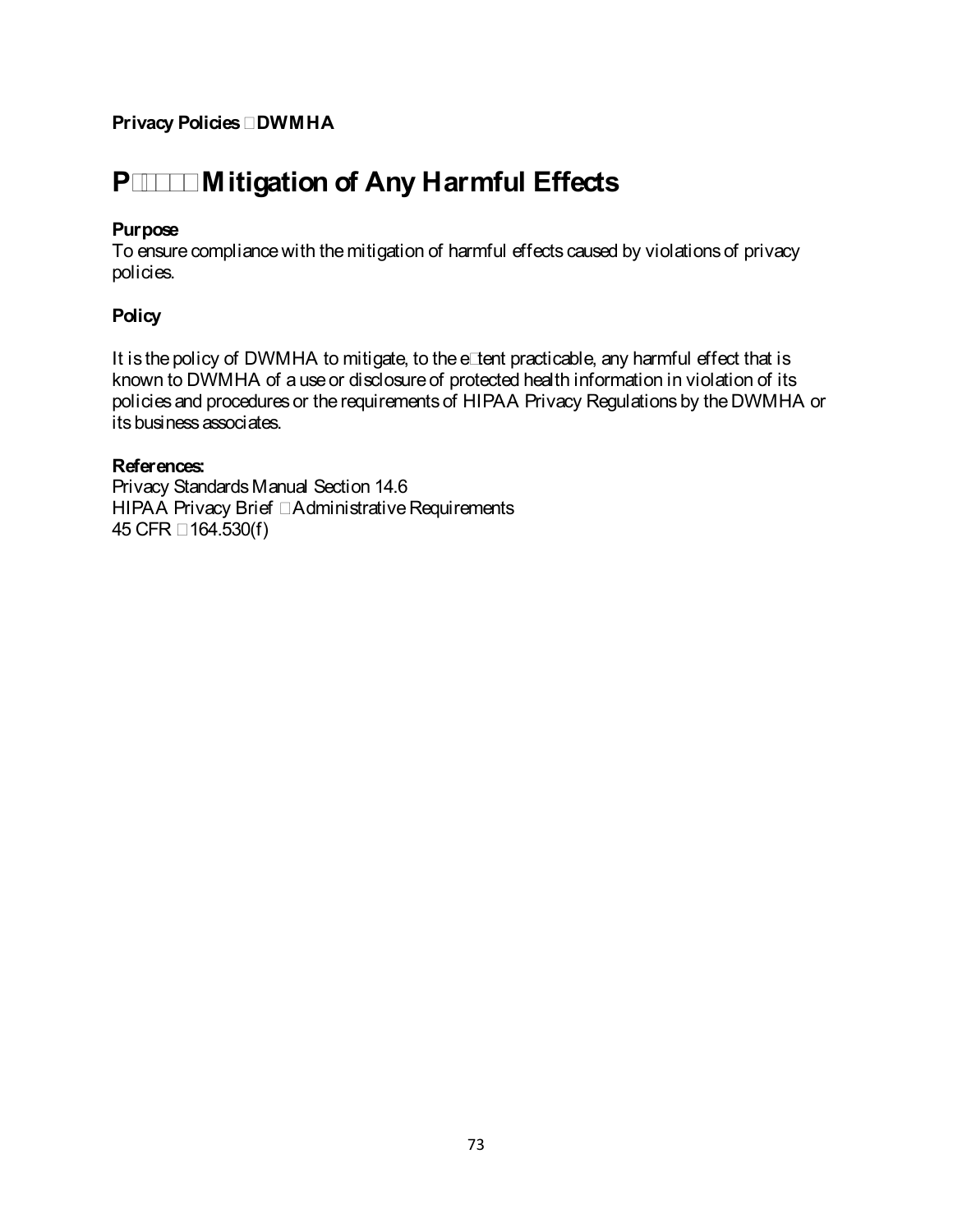## **P-5400 Refraining from Retaliatory or Intimidating Acts**

## **Purpose**

To ensure that individuals are free to exercise their rights designated under HIPAA Privacy Regulations without intimidation or coercion.

## **Policy**

DWMHA may not intimidate, threaten, coerce, discriminate against, or take other retaliatory action against any individual for the exercise by the individual of any right under, or for participation by the individual in any process established by HIPAA Privacy Regulations, including the filing of a complaint.

## **Procedure**

DWMHA may not intimidate, threaten, coerce, discriminate against, or take other retaliatory action against not only the individual but also, against that individual or another person for:

- Filing of a complaint with the Secretary of Health and Human Services;
- Testifying, assisting, or participating in an investigation, compliance review, proceeding or hearing; or
- Opposing any act or practice made unlawful by HIPAA Privacy Regulations, provided the individual or person has a good faith belief that the practice proposed is unlawful, and themanner of the opposition is reasonable and does not involve a disclosure of protected health information in violation of the regulations.

## **References:**

Privacy Standards Manual Section 14.7 HIPAA Privacy Brief – Administrative Requirements 45 CFR § 164.530(g)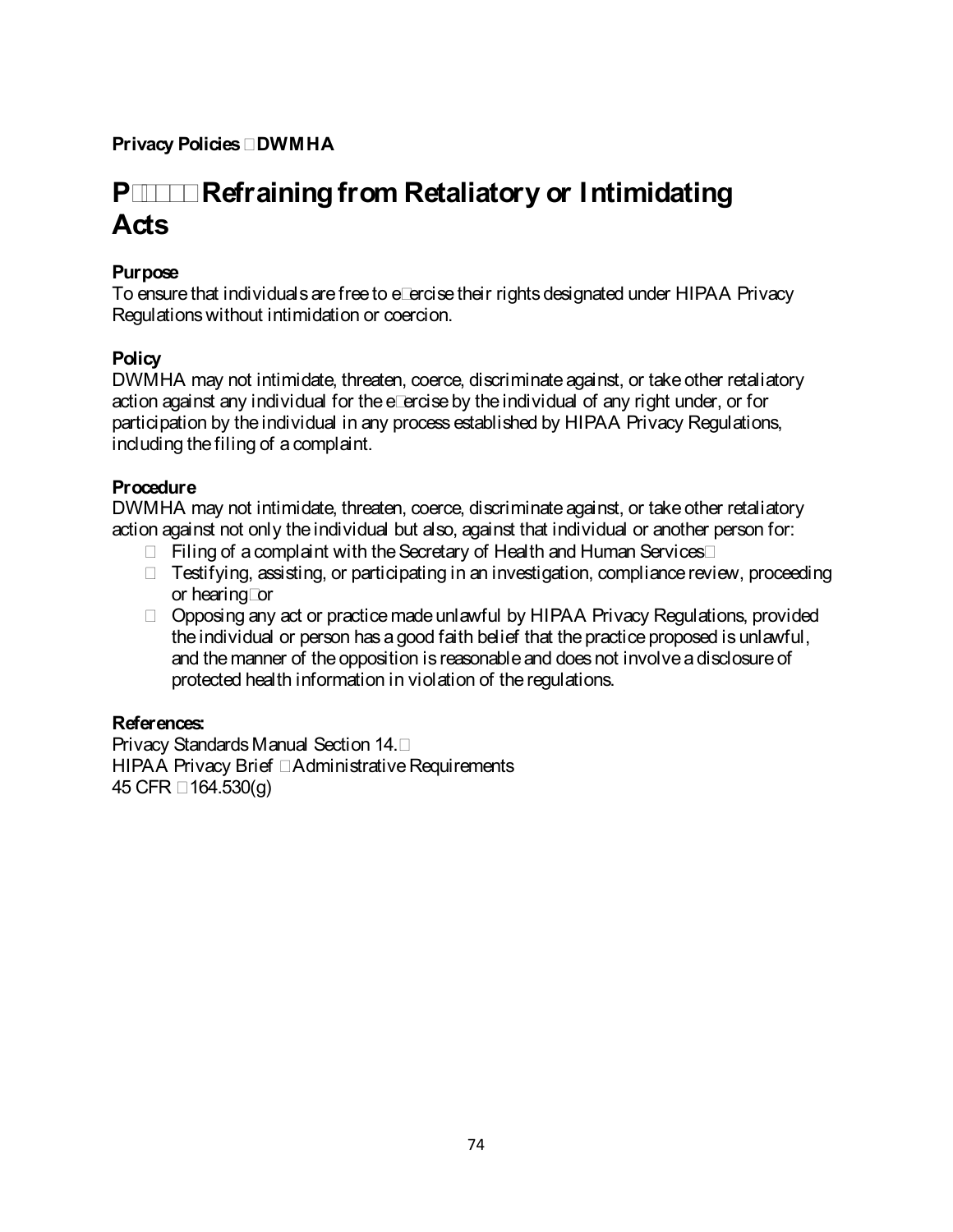## **P-5500 Implementing and Changing Policies and Procedures**

#### **Purpose**

To ensure compliance with applicable law when new laws or changes in the law are implemented.

#### **Policy**

It is the policy of DWMHA to adopt policies and procedures with respect to protected health information that are compliant with applicable law.

#### **Procedure**

## **POLICIES AND PROCEDURES**

Policies and procedures regarding protected health information must be reasonably designed, taking into account the size of and type of activities that relate to protected health information undertaken by DWMHA to ensure such compliance. This policy should not be construed to permit or excuse an action that violates any other requirement of DWMHA.

## **CHANGES TO PRIVACY PRACTICES**

DWMHA shall change its policies and procedures as necessary and appropriate to comply with changes in the law. When DWMHA changes a privacy practice that is stated in the notice of privacy practices, and makes corresponding changes to its policies and procedures, the changes will be effective for protected health information that was created or received prior to the effective date of the notice revision if it is included in the notice a statement reserving the right to make such a change in the notice of privacy practices.

## **CHANGES TO POLICIES AND PROCEDURES**

DWMHA may make any other changes to policies and procedures at any time, provided that the policy or procedure, as revised, complies with applicable law; and prior to the effective date of thechange, the policy or procedure, as revised, is documented and retained for at least six (6) years.

#### **CHANGES IN LAW**

Whenever there is a change of law that necessitates a change to DWMHA's polices or procedures, DWMHA will promptly document and implement the revised policy or procedure. If the change in law materially affects the content of DWMHA's notice of privacy practices, DWMHA must promptly make the appropriate revisions.

## **CHANGES TO PRIVACY PRACTICES STATED IN NOTICE**

To implement a change in DWMHA's privacy notice, DWMHA shall:

• Ensure that the policy or procedure as revised to reflect a change in DWMHA's privacy practice as stated in its notice, complies with applicable law;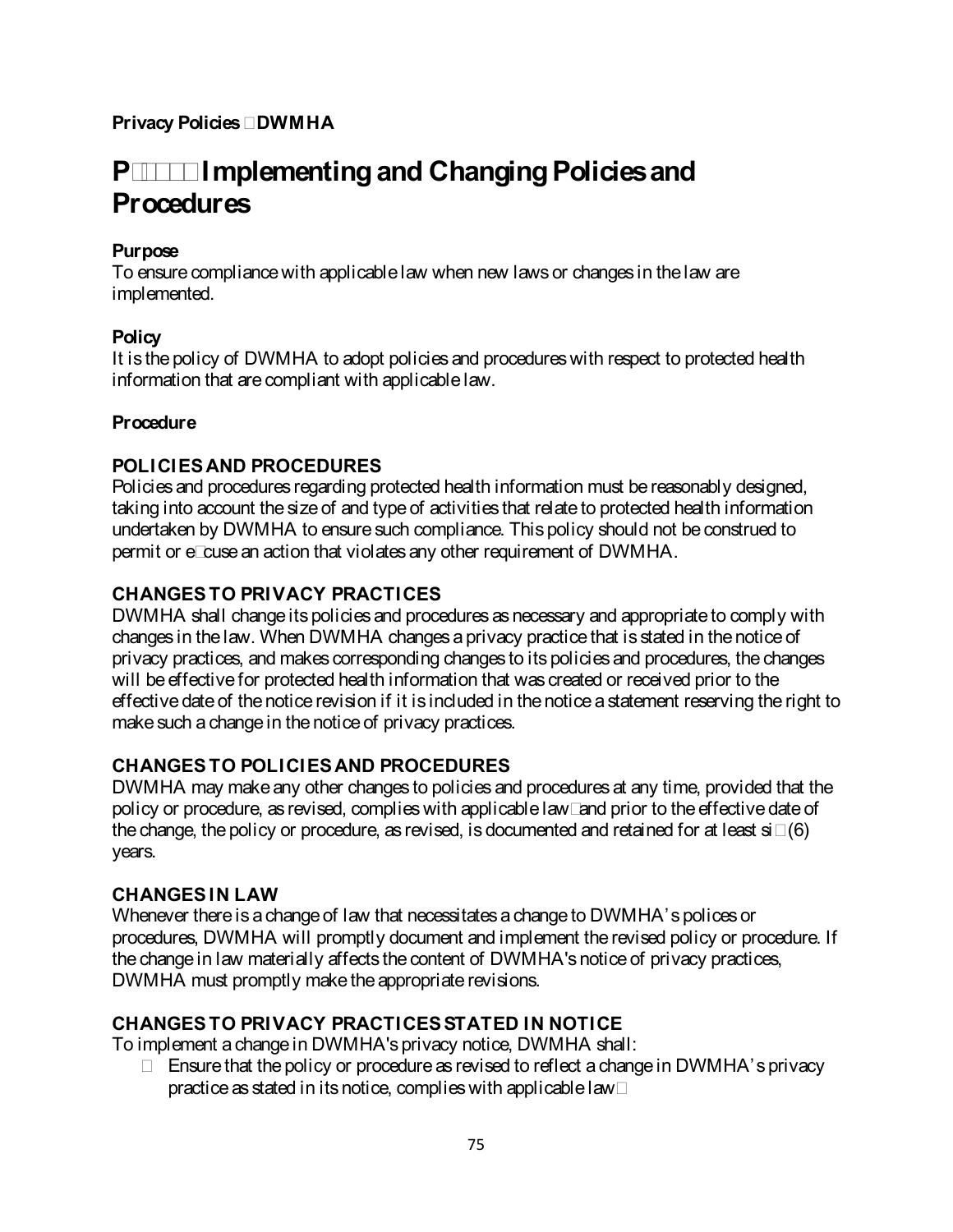- Document the policy or procedure, as revised, and retain it for at least six (6) years; and
- Revise the notice to state the changed practice and make the revised notice available. DWMHA may not implement a change to a policy or procedure prior to effective date of the revised notice.

#### **NO RESERVATION OF RIGHT TO CHANGE PRIVACY PRACTICE**

If the right to change a privacy practice that is stated in DWMHA's notice has not been reserved, DWMHA is bound by the privacy practices as stated in the notice with respect to protected health information created or received while such notice is in effect. DWMHA may change a privacy practice that is stated in the notice, and the related policies and procedures, without having reserved the right to do so, provided that:

- Such changes meets the implementation requirements provided above; and
- Such changes are effective only with respect to protected health information created or received after the effective date of the notice.

#### **CHANGES**

DWMHA may change, at any time, a policy or procedure that does not materially affect the content of the notice, provided that:

- The policy or procedure, as revised, complies with HIPAA Privacy Regulations; and
- Prior to the effective date of the change, the policy or procedure, as revised, is documented and retained for at least six (6) years.

#### **References:**

Privacy Standards Manual Sections 14.9 and 14.10 HIPAA Privacy Brief – Changes to Policies and Procedures 45 CFR § 164.530(i)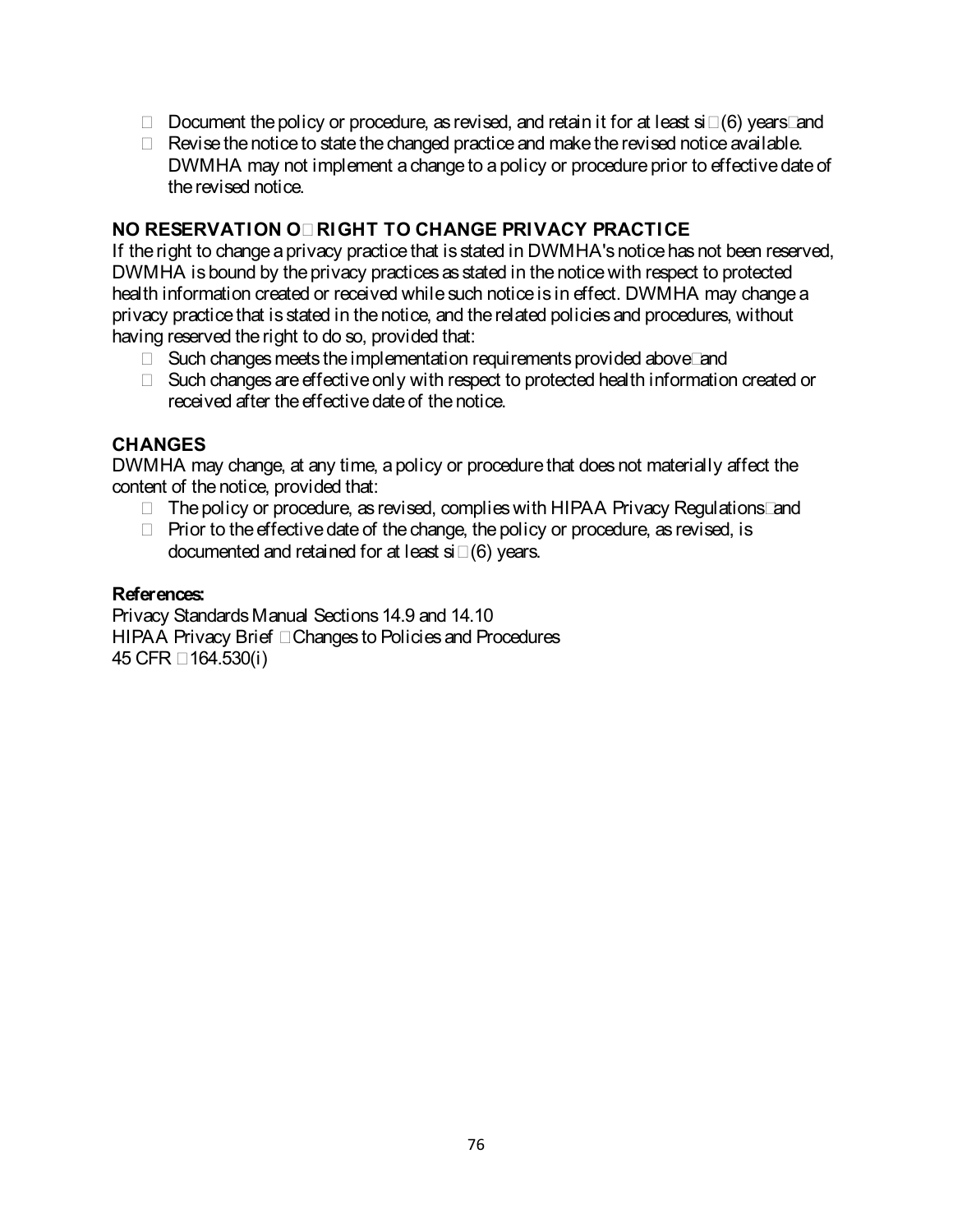## **P-5600 Documentation and Retention of Records**

#### **Purpose**

To ensure compliance with federal regulations regarding the retention of writings.

#### **Policy**

DWMHA shall document and retain documents as required by law. This policy shall be followed in conjunction with DWMHA's other policies regarding retention of records.

#### **Procedure:**

## **POLICIES AND PROCEDURES**

DWMHA shall maintain in written or electronic format all policies and procedures implemented with respect to protected health information.

#### **COMMUNICATIONS**

If a communication is required by DWMHA to be in writing, DWMHA shall maintain such writing, or an electronic copy, as documentation.

#### **WRITTEN OR ELECTRONIC RECORD**

If an action, activity, or designation is required to be documented, DWMHA will maintain a written or electronic record of the action, activity or designation.

## **LENGTH OF DOCUMENT RETENTION**

DWMHA will retain any documentation required by its policies for a period of six (6) years (or longer, if required by the DWMHA Record Retention Policy) from the date of its creation, or the date when it was last in effect, whichever is later.

#### **References:**

Privacy Standards Manual Section 14.11 HIPAA Privacy Brief – Documentation Procedures 45 CFR § 164.530(j)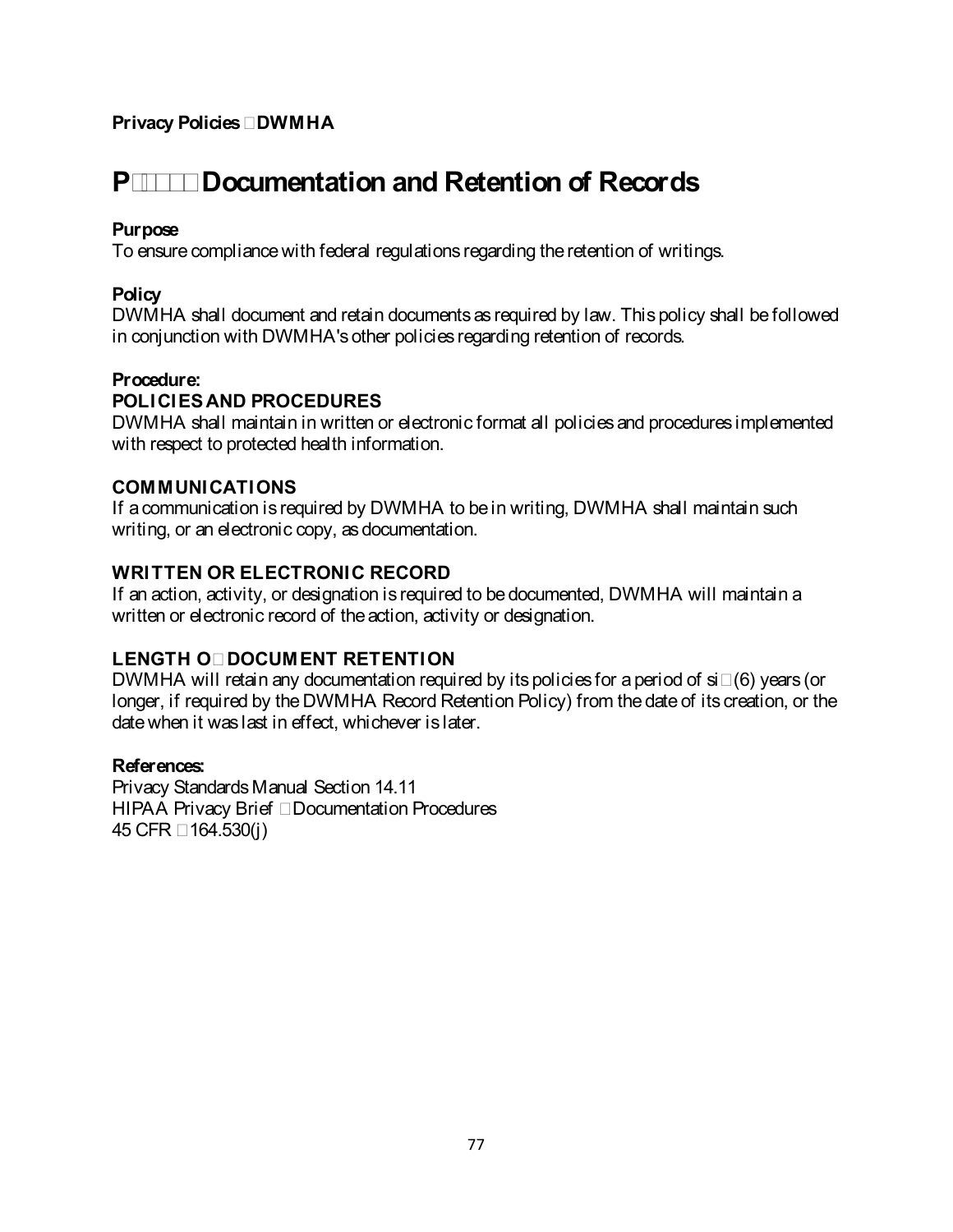## **P-5700 Waiver of Rights**

#### **Purpose**

To ensure compliance with the federal regulations regarding an individual's waiver of rights.

#### **Policy**

DWMHA may not require individuals to waive their rights under HIPAA Privacy Regulations as acondition of the provision of treatment, payment, enrollment in a health plan, or eligibility for benefits.

#### **References:**

Privacy Standards Manual Section 14.8 HIPAA Privacy Brief – Administrative Requirements 45 CFR § 164.530(h)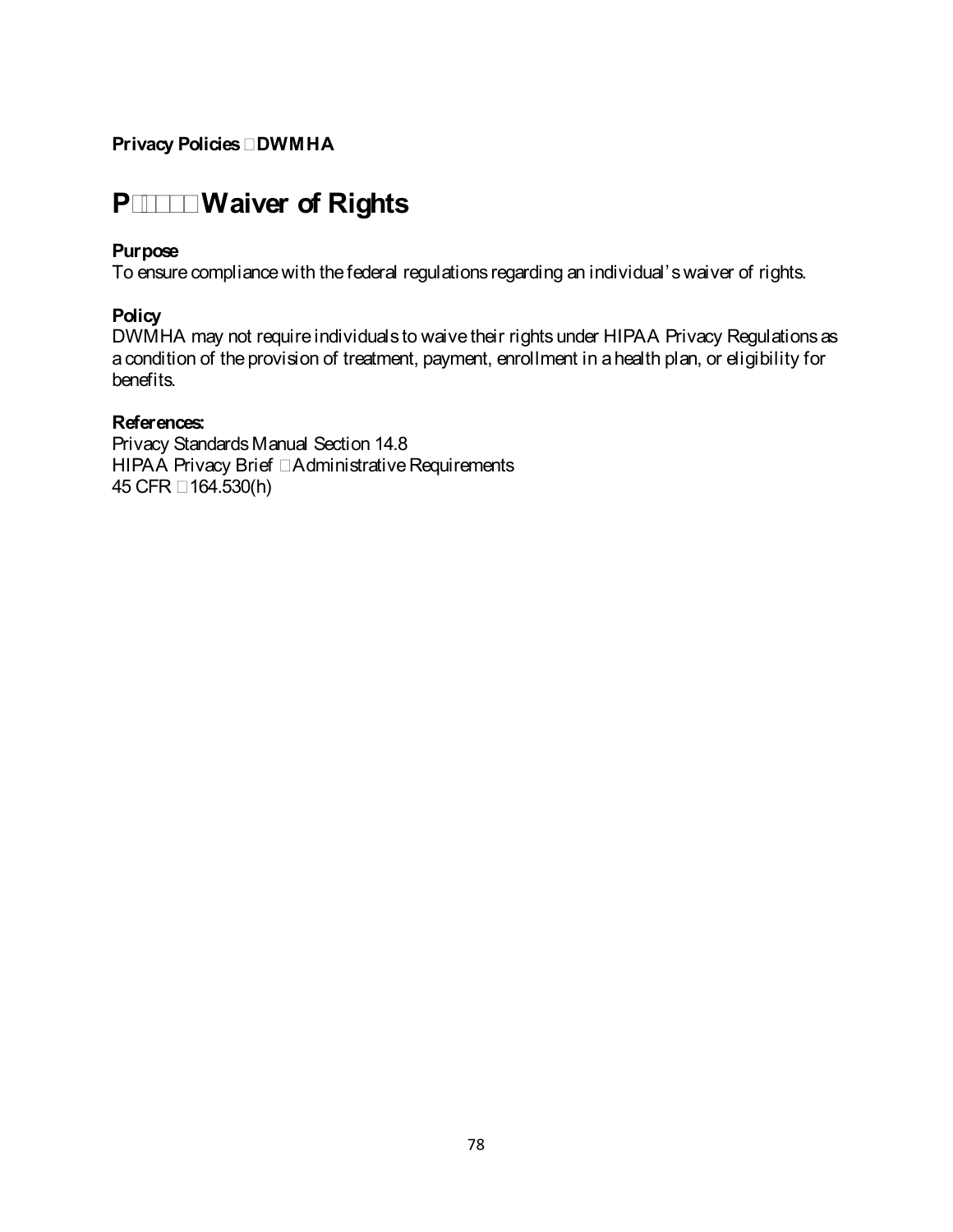# **P-5800 Preemption of State Law by Federal Law; Exceptions**

### **Purpose**

To ensure compliance with federal regulations that require preemption of State Law if it is contrary to federal laws or regulations.

#### **Definitions**

"More Stringent" means in the context of a comparison of a provision of state law and a standard, requirement, or implementation specification adopted under the Privacy Regulations, a state law that meets one or more of the following criteria:

(1) With respect to a use or disclosure, the law prohibits or restricts a use or disclosure in circumstances under which such use or disclosure otherwise would be permitted under the Privacy Regulations, except if the disclosure is:

(i) Required by the Secretary of Health and Human Services in connection with determining whether a DWMHA is in compliance with the Privacy Regulations; or

(ii) To the individual who is the subject of the individually identifiable health information.

(2) With respect to the rights of an individual who is the subject of the individually identifiable health information, regarding access to or amendment of individually identifiable health information, permits greater rights of access or amendment, as applicable; provided that, nothing in the Privacy Regulations may be construed to preempt any state law to the extent that it authorizes or prohibits disclosure of protected health information about a minor to a parent, guardian, or person acting in loco parentis of such minor.

(3) With respect to information to be provided to an individual who is the subject of the individually identifiable health information about a use, a disclosure, rights, and remedies, provides the greater amount of information.

(4) With respect to the form, substance, or the need for express legal permission from an individual, who is the subject of the individually identifiable health information, for use or disclosure of individually identifiable health information, provides requirements that narrow the scope or duration, increase the privacy protections afforded (such as by expanding the criteria for), or reduce the coercive effect of the circumstances surrounding the express legal permission, as applicable.

(5) With respect to recordkeeping or requirements relating to accounting of disclosures, provides for the retention or reporting of more detailed information or for a longer duration.

(6) With respect to any other matter, provides greater privacy protection for the individual who is the subject of the individually identifiable health information.

"State Law" means a constitution, statute, regulation, rule, common law, or other state action having the force and effect of law.